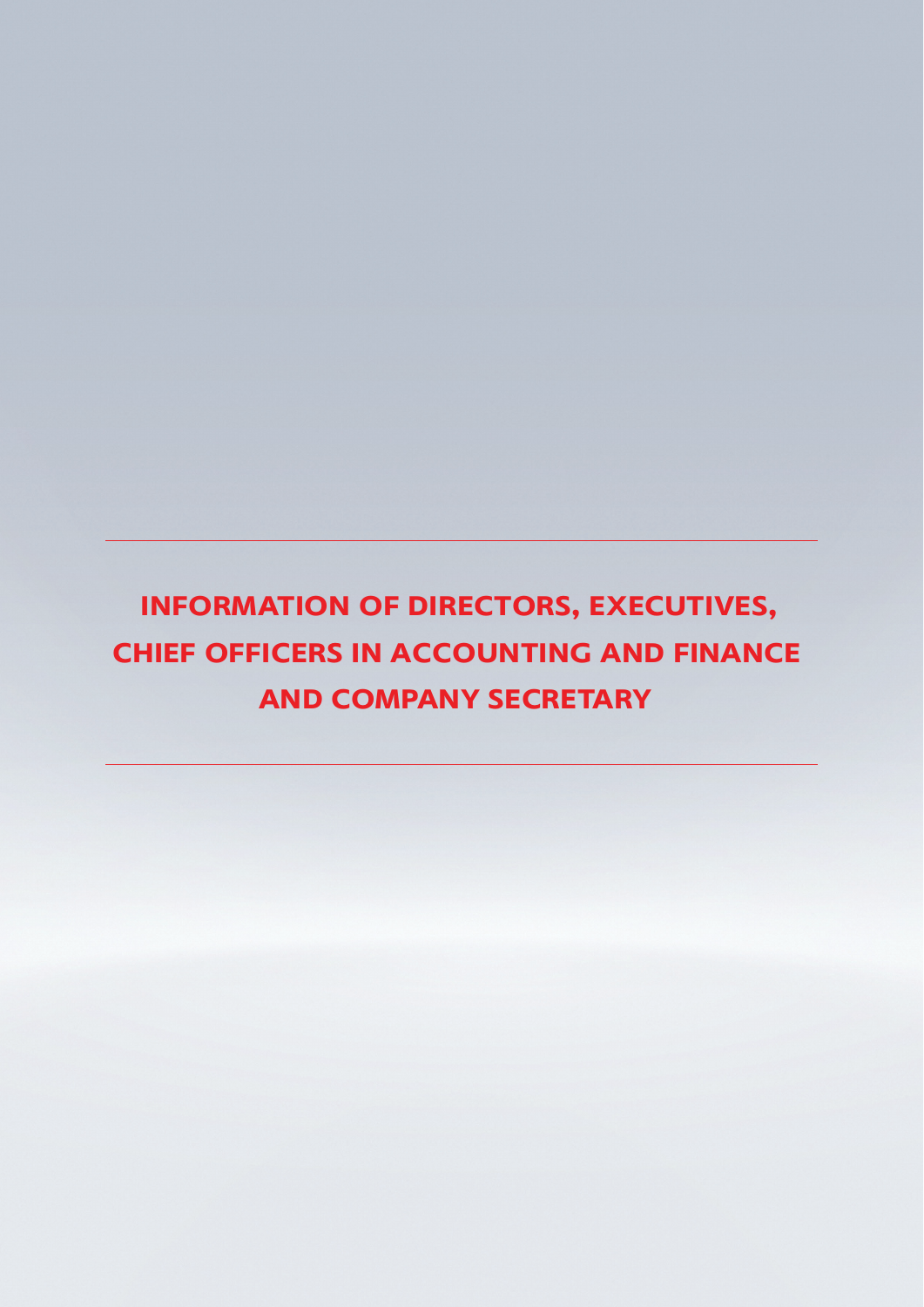# **Board of Directors**

#### Air Chief Marshal Satitpong Sukvimol

#### Age 71 years

#### ...................

- **Position** • Chairman
	- Member of the CSR Committee for Sustainable Development

#### **Date of Appointment as a Director**

• March 28, 2018

#### **Education/Training**

- Bachelor of Arts (Mass Communication), Chiang Mai University
- Flying Training School Class N. 54-16-3
- · Squadron Officer School Class 43
- Air Force Staff School Class 29
- Air War College Class 27

#### **Expertise**

- Global and Regional Organization Management
- Policy Setting and Strategic Planning (Global Vision)
- Foreign Affairs
- $\bullet$  Laws
- Marketing
- $\cdot$  Finance
- Environmental, Social & Governance or "ESG"

#### **Director Training**

#### (None)

#### **Board Member/Management of Other Listed**

#### **Companies on The Stock Exchange of Thailand (1)**

• Since 2018 Director and Member of the Corporate Social Responsibility Committee, The Siam Commercial Bank Public Company Limited

#### **Position in Other Company/Organization/Institution**  $(6)$

 $\cdot$  Since 2017 His Majesty's Principal Private Secretary, Bureau of the Royal Household

- Since 2017 Chairman of the Board, The Crown Property Bureau
- Since 2018 Lord Chamberlain
- Since 2018 Chairman and director-general of The Crown Property Bureau
- Since 2018 President Courtier in H.M. King Maha Vajiralongkorn
- Since 2018 Chairman of the Board, CPB Equity Co., Ltd. and its group of companies as being assigned

#### 5-years Past Experiences and/or Remarkable positions

- $\cdot$  2005 2016 Private Secretary to H.R.H the Crown Prince
- $\cdot$  2005 2016 The Crown Prince's, Personal Affairs Division
- $\cdot$  2005 2016 Deputy Lord Chamberlain, The Royal Household Bureau
- $\cdot$  2009 2013 Director, Thai Airways International **Public Company Limited**

# **Shareholdings (Ordinary Shares) (as at December 31,** 2020)

- Held personally: (None)
- Held by Spouse or minor children: (None)

**Family Relationship among Directors and Executives** (None)

# Support and Consult through activities related to the **Company businesses**

• Support and consult on innovation by visiting company products, services, research and development exhibition of all related businesses

**Mr. Chumpol NaLamlieng** 

Age 73 years

Director qualified as an Independent Director (From July 30, 2014)

- **Position** 
	- · Vice Chairman
	- Chairman of the Governance and Nomination Committee

President & CEO SCG

#### **Date of Appointment as a Director**

- $\cdot$  1993 2005
- · Since August 1, 1992 Director

# **Education/Training**

- MBA, Harvard Business School, U.S.A.
- B.S. Mechanical Engineering, University of Washington, U.S.A.

#### **Expertise**

- Core Business or Industry of SCG
- Other Large Businesses or Industries
- Global and Regional Organization Management
- Economics and Investment
- Policy Setting and Strategic Planning (Global Vision)
- Foreign Affairs
- Crisis Management
- $\cdot$  laws
- Marketing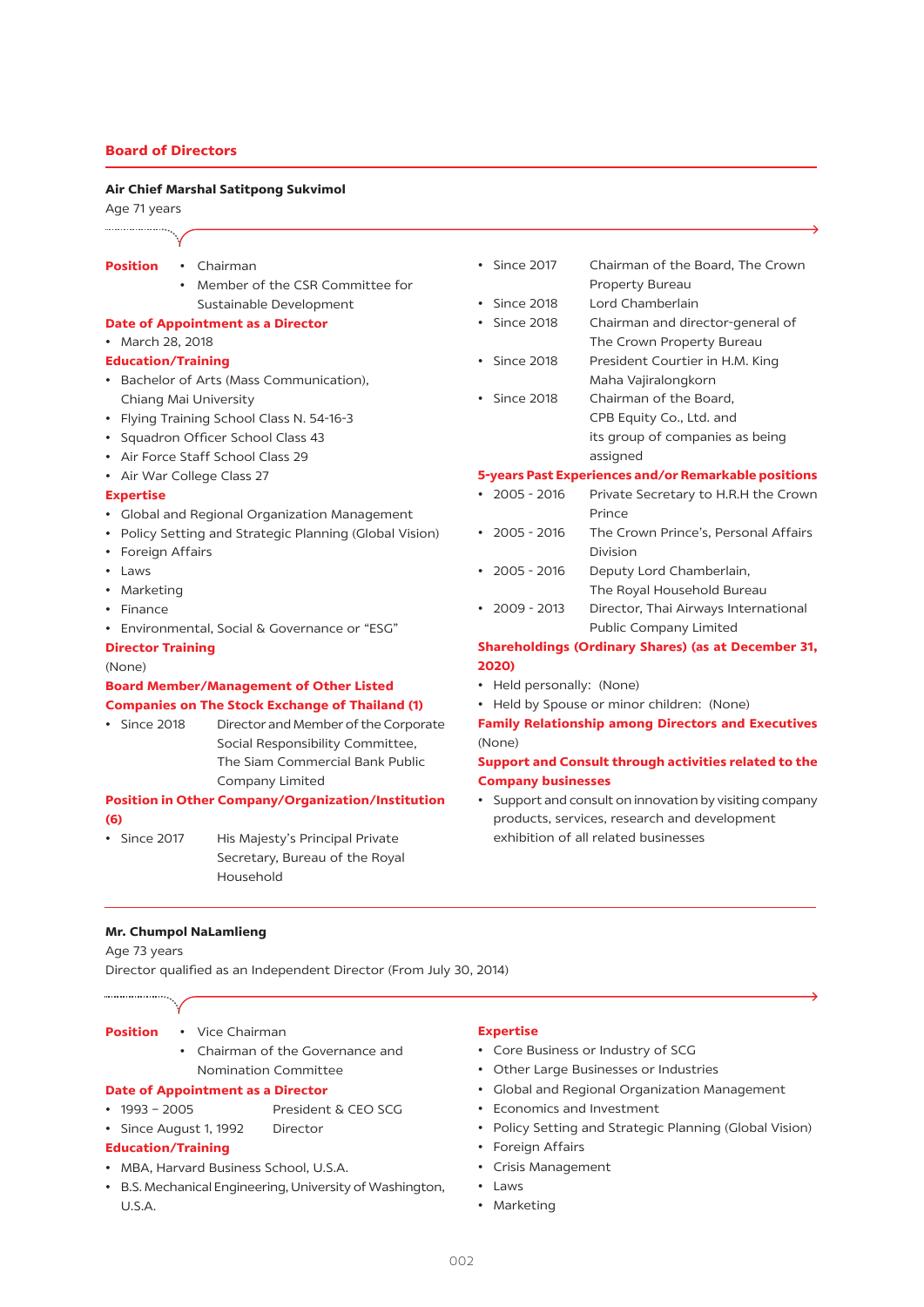- Domestic or International Marketing (Market Insight)
- Accounting / Financial Literacy
- $\cdot$  Finance
- Information Technology
- Human Capital Management
- Environmental, Social & Governance or "ESG"
- **Director Training (1)**
- Role of the Chairman Program (RCP) 2/2001, Thai Institute of Directors Association

**Board Member/Management of Other Listed Companies on The Stock Exchange of Thailand (1)** 

• Since 2019 Director, SCG Packaging Public Company Limited

# **Position in Other Company/Organization/Institution**  $(3)$

| $\cdot$ Since 2010 | Director,                     |
|--------------------|-------------------------------|
|                    | Siam Sindhorn Company Limited |
| $\cdot$ Since 2012 | Director,                     |
|                    | Kempin Siam Company Limited   |

• Since 2017 Advisor, CPB Equity Company Limited

#### **5-year Past Experiences and/or Remarkable Positions**

- $\cdot$  1993 2005 President, The Siam Cement Public Company Limited
- $\cdot$  2004 2011 Chairman, Singapore Telecommunication Company Limited
- $\cdot$  2005 2009 Director, British Airways Public Company Limited
- $\cdot$  2007 2016 Director, The Siam Commercial **Bank Public Company Limited**

#### $\cdot$  2012 - 2017 Director, Kempinski International SA

**Shareholdings (Ordinary Shares) (as at December 31,**  $2019$ 

- Held personally: 201,000 shares (0.0168%)
- Held by Spouse or minor children: (None) **Family Relationship among Directors and Executives**

 $(None)$ 

#### Support and Consult through activities related to the **Company businesses**

• Support and consult on innovation by visiting company products, services, research and development exhibition of all related businesses

#### Mr. Kasem Watanachai

#### Age 79 years ...................

#### **Position**

- $\bullet$  Director
- Chairman of the CSR Committee for Sustainable Development

#### **Date of Appointment as a Director**

• March 28, 2018

#### **Education/Training**

- Honorary Doctor of Medicine, Navamindradhiraj University
- Honorary Doctor of Education, (Educational Administration), North-Chiang Mai University
- Honorary Doctor of Philosophy (Human Resource Development), National Institute of Development Administration
- Honorary Doctor of Education, Chulalongkorn University
- Honorary Doctor of Liberal Arts (Educational Administration), Christian University of Thailand
- Honorary Doctor of Education (Educational Administration), (Rajamangala University of Technology Thanyaburi
- Honorary Doctor of Public Health, Thammasat University
- Honorary Doctor of Philosophy (Management), **Walailak University**
- Honorary Doctor of Medicine, Naresuan University
- Honorary Doctor of Education, Eastern Asia University
- Honorary Doctor of Public Administration, Kasem Bundit University
- Honorary Doctor of Education, (Educational Administration), Chiang Mai Rajabhat Institution
- Honorary Doctor of Education, Srinakharinwirot University
- Honorary Doctor of Education, (Educational Administration), Chiang Mai University
- Honorary Doctor of Education (Educational Administration), Mahasarakham University
- Honorary Doctor of Liberal Arts, Khon Khaen University
- Honorary Doctor of Education, Mahidol University
- American Board of Subspecialty in Cardiovascular Disease, University of Chicago Hospitals and Clinics,  $U.S.A$
- American Board of Internal Medicine, University of Chicago Hospitals and Clinics, U.S.A.
- M.D. (Summa Cum Laude) Chiang Mai University
- Nation Defense College, Thailand Class 36

#### **Expertise**

- Global and Regional Organization Management
- Policy Setting and Strategic Planning (Global Vision)
- Foreign Affairs
- Human Capital Management
- · Environmental, Social & Governance or "ESG"

#### **Director Training (1)**

• Director Accreditation Program (DAP) 164/2019, Thai Institute of Directors Association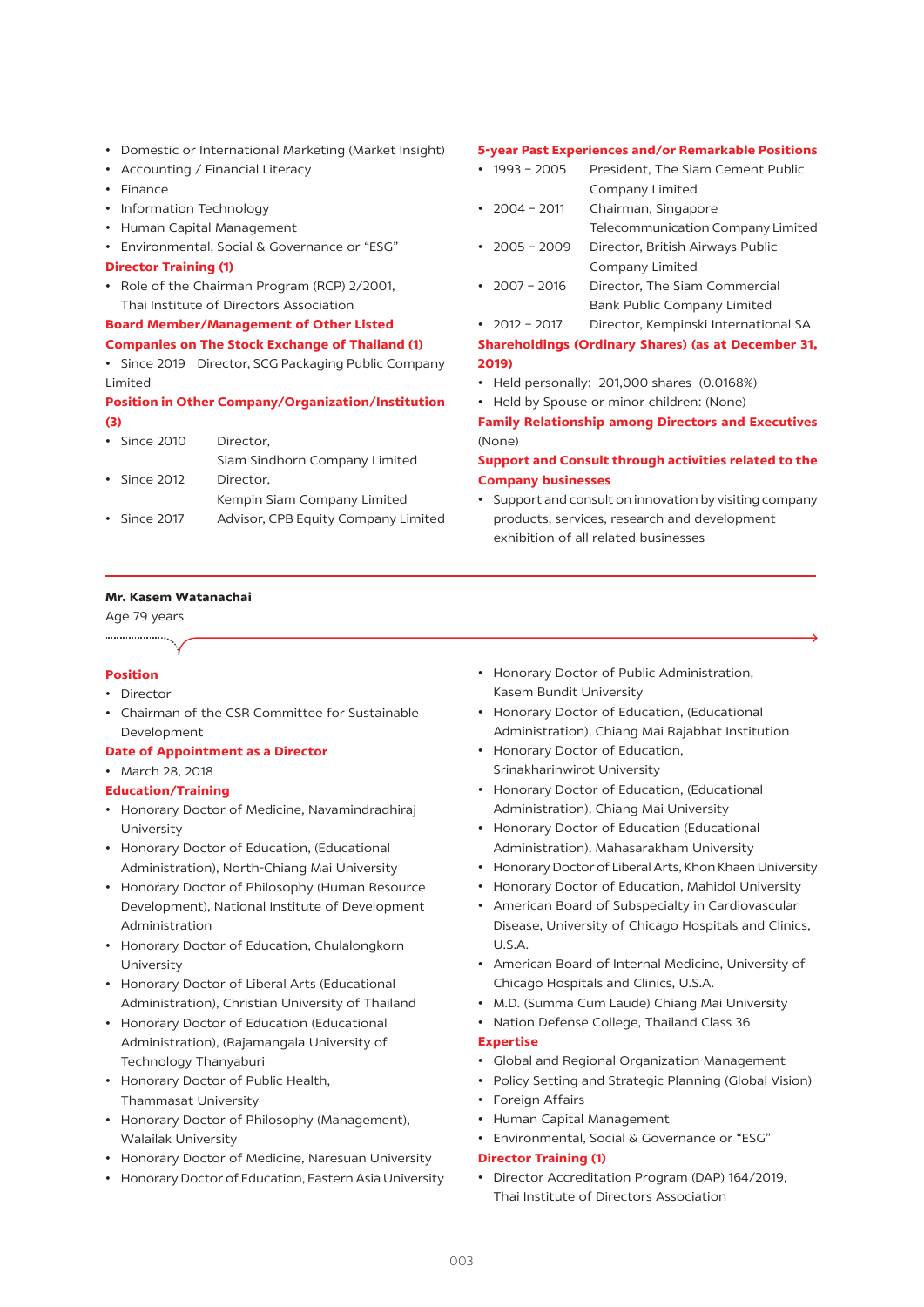# **Board Member/Management of Other Listed Companies on The Stock Exchange of Thailand**  $(None)$

# **Position in Other Company/Organization/Institution**  $(9)$

|           | • Since 2003       | Chairperson, Chiang Mai University<br>Council                                                |
|-----------|--------------------|----------------------------------------------------------------------------------------------|
|           | $\cdot$ Since 2004 | Member of the Executive Committee<br>and Secretary, Anandamahidol<br>Foundation              |
|           | • Since 2009       | Member of Committee of the Crown<br>Property Bureau                                          |
|           | • Since 2010       | Chairman, The Medical Science Division<br>of the Anandamahidol Foundation                    |
|           | • Since 2015       | Executive Chairperson, Prostheses<br>Foundation of H.R.H the Princess<br>Mother              |
|           | • Since 2015       | Chairman, Foundation for Good<br>Governance on Medicine                                      |
|           | $\cdot$ Since 2016 | Privy Councillor (King Rama 10)                                                              |
| $\bullet$ | <b>Since 2016</b>  | Chairman, Buddhadasa Indapanno<br>Archives Foundation                                        |
|           | $\cdot$ Since 2017 | Executive Director, Thai Junior<br>Encyclopedia Project by Royal<br>Command of H.M. the King |
|           |                    | 5-year Past Experiences and/or Remarkable Positions                                          |

 $\cdot$  1989 -1993 President, Chiang Mai University Member, Legislative Parliament  $.1991$ Permanent

- $-1994$ Secretary, Ministry of University Affairs
- $\cdot$  1996 1999 Member of the Senate
- President, Huachiew Chalermprakiet  $-1997$ University
- $2001$ Minister, Ministry of Education
- $\cdot$  2001 2016 Privy Councillor (King Rama 9)
- $.7003$ Member of Committee and Secretary. Phradabos Foundation
- $2005$ Chairman, Sala Chalermkrung Foundation
- Chairman, Princess Mother's Medical  $• 2010$ Volunteer Foundation
- $\cdot$  2014 2019 Chairman, Foundation of Virtuous Youth
- $.7016$ Chairperson, Mahidol University Council
- $\cdot$  2017 Chairman, the King's Scholarships for Thai Monks

# **Shareholdings (Ordinary Shares) (as at December 31,** 2020)

- Held personally: (None)
- Held by Spouse or minor children: (None)

**Family Relationship among Directors and Executives** (None)

# Support and Consult through activities related to the **Company businesses**

• Support and consult on innovation by visiting company products, services, research and development exhibition of all related businesses

# **Police Colonel Thumnithi Wanichthanom**

Age 62 years ....................

| <b>Position</b> | Director |
|-----------------|----------|
|                 |          |

• Member of the CSR Committee for Sustainable Development

#### **Date of Appointment as a Director**

• April 25, 2018

#### **Education/Training**

- Master of Public Administration, Western Kentucky University, U.S.A.
- Public Administration, Royal Police Cadet Academy

#### **Expertise**

- Global and Regional Organization Management
- Policy Setting and Strategic Planning (Global Vision)
- Foreign Affairs
- $\cdot$  laws
- $\cdot$  Finance
- · Environmental, Social & Governance or "ESG"

#### **Director Training**

 $(None)$ 

#### **Board Member/Management of Other Listed Companies on The Stock Exchange of Thailand (1)**

• Since 2018 Director and Member of the Corporate Social Responsibility Committee, The Siam Commercial Bank Public Company Limited

#### **Position in Other Company/Organization/Institution**  $(4)$

- Since 2017 Grand Chamberlain of the Bureau of the Royal Household
- Since 2017 Director of The Privy Purse
- Since 2018 Senior Deputy Director-General, The Crown Property Bureau
- Since 2018 Vice Chairman, CPB Equity Co., Ltd. and its group of companies as being assigned

#### **5-year Past Experiences and/or Remarkable Positions**

• Since 1997 -Chamberlain, Personal Affairs Division 2016 of H.R.H the Crown Prince, the Bureau of the Royal Household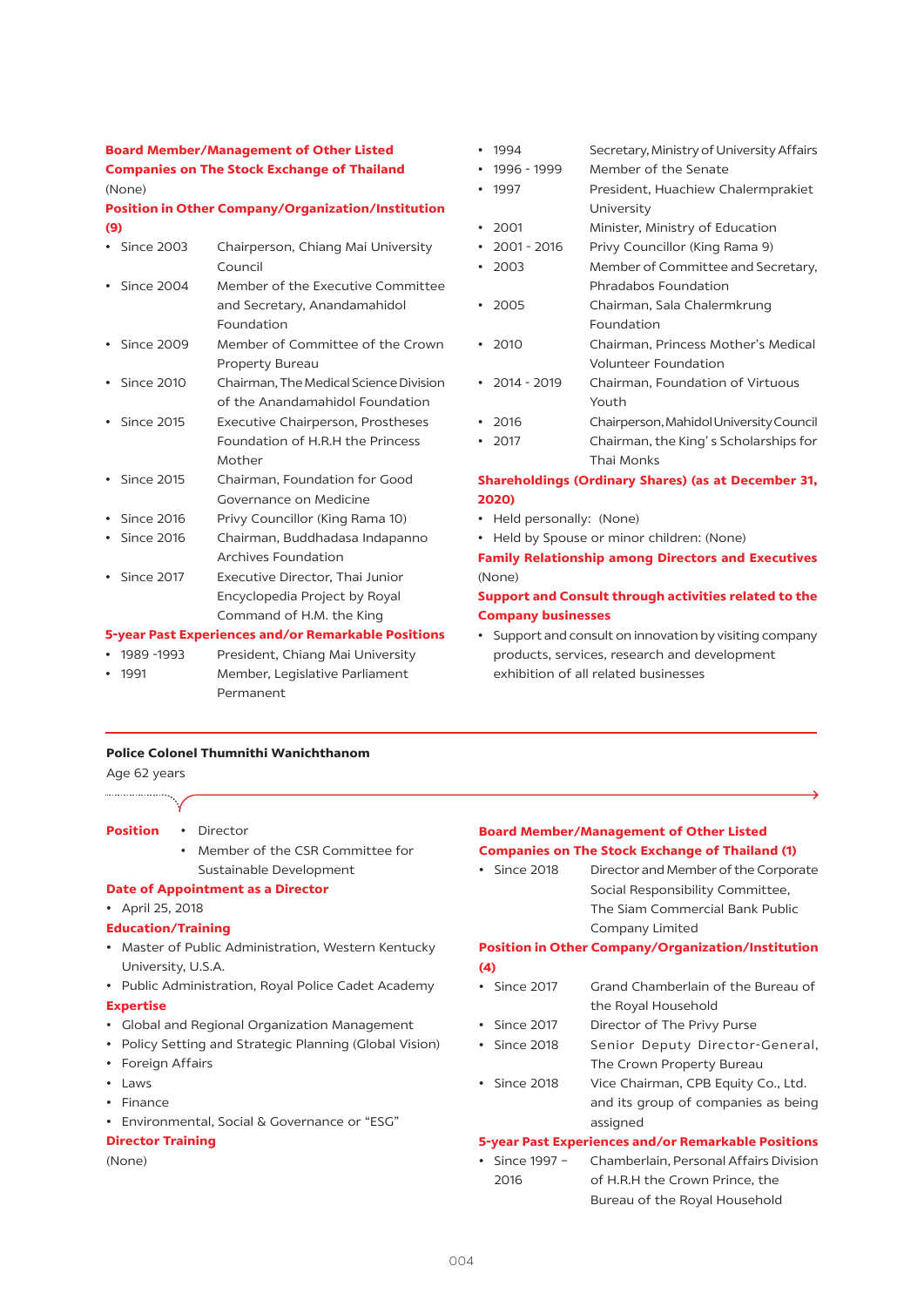# Shareholdings (Ordinary Shares) (as at December 31, 2020)

- Held personally: (None)
- Held by Spouse or minor children: (None)

**Family Relationship among Directors and Executives** (None)

# Support and Consult through activities related to the **Company businesses**

• Support and consult on innovation by visiting company products, services, research and development exhibition of all related businesses

## **Mrs. Tarisa Watanagase**

Age 71 years

Director qualified as an Independent Director (From March 27, 2013)

#### **Position** • Director

- Chairman of the Audit Committee
- Member of the Governance and
- Nomination Committee

#### **Date of Appointment as a Director**

• March 27, 2013

#### **Education/Training**

- Ph.D. (Honorary) in Economics, Keio University, Tokyo, Japan
- Ph.D., Economics, Washington University, U.S.A.
- M.A., Economics, Keio University, Tokyo, Japan
- B.A., Economics, Keio University, Tokyo, Japan
- Advanced Management Program (AMP), Harvard Business School, U.S.A.

#### **Expertise**

- Global and Regional Organization Management
- Economics and Investment
- Policy Setting and Strategic Planning (Global Vision)
- Crisis Management
- Accounting / Financial Literacy
- Finance
- Business Continuity Plan

#### **Director Training (3)**

- Director Certification Program (DCP) 4/2000. Thai Institute of Directors Association
- Driving Company Success with IT Governance (ITG) 3/2016, Thai Institute of Director Association
- IT Governance and Cyber Resilience Program (ITG) 13/2020, Thai Institute of Director Association

# **Board Member/Management of Other Listed Compa-**

#### nies on The Stock Exchange of Thailand (None)

# **Position in Other Company/Organization/Institution**  $(12)$

- Since 2006 Director, Puey Ungphakorn Institute • Since 2006 Member, Foundation for Thailand Rural **Reconstruction Movement** Under Royal Patronage
- · Since 2010 Member, Board of Directors. Ramathibodi Foundation under

the royal patronage of Her Royal Highness Princess Maha Chakri Sirindhorn

- Committee Member, Heart Foundation • Since 2011 of Thailand Under the Royal Patronage of the Crown Princess
- Since 2011 Councilor, Thailand's Private Sector **Collective Action Coalition Against** Corruption (CAC)
- $\cdot$  Since 2013 Senior advisor, Advisory Board, Central Banking Publication, U.K.
- · Since 2015 Chairman, Childline Thailand Foundation 1387
- Since 2016 Director, Chulalongkorn University Council
- Since 2016 Vice President, Thai-Japanese Association
- · Since 2017 Director, Mitsubishi UFJ Financial Group
- Since 2020 Director, King Mongkut's University of Technology Thonburi Council
- Chairman, Bangkok Patana School  $\cdot$  Since 2020 Foundation

# **5-year Past Experiences and/or Remarkable Positions**

- $\cdot$  2006 2010 Governor, The Bank of Thailand
- $.2006 2009$ Chairperson. The Bank of Thailand **Board**
- $\cdot$  2006 2010 Chairperson, Monetary Policy Committee
- $\cdot$  2006 2010 Chairperson, Financial Institutions **Policy Committee**
- $\cdot$  2006 2010 Chairperson, Payment Systems Committee
- $\cdot$  2006 2010 Board Member, The National Economic and Social Development Board
- $\cdot$  2006 2010 Commission Member, The SEC **Commission Members**
- $\cdot$  2006 2010 Director, Thai Asset Management Corporation
- $\cdot$  2006 2017 Director, Board of Insurance Commission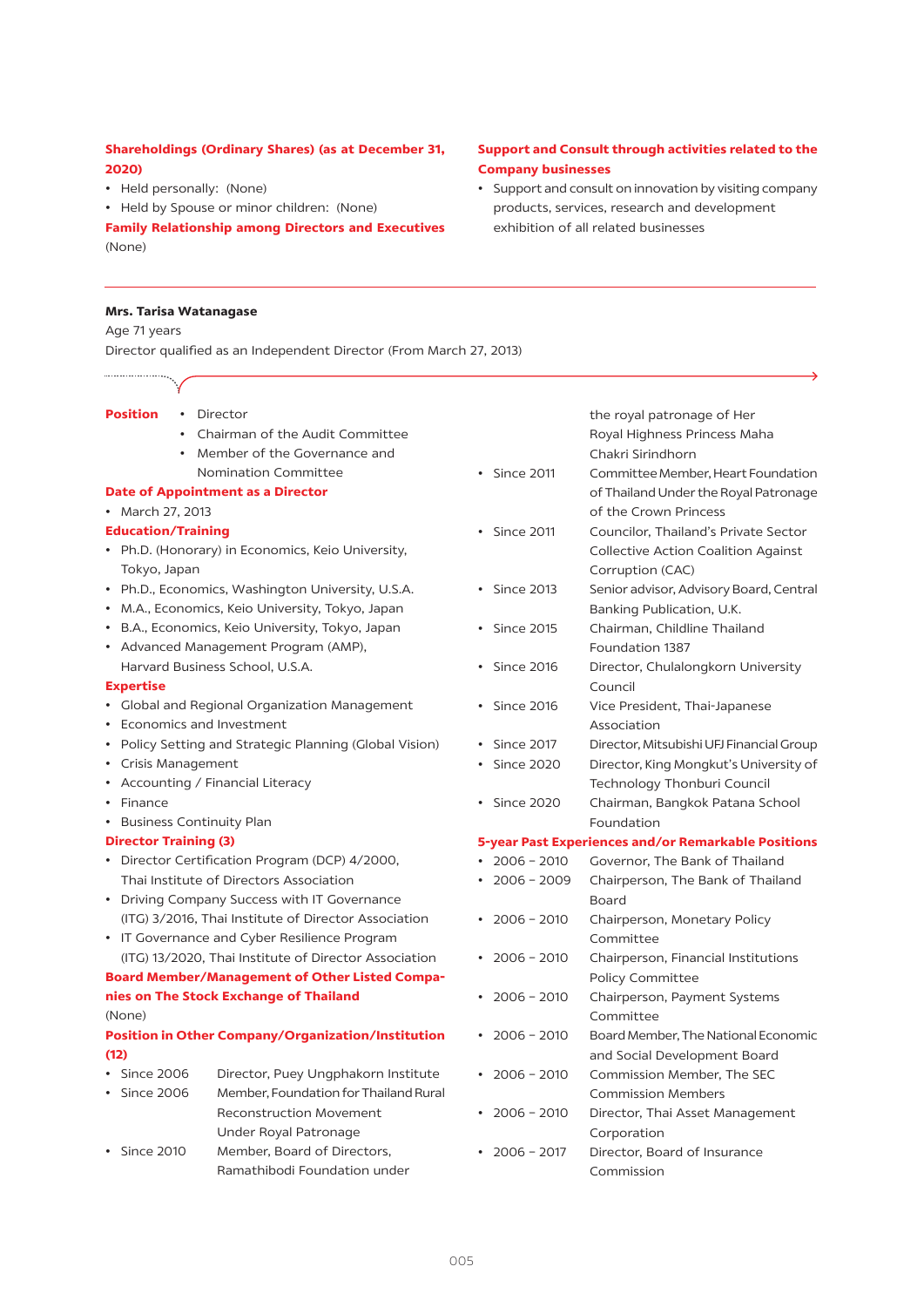| - 2011              | Expert, The Financial Sector              |
|---------------------|-------------------------------------------|
|                     | Assessment Program (FSAP), IMF            |
| $2011 - 2017$       | Independent Director and Member of        |
|                     | the Audit Committee, Office of            |
|                     | Insurance Commission                      |
| $\cdot$ 2011 – 2017 | Member, APD Advisory Group,               |
|                     | Asia Pacific Department, IMF,             |
|                     | Washington, D.C.                          |
| • $2012 - 2017$     | Director, Thailand Philharmonic           |
|                     | Orchestra                                 |
| $2012 - 2013$       | Member, International Advisory Panel,     |
|                     | State Bank of Vietnam, Vietnam            |
| 2013 - 2013         | Member, World Bank-IMF Joint              |
|                     | Committee on Remuneration of              |
|                     | <b>Executive Directors and Alternates</b> |
| $2013 - 2014$       | Associate. Alliance for Financial         |
|                     | Inclusion, Thailand                       |

- Senior Advisor, Promontory Financial  $\cdot$  2013 - 2018 Group, Washington, D.C., U.S.A.
- Short-term Consultant, World Bank  $\cdot$  2015 - 2015 Independent Evaluation Group

# **Shareholdings (Ordinary Shares) (as at December 31,** 2020)

- Held personally: (None)
- Held by Spouse or minor children: 41,900 shares  $(0.0035%)$

# **Family Relationship among Directors and Executives** (None)

# Support and Consult through activities related to the **Company businesses**

• Support and consult on innovation by visiting company products, services, research and development exhibition of all related businesses

# Mr. Kan Trakulhoon

Age 65 years

. . . . . . . . . . . . . . . . . . . .

- **Position** · Director • Information Technology • Member of CSR Committee for • Human Capital Management Sustainable Development • Environmental, Social & Governance or "ESG" **Date of Appointment as a Director Director Training (1)**  $\cdot$  2005 - 2015 President & CEO SCG • Director Certification Program (DCP) 29/2003. · Since August 20, 2005 Director Thai Institute of Directors Association **Education/Training Board Member/Management of Other Listed** • Honorary Degree, Doctor of Engineering, **Companies on The Stock Exchange of Thailand (4)** Chulalongkorn University • Since 2016 Chairman of the Board of Directors • Honorary Degree, Doctor of Engineering Independent Director (Production Engineering), Mahasarakham University Chairman of Leadership Development • M.S. (Management), The Georgia Institute of and Compensation Committee Advanced Info Services Public Co. Ltd. Technology, U.S.A. • M.S. Engineering, The Georgia Institute of  $\cdot$  Since 2016 Independent Directo Chairman of the Technology, U.S.A. Nomination, Compensation and • B.E. (Electrical), First Class Honours, Corporate Governance Committee Chulalongkorn University Member of the Executive Committee • Advanced Management Program (AMP), Siam Commercial Bank Public Co., Ltd. Harvard Business School, U.S.A. • Since 2017 Independent Director Chairman of the **Expertise** Leadership Development and • Core Business or Industry of SCG **Compensation Committee** • Other Large Businesses or Industries Member of the Nomination and • Global and Regional Organization Management Governance Committee • Economics and Investment Member of the Strategic and • Policy Setting and Strategic Planning (Global Vision) Organizational Review Committee • Foreign Affairs Member of the CSR Committee for • Crisis Management Sustainable Development • Marketing Intouch Holdings Public Co., Ltd. • Domestic or International Marketing (Market Insight) • Since 2017 Independent Director • Accounting / Financial Literacy Bangkok Dusit Medical Services Public
- Finance

006

Co., Ltd.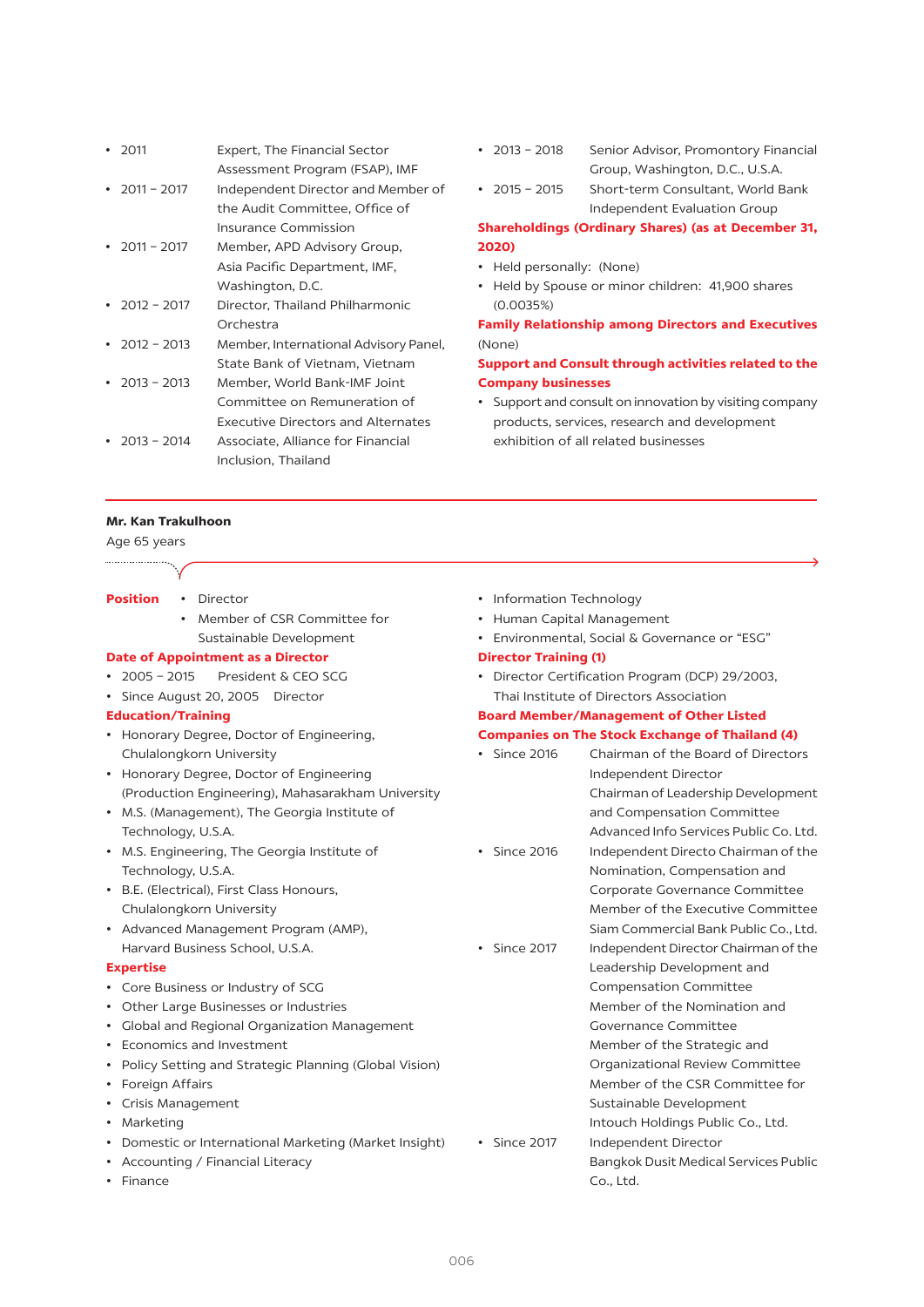# **Position in Other Company/Organization/Institution**  $(17)$

| <b>Since 2013</b> | Advisor. The Federation of                          |
|-------------------|-----------------------------------------------------|
|                   | Thai Industries                                     |
| <b>Since 2013</b> | Honorary Advisor, Environmental                     |
|                   | Engineering Association of Thailand                 |
| <b>Since 2013</b> | Advisor, the Executive Committee,                   |
|                   | Mahidol University Foundation                       |
| <b>Since 2013</b> | Executive Board Member,                             |
|                   | Engineer Division of the                            |
|                   | Anandamahidol Foundation                            |
| <b>Since 2013</b> | Member of the Advisory Board,                       |
|                   | Sasin Graduate Institute of Business                |
|                   | Administration                                      |
| <b>Since 2015</b> | Board Member of Medical Service                     |
|                   | Cluster, Thai Red Cross Society                     |
| <b>Since 2017</b> | Member, National Strategic Committee                |
| <b>Since 2018</b> | Honorary Advisor, The Eastern                       |
|                   | Economic Corridor Policy Committee                  |
| <b>Since 2019</b> | Consultative group of expert on                     |
|                   | Development of Policy, Strategy and                 |
|                   | <b>Budget Management</b>                            |
|                   | System for Thailand's Science,                      |
|                   | Research and Innovation, Office of                  |
|                   | the National Higher                                 |
|                   | Education, Science, Research and                    |
|                   | Innovation Policy Council (NXPO)                    |
| <b>Since 2019</b> | Chairman of Subcommittee on                         |
|                   | Performance Evaluation of Secretary                 |
|                   | <b>General to The Eastern</b>                       |
|                   | Economic Corridor Policy Committee                  |
| <b>Since 2019</b> | Advisor, Higher Education, Science,                 |
|                   | Research and Innovation Management                  |
|                   | System Reform Steering Committee                    |
| <b>Since 2019</b> | Chairperson and Qualified Members                   |
|                   | of the Committee for Monitoring and                 |
|                   | Evaluation of Science, Research and                 |
|                   | <b>Innovation Support</b>                           |
| <b>Since 2020</b> | Member, State Enterprise Policy                     |
|                   | Committee                                           |
| <b>Since 2020</b> | Director, SCB 10X Co., Ltd.                         |
| <b>Since 2020</b> | Member, National Reform Committee                   |
|                   | on State Administration                             |
| <b>Since 2020</b> | Member, Council of Experts of the                   |
|                   | National Higher Education, Science,                 |
|                   | Research and Innovation Policy                      |
|                   | Council                                             |
| <b>Since 2020</b> | Commissioner, Special Committee on                  |
|                   | Promoting Innovation Ecosystem and                  |
|                   | Regulatory Reform                                   |
|                   | 5-year Past Experiences and/or Remarkable Positions |
| 2005-2015         | President and CEO, SCG                              |
| 2009-2011         | Outside Director, Kubota Corporation                |
|                   | (Japan)                                             |
|                   |                                                     |

| 2011-2019 | Global Advisor, Kubota Corporation<br>(Japan)                       |
|-----------|---------------------------------------------------------------------|
| 2013-2016 | Director, National Science Technology                               |
|           | and Innovation Policy Office                                        |
| 2013-2015 | Director, National Science and                                      |
| 2014-2018 | Technology Development Office<br>Member, National Development and   |
|           | Enhancing Competitiveness Committee                                 |
| 2015      | Director, National Innovation System                                |
|           | Development Committee                                               |
| 2015-2018 | Member, National Committee on                                       |
|           | Intellectual Property Policy                                        |
| 2015-2019 | <b>Head of Private Sector for</b>                                   |
|           | Public-Private Collaborative                                        |
|           | Committee on Innovation and                                         |
|           | Digitalization                                                      |
| 2015-2019 | Head of Private Sector for                                          |
|           | Public-Private Collaborative                                        |
|           | Committee on Legal Reform                                           |
| 2015-2019 | Member, the Public-Private                                          |
|           | Collaborative Committee on                                          |
|           | <b>Educational Reform</b>                                           |
| 2015-2019 | Member of the Advisory Board,                                       |
|           | Nomura Holding Inc.                                                 |
| 2016-2018 | Member, Governing Committee                                         |
| 2016-2018 | of Food Innopolis                                                   |
|           | Member, Screening Committee<br>for Strengthening and Sustainability |
|           | of the Local Economy                                                |
| 2017-2018 | Advisor, Committee on National                                      |
|           | Reform, National Strategy,                                          |
|           | and Reconciliation                                                  |
| 2017-2018 | Sub-committee for screening                                         |
|           | projects according to the Regional                                  |
|           | Development Plan for the                                            |
|           | Strengthening and Sustainability of                                 |
|           | the Local Economy (Fiscal Year 2018)                                |
| 2017-2018 | Member, Subcommittee on Industrial                                  |
|           | and Digital Innovation Promotion                                    |
| 2017-2018 | Member, National Research and                                       |
|           | Innovation Policy Council                                           |
| 2017-2018 | Member, Super Board on National                                     |
| 2017-2018 | Procurement                                                         |
|           | Member, Policy Committee of Special<br>Economic Development Zone    |
| 2017-2018 | Member, National Strategy                                           |
|           | Preparation Committee for Thailand 4.0                              |
| 2017-2018 | Member, National Reform Committee                                   |
|           | on State Administration                                             |
| 2018      | Member of Advisory Committee to the                                 |
|           | Minister of Science and Technology                                  |
| 2018      | Member, the Eastern Economic                                        |
|           | Corridor Policy Committee                                           |
| 2018      | Member, National Investment Driving                                 |
|           | and Coordination Committee                                          |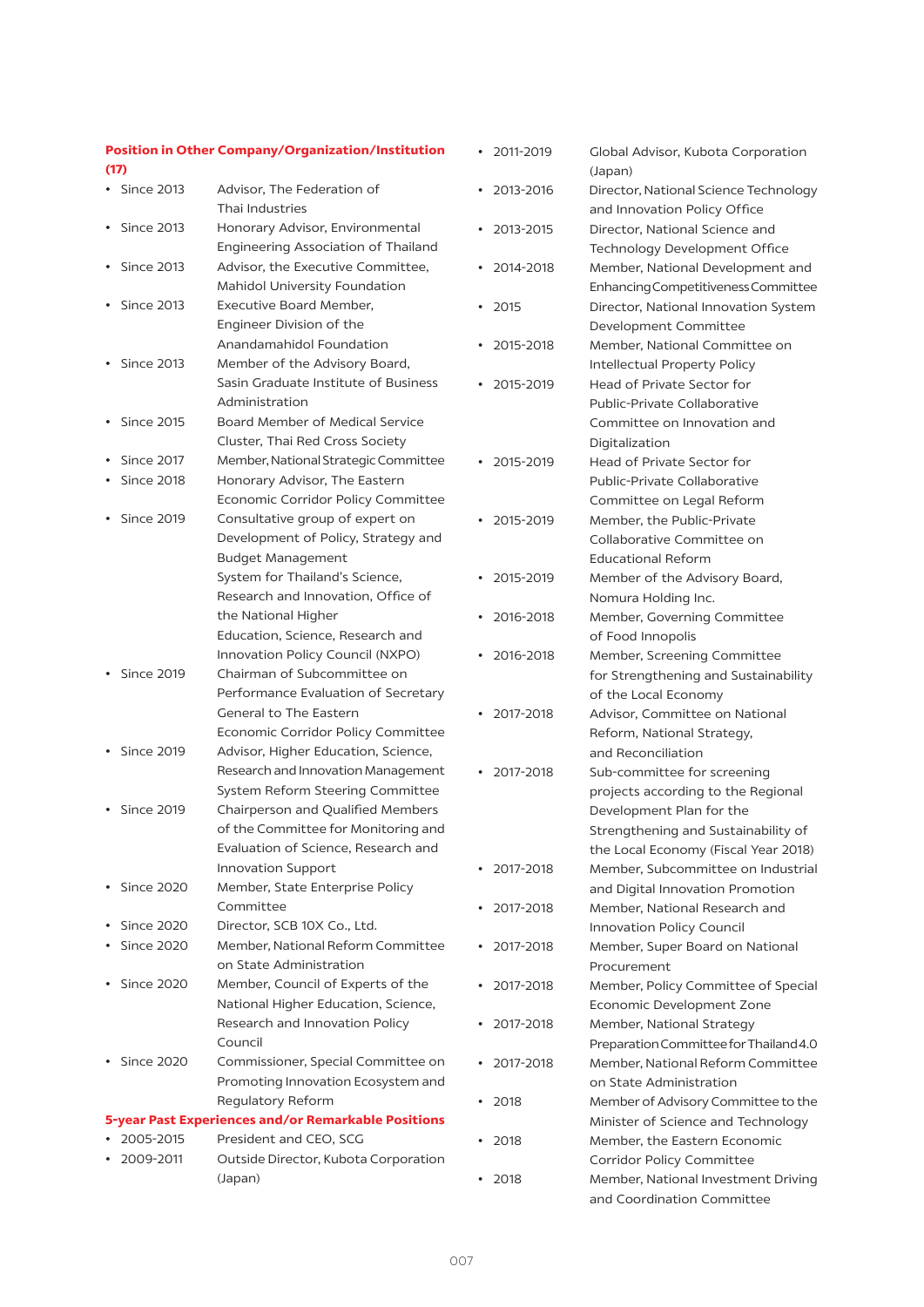$.7018$ Advisor, the Executive Board on Driving Value Based Economy towards Thailand 4.0 Policy through **Innovation Hubs** 

# **Shareholdings (Ordinary Shares) (as at December 31,** 2020)

- Held personally: (None)
- Held by Spouse or minor children: (None)

#### **Mr. Prasarn Trairatvorakul**

Age 68 years

Director qualified as an Independent Director (From August 26, 2019)

#### **Position** • Director

- Chairman of the Remuneration Committee
- Member of CSR Committee for Sustainable Development

#### **Date of Appointment as a Director**

- August 26, 2017
- **Education/Training**
- Doctor of Business Administration, Harvard University, Massachusetts, USA
- Master in Business Administration, Harvard University, Massachusetts, USA
- Master of Engineering in Industrial Engineering and Management, Asian Institute of Technology, Thailand
- Bachelor of Engineering in Electrical Engineering (First Class Honors), Chulalongkorn University
- Honorary Doctor of Business Administration, Rajamangala University of Technology Suvarnabhumi
- Honorary Doctor of Economics, Khon Kaen University
- Honorary Doctor of Economics, The University of the Thai Chamber of Commerce
- Honorary Doctor of Economics, Chulalongkorn University
- Honorary Doctor of Philosophy, National Institute of Development Administration

#### **Expertise**

- Other Large Businesses or Industries
- Global and Regional Organization Management
- Economics and Investment
- Policy Setting and Strategic Planning (Global Vision)
- Crisis Management
- Marketing
- Accounting and Financial Literacy
- Finance
- Information Technology
- Human Capital Management
- Environmental, Social & Governance or "ESG"
- Financial Regulations
- Retailing

#### **Director Training (5)**

- The Role of the Chairman Program (RCP) 2/2001, Thai Institute of Directors Association
- Director Certification Program (DCP) 21/2002, Thai Institute of Directors Association
- Ethical Leadership Program (ELP) 2/2015, Thai Institute of Directors Association
- Board Nomination and Compensation Program (BNCP) 5/2018, Thai Institute of Directors Association
- IT Governance and Cyber Resilience Program (ITG) 15/2020, Thai Institute of Directors Association

#### **Board Member/Management of Other Listed**

#### **Companies on The Stock Exchange of Thailand (3)**

- Chairman of the Board, Pruksa Holding  $\cdot$  Since 2019 Public Company Limited (Became independent director since  $2017$
- Since 2019 Chairman of the Board, Central Retail Corporation Public Company Limited
- Since 2019 Chairman of the Board, SCG Packaging Public Company Limited

# **Position in Other Company/Organization/Institution**  $(13)$

- · Since 2019 Chairman of the Board, Mihidol Witayanusorn  $\cdot$  Since 2018 Director, Siam Sindhorn Company Limited  $\cdot$  Since 2018 Director, CPB Equity Company Limited • Since 2018 Chairman of the Board, Education **Equity Fund** • Since 2018 Director, Prince of Songkla University • Since 2018 Distinguished Scholar, Faculty of Commerce and Accountancy -Chulalongkorn University  $\cdot$  Since 2017 Member, Asset Management Committee of Vajiravudh College
- Since 2017 Member, Committee on King's Scholarships for Thai Buddhist Monks

# **Family Relationship among Directors and Executives** (None)

# Support and Consult through activities related to the **Company businesses**

• Support and consult on innovation by visiting company products, services, research and development exhibition of all related businesses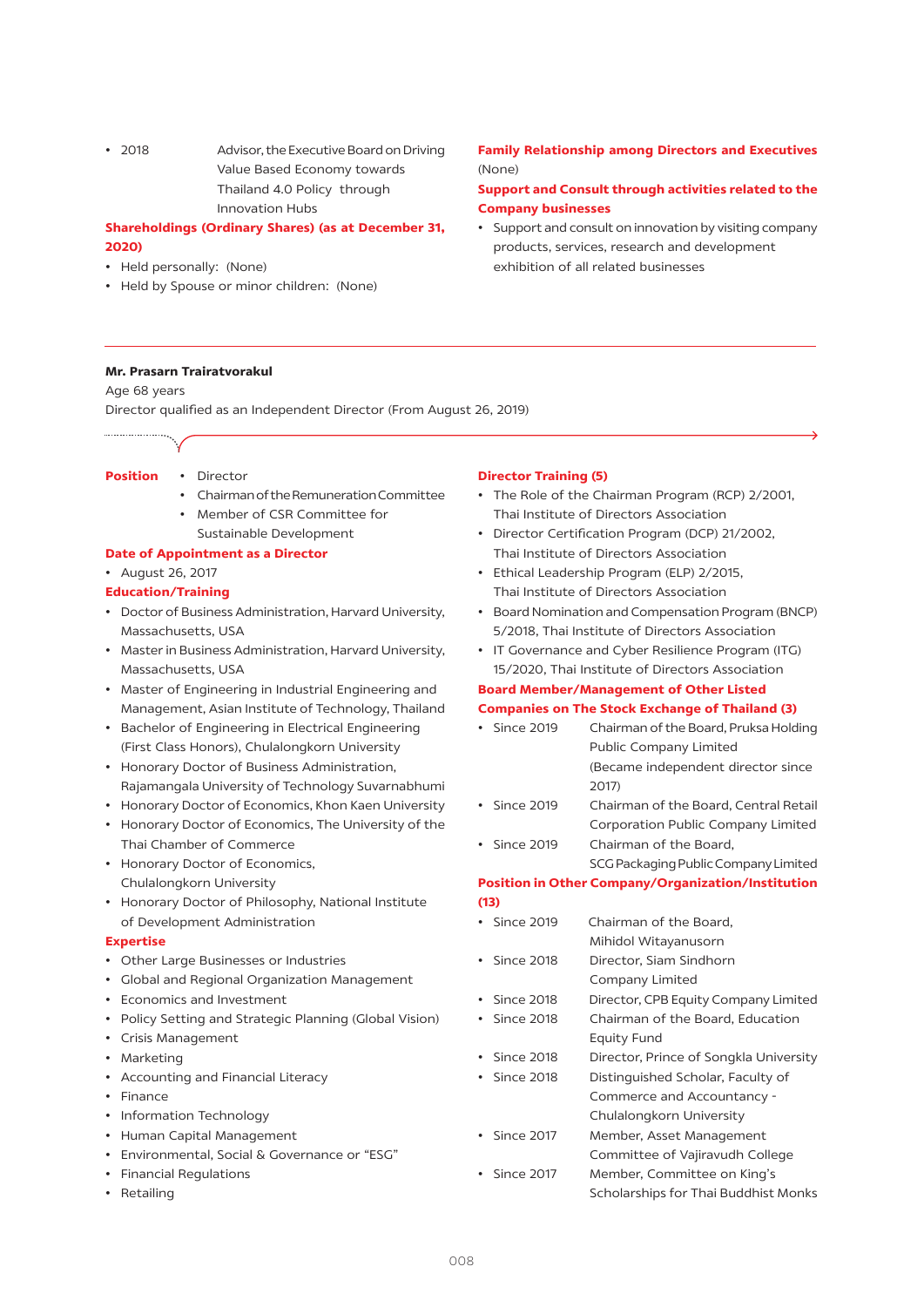| Since 2017         | Chairman of the Council of Trustees                 |
|--------------------|-----------------------------------------------------|
|                    | and the Board of Directors,                         |
|                    | <b>Thailand Development Research</b>                |
|                    | Institute (TDRI)                                    |
| $\cdot$ Since 2016 | Senior Advisor, CENTRAL Group                       |
| <b>Since 2016</b>  | Member, Property Management                         |
|                    | Committee - Chulalongkorn University                |
| Since 2015         | Advisor, Crown Property Bureau                      |
| Since 1998         | <b>Executive Director, Thai Red Cross</b>           |
|                    | Society                                             |
|                    | 5-year Past Experiences and/or Remarkable Positions |
|                    |                                                     |
| $1999 - 2003$      | Secretary-General, Securities and                   |
|                    | Exchange Commission of Thailand                     |
| $2004 - 2010$      | President, KASIKORNBANK Public                      |
|                    | Company Limited                                     |
| $2010 - 2015$      | Governor, Bank of Thailand                          |
| $2014 - 2019$      | Member, State Enterprises                           |
|                    | Supervisory Board                                   |
| $2015 - 2019$      | Member, Committee to Enhance                        |

- $\cdot$  2015 2019 Member, National Anti-Corruption Commission
- $\cdot$  2017 2019 Chairman, Public Procurement Committee
- $\cdot$  2017 2019 Member, Education Reform Committee
- $.7017 2019$ Chairman, Economic Reform  $Committo$

# **Shareholdings (Ordinary Shares) (as at December 31,** 2020)

- Held personally: (None)
- Held by Spouse or minor children: (None)

**Family Relationship among Directors and Executives**  $(None)$ 

# Support and Consult through activities related to the **Company businesses**

• Support and consult on innovation by visiting company products, services, research and development exhibition of all related businesses

#### Mr. Pasu Decharin

#### Age 52 years

Director qualified as an Independent Director (From March 27, 2019)

- **Position** · Director
	- Member of the Audit Committee
	- Member of the Governance and Nomination Committee

#### **Date of Appointment as a Director**

• March 27, 2019

#### **Education/Training**

- Ph.D., Management of Technology School of Management, Asian Institute of Technology (AIT)
- Master of Business Administration (MBA) University of Colorado (Boulder), U.S.A.
- Bachelor of Business Administration (Management) Faculty of Commerce and Accountancy, Chulalongkorn University

#### **Expertise**

- Other Large Businesses or Industries
- Global and Regional Organization Management
- Economics and Investment
- Policy Setting and Strategic Planning (Global Vision)
- Marketing
- Accounting / Financial Literacy
- Human Capital Management
- Environmental, Social & Governance or "ESG"

# **Director Training (6)**

- Director Accreditation Program (DAP) 121/2015, Thai Institute of Directors Association
- Executive Development Program (EDP) 3, Thai Listed Company Association
- Leadership Development Program (LDP) 6, Thai Listed Company Association
- Directors Certification Program (DCP) 280/2019, Thai Institute of Directors Association
- Audit Committee Forum 1/2019, Thai Institute of **Directors Association**
- Director Leadership Certification Program (DLCP) 0/2020, Thai Institute of Directors Association

# **Board Member/Management of Other Listed Companies on The Stock Exchange of Thailand (2)**

- Since 2018 Independent Director, Member of the Audit Committee, and Member of the Nomination and **Remuneration**
- Thai Oil Public Company Limited • Since 2018 Independent Director, Member of the Audit Committee,
	- and Member of the Risk Oversight Committee

The Siam Commercial Bank Public Company Limited

# **Position in Other Company/Organization/Institution**  $(3)$

- Lecturer, Faculty of Commerce and • Since 1993 Accountancy, Chulalongkorn University
- Independent Director, • Since 2015 **Aksorn Education Public** Company Limited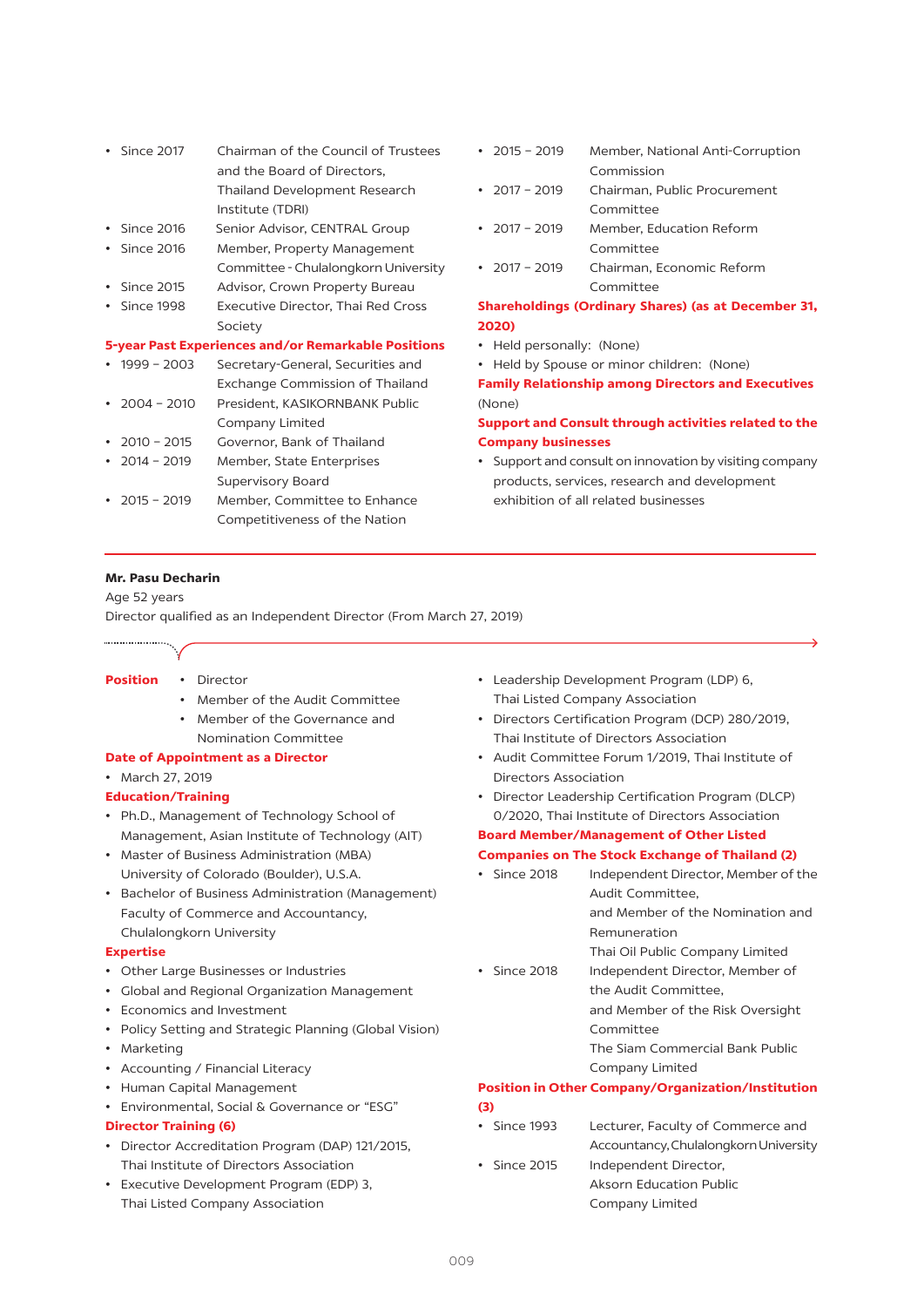- Since 2018 Chairman and Independent Director of Warrix Sports Co., Ltd.
- Since 2018 Director, Decharin (2018) Co., Ltd.

#### 5-years Past Experiences and/or Remarkable positions

- $\cdot$  2004-2011 Assistant to the President of
- Chulalongkorn University  $\cdot$  2007-2011 Head of Accountancy Department, Faculty of Commerce and Accountancy. Chulalongkorn University
- $\cdot$  2014-2018 Director and Member of the Audit Committee
- The Islamic Bank of Thailand  $.7011 - 2019$ Dean, Faculty of Commerce and Accountancy, Chulalongkorn

University

- $\cdot$  2016-2019 Independent Director and Member of the Audit Committee Krungthai Car Rent and Lease Public Company Limited
- $\cdot$  2017-2020 Director, AUA Language School

# **Shareholdings (Ordinary Shares) (as at December 31,** 2020)

- Held personally: (None)
- Held by Spouse or minor children: (None)

# **Family Relationship among Directors and Executives**  $(None)$

# Support and Consult through activities related to the **Company businesses**

• Support and consult on innovation by visiting company products, services, research and development exhibition of all related businesses

#### **Mrs. Parnsiree Amatayakul**

#### Age 50 years

Director qualified as an Independent Director (From March 27, 2019)

- **Position** • Independent Director
	- Member of the Audit Committee
	- Member of the Remuneration Committee

#### **Date of Appointment as a Director**

• March 27, 2019

#### **Education/Training**

- Master of Business Administration, UCLA Anderson School of Management, the University of California,  $I$   $I$  $S$  $A$
- Bachelor of Business Administration, Faculty of Commerce and Accountancy, Chulalongkorn University

#### **Expertise**

- Other Large Business or Industries
- Global and Regional Organization Management
- Economics and Investment
- Policy Setting and Strategic Planning (Global Vision)
- Foreign Affairs
- Risk Management, Crisis Management
- Marketing
- Accounting // Financial Literacy
- Information Technology
- Organizational Transformation
- Digital Transformation

#### **Director Training (1)**

• Director Certification Program (DCP) 99/2008, Thai Institute of Directors Association

# **Board Member/Management of Other Listed**

#### **Companies on The Stock Exchange of Thailand (1)**

• Since 2018 Independent Director at Thai Wah Public Company Limited

#### **Position in Other Company/Organization/Institution**  $(2)$

- Since 2013 Directors, Thailand Management Association (TMA)
- Since 2019 General Manager, Sales, Enterprise and Commercial, IBM ASEAN

#### 5-years Past Experiences and/or Remarkable positions

- $\cdot$  2011 2018 Managing Director, IBM Thailand Company Limited
- $\cdot$  2016 2019 Directors, The American Chamber of Commerce in Thailand (AMCHAM)
- $\cdot$  2017 2018 Member, The Thailand 4.0 council
- $\cdot$  2018 2020 Member, the Committee of Foundation for Research in Information Technology- FRIT
- $\cdot$  2018 2020 Member, the National Digital Economy and Society Committee

# **Shareholdings (Ordinary Shares) (as at December 31,** 2020)

- Held personally: (None)
- Held by Spouse or minor children: (None)

# **Family Relationship among Directors and Executives** (None)

# Support and Consult through activities related to the **Company businesses**

• Support and consult on innovation by visiting company products, services, research and development exhibition of all related businesses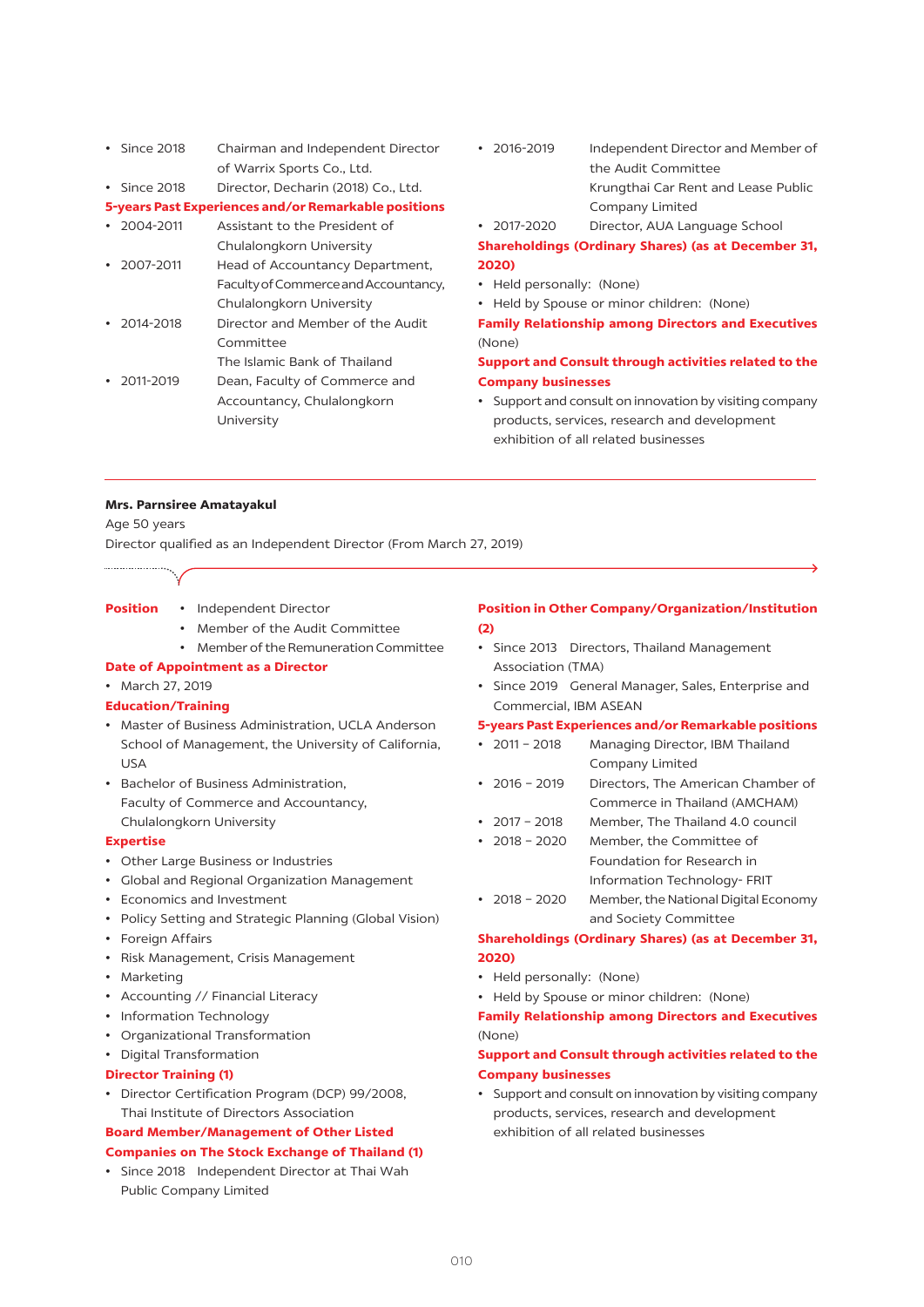#### Mr. Cholanat Yanaranop

Age 61 years

- **Position** · Director
	- - Member of the Remuneration Committee

#### **Date of Appointment as a Director**

· June 8, 2020

#### **Education/Training**

- Master of Chemical Engineering, Imperial College London, UK
- Bachelor of Environmental Chemical Engineering, (Second Class Honours), Salford University, Manchester, UK
- Advanced Management Program (AMP), Harvard Business School, U.S.A.
- Inno-Leadership Program, INSEAD
- Chairman's Role: Energy Literacy for the world, TEA 5, Thailand Energy Academy

#### **Expertise**

- Core Business or Industry of SCG and Other Large **Businesses or Industries**
- Global and Regional Organization Management
- Economics and Investment
- Policy Setting and Strategic Planning (Global Vision)
- Foreign Affairs
- Crisis Management
- Marketing
- Domestic or International Marketing (Market Insight)
- Information Technology
- Human Capital Management
- Environmental, Social & Governance or "ESG"

# **Director Training (2)**

- Directors Accreditation Program (DAP) 39/2005, Thai Institute of Directors Association
- Role of the Chairman Program (RCP) 38/2016, Thai Institute of Directors Association

# **Board Member/Management in Other Listed**

#### **Companies on The Stock Exchange of Thailand (1)**

• Since 2019 Vice Chairman, SCG Packaging Public Company Limited

#### **Positions in Other Company/Organization/Institution**  $(7)$

- 
- Since 2006 Director, Petroleum Institute of Thailand
- Since 2008 Director, Long Son Petrochemicals  $Co.1td.$
- Since 2009 Advisor, The Thai Institute of Chemical **Engineering and Applied Chemistry**
- · Since 2015 Director, SCG Foundation
- · Since 2016 Director, Apexcela Company Limited
- Since 2016 Director, Siam Bioscience Company Limited
- Since 2016 Advisor, The Committee of Chemical and Petrochemical Engineering, Institute of Thailand Under H.M. The King's Patronage

#### **5-year Past Experiences and/or Remarkable Positions**

- $\cdot$  2005 2010 Director, PTT Chemical Public Company Limited
- $\cdot$  2005 2019 President, SCG Chemicals Company Limited
- $\cdot$  2006 2020 Director, Bangkok Synthetics Company Limited
- $-2006 2020$ Director, BST Elastomers Company Limited

 $\cdot$  2007 - 2008 President, The Thai Institute of Chemical Engineering and Applied Chemistry

- $\cdot$  2011 2019 Commissioner, PT Chandra Asri Petrochemical Tbk, Indonesia\*
- $\cdot$  2013 2015 President, Community Partnerships Association
- $\cdot$  2014 2020 Director, SENFI Norway AS (Norner Holding AS)
- $\cdot$  2015 2016 Vice President, Community Partnerships Association
- $\cdot$  2015 2019 Member of CSR Committee for Sustainable Development
- $2017 2019$ Executive Vice President, SCG
- $\cdot$  2017 2020 Director, SENFI UK Limited
- $\cdot$  2018 2020 Director, SENFI Swiss GmbH
- Remark: \*Listed in the Stock Exchange of Indonesia

# **Shareholdings (Ordinary Shares) (as at December 31,** 2020)

- Held personally: 18,500 shares (0.0015%)
- Held by Spouse or minor children: (None)

# **Family Relationship among Directors and Executives** (None)

# Support and Consult through activities related to the **Company businesses**

• Support and consult on innovation by visiting company products, services, research and development exhibition of all related businesses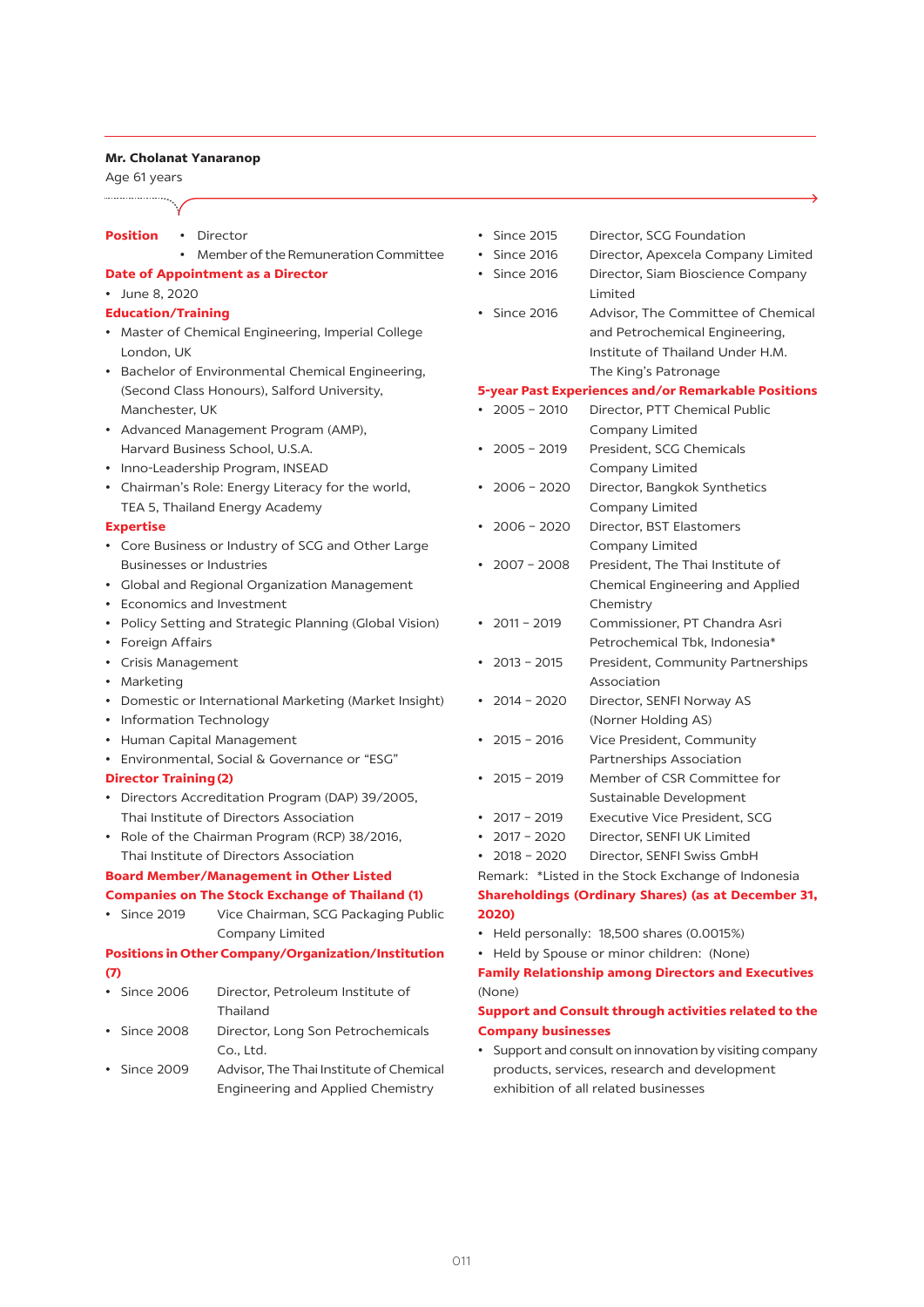#### Mr. Thapana Sirivadhanabhakdi

Age 46 years

Director qualified as an Independent Director (From June 8, 2020)

| у                                                                |  |  |  |  |  |  |  |  |  |
|------------------------------------------------------------------|--|--|--|--|--|--|--|--|--|
| Position<br>• Independent Director                               |  |  |  |  |  |  |  |  |  |
| Member of the Remuneration Committee<br>٠                        |  |  |  |  |  |  |  |  |  |
| <b>Date of Appointment as a Director</b>                         |  |  |  |  |  |  |  |  |  |
| June 8, 2020                                                     |  |  |  |  |  |  |  |  |  |
| <b>Education/Training</b>                                        |  |  |  |  |  |  |  |  |  |
| Honorary Doctoral Degree of Philosophy in General                |  |  |  |  |  |  |  |  |  |
| Management, Ramkhamhaeng University                              |  |  |  |  |  |  |  |  |  |
| Honorary Doctoral Degree of Business Administration<br>$\bullet$ |  |  |  |  |  |  |  |  |  |
| in Strategic Logistic and Supply Chain Management,               |  |  |  |  |  |  |  |  |  |
| Suan Sunandha Rajabhat University                                |  |  |  |  |  |  |  |  |  |
| Honorary Doctoral Degree in Community<br>٠                       |  |  |  |  |  |  |  |  |  |
| Development, Chiang Mai Rajabhat University                      |  |  |  |  |  |  |  |  |  |
| Honorary Doctoral Degree in Hospitality,<br>$\bullet$            |  |  |  |  |  |  |  |  |  |
| Rajamangala University of Technology Krungthep                   |  |  |  |  |  |  |  |  |  |
| Honorary Doctoral Degree of Arts, Rajamangala<br>$\bullet$       |  |  |  |  |  |  |  |  |  |
| University of Technology Phra Nakhon                             |  |  |  |  |  |  |  |  |  |
| Honorary Doctoral Degree in Science,<br>٠                        |  |  |  |  |  |  |  |  |  |
| Logistics Management, King Mongkut's institute                   |  |  |  |  |  |  |  |  |  |
| of Technology Ladkrabang                                         |  |  |  |  |  |  |  |  |  |
| Master of Science Administration in Financial<br>٠               |  |  |  |  |  |  |  |  |  |
| Economics, Boston University, USA                                |  |  |  |  |  |  |  |  |  |
| Bachelor of Business Administration (Finance),                   |  |  |  |  |  |  |  |  |  |
| Boston University, USA                                           |  |  |  |  |  |  |  |  |  |
| <b>Expertise</b>                                                 |  |  |  |  |  |  |  |  |  |
| Business or Other Industries                                     |  |  |  |  |  |  |  |  |  |
| Regional and Global Organization Management<br>$\bullet$         |  |  |  |  |  |  |  |  |  |
| Economy and Investment<br>$\bullet$                              |  |  |  |  |  |  |  |  |  |

- Risk Management, Crisis Management
- Marketing
- Expert in domestic and overseas marketing
- $\cdot$  Finance
- Human Capital Management

#### **Director Training (1)**

• Director Accreditation Program (DAP) 2004, Thai Institute of Directors Association

#### **Board Member/Management of Other Listed Companies on The Stock Exchange of Thailand (4)**

- Present Vice Chairman of the Board of Directors. Chairman of the Executive Committee and Member of the Remuneration and Nomination Committee, Univentures Public Company Limited
- Vice Chairman and Chairman of the • Present Executive Committee. Amarin Printing and Publishing **Public Company Limited**

• Present Director and Director of the Corporate Governance Committee, Thai Group Holdings Public Company Limited • Present Vice Chairman No. 3, Chairman of Executive Committee, Member of Compensation Committee and Member of Sustainability and Risk Management Committee.

Sermsuk Public Company Limited

#### **Positions in Other Company/Organization/Institution** (12 Business sectors)

#### • Present President and CEO and Executive Committee and Sustainability and Risk Management Committee Member. Thai Beverage Public Company Limited\* • Present Director, Vice Chairman of the Executive Committee, Nominating Committee Member, Remuneration Committee Member, and Sustainability and Risk Management Committee Member, Fraser and Neave, Limited\* Vice Chairman, Times Publishing • Present Limited  $\cdot$  Present Director, Thai Beverage Group of Companies (60)

- Present Vice Chairman, South East Group of Companies (3)
- Present Director, TCC Group of Companies (17)
- Present Director, Pracharath Rak Samakkee Social Enterprise (Thailand) Co., Ltd.

Remark: \*Listed company in the Singapore Stock Exchange

# Positions as directors or executives in other companies, other businesses and a company that may be deemed to have the same nature of business as and to be in competition with SCG (2)

- Charun Business 52 Co., Ltd.  $\cdot$  Present
- Present Thai Beverage Logistics Co., Ltd.

#### **5-year Past Experiences and/or Remarkable Positions**

- $2001 2017$ Director, Berli Jucker Public Company Limited
- $\cdot$  2003 2008 Director and Executive Vice President, Thai Beverage Public Company Limited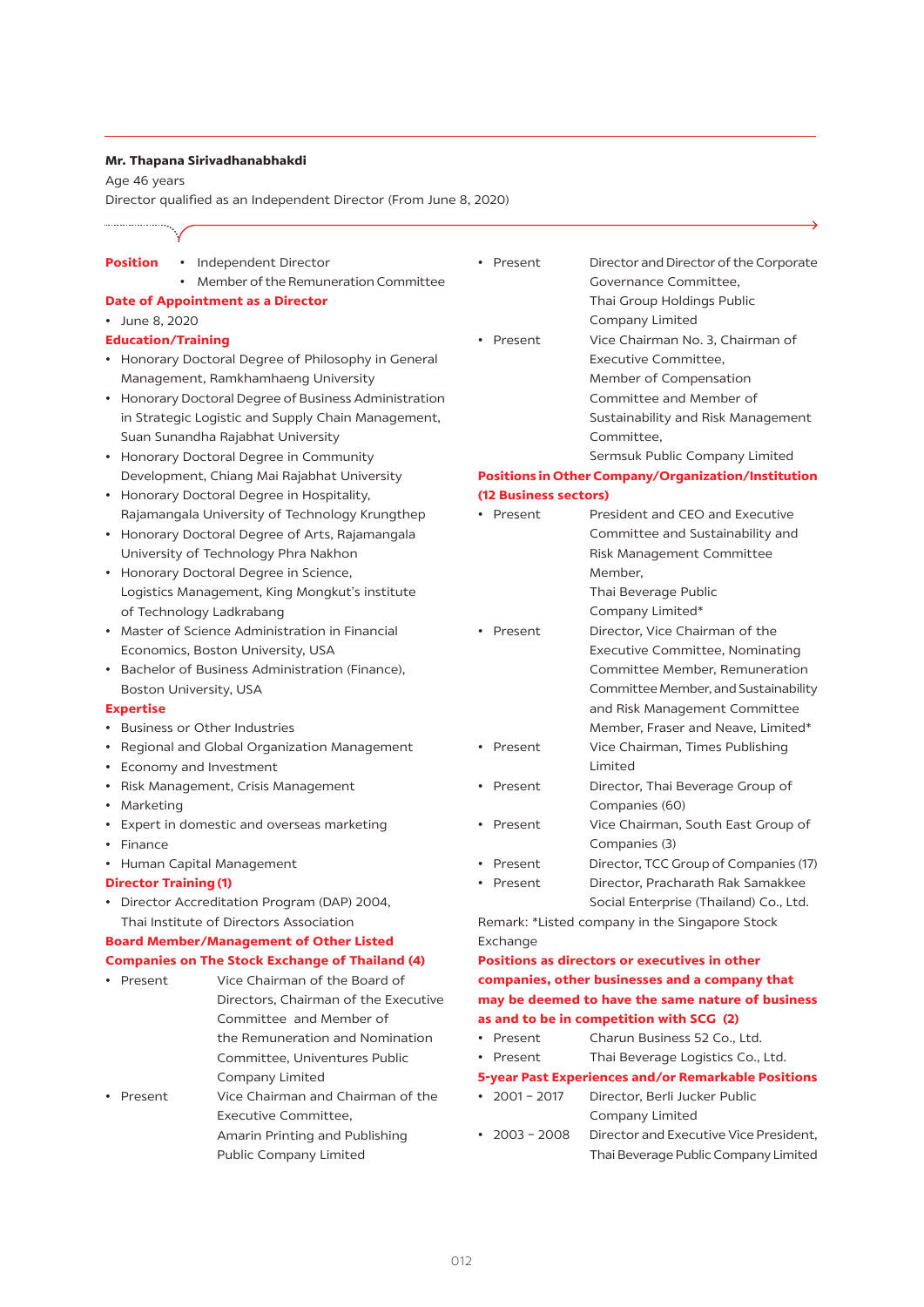| $\cdot$ 2004 - 2018 | Vice Chairman, Red Bull Distillery Group |
|---------------------|------------------------------------------|
|                     | of Companies                             |
| $\cdot$ 2006 - 2020 | Vice Chairman, Oishi Group Public        |
|                     | Company Limited                          |
| $\cdot$ 2007 - 2015 | Vice Chairman, Siam Food Products        |
|                     | Public Company Limited                   |
| $\cdot$ 2011 - 2020 | Chairman of the Executive Committee,     |
|                     | Oishi Group Public Company Limited       |
| $\cdot$ 2013 - 2020 | Director, Golden Land Property and       |
|                     | Development Public Company Limited       |
| $\cdot$ 2015 – 2020 | Director, TCC Holdings (2519) Co., Ltd.  |
|                     |                                          |

- $2017 2020$ Director, GMM Channel Holding Co., Ltd.  $\cdot$  2017 - 2019 Executive Chairman,
	- GMM Channel Holding Co., Ltd.
- $\cdot$  2019 2020 Chairman, GMM Channel Holding Co., Ltd.

# **Shareholdings (Ordinary Shares) (as at December 31,** 2020)

- Held personally: (None)
- Held by Spouse or minor children: (None)

# **Family Relationship among Directors and Executives**

• None

#### Mr. Roongrote Rangsiyopash

| Age 57 years                                          |                         |                                                           |
|-------------------------------------------------------|-------------------------|-----------------------------------------------------------|
|                                                       |                         |                                                           |
| <b>Position</b><br>Director<br>$\bullet$              |                         | <b>Position in Other Company/Organization/Institution</b> |
| President & CEO SCG                                   | (20)                    |                                                           |
| Member of CSR Committee for                           | • Since 2015            | Member of Fund-Raising Committee                          |
| Sustainable Development                               |                         | for Navamindrapobitr 84 <sup>th</sup> Anniversary         |
| <b>Date of Appointment as a Director</b>              |                         | <b>Building</b>                                           |
| • March 25, 2015                                      |                         | Faculty of Medicine Siriraj Hospital,                     |
| <b>Education/Training</b>                             |                         | <b>Mahidol University</b>                                 |
| MBA, Harvard Business School, U.S.A                   | • Since 2015            | Advisory, The Association National                        |
| M.S. (Industrial Engineering), University of Texas at |                         | Defence College of Thailand under the                     |
| Arlington, U.S.A.                                     |                         | Royal Patronage of His Majesty the King                   |
| • B.E. (Mining), Chulalongkorn University             | • Since 2015            | Advisory Director, the National Science                   |
| <b>Expertise</b>                                      |                         | and Technology Development Board                          |
| • Core Business or Industry of SCG                    | Since 2016<br>$\bullet$ | Director, Digital Economy and Society                     |
| • Other Large Businesses or Industries                |                         | Preparation Committee                                     |
| <b>Global and Regional Organization Management</b>    | Since 2016              | Head of Private Sectors,                                  |
| Economics and Investment                              |                         | Joint Public-Private-People Steering                      |
| Policy Setting and Strategic Planning (Global Vision) |                         | Committee (People's State) under the                      |
| Foreign Affairs                                       |                         | Public-Private Steering Committee for                     |
| Crisis Management                                     |                         | Driving the Thai Economy E2                               |
| Marketing                                             |                         | Competitive Workforce                                     |
| Domestic or International Marketing (Market Insight)  | <b>Since 2016</b>       | Council Member, World Business                            |
| Accounting / Financial Literacy                       |                         | Council for Sustainable Development                       |
| Finance                                               | <b>Since 2016</b><br>٠  | Member, Asia Business Council                             |
| • Human Capital Management                            | <b>Since 2016</b>       | Committee, Engineer Division of the                       |
| Environmental, Social & Governance or "ESG"           |                         | Anandamahidol Foundation                                  |
| <b>Director Training (1)</b>                          | <b>Since 2016</b>       | Director, SCG Foundation                                  |
| • Directors Accreditation Program (DAP) 2004,         | <b>Since 2017</b>       | Member, Sub-committee Government                          |
| Thai Institute of Directors Association               |                         | Administration System Development                         |
| <b>Board Member/Management of Other Listed</b>        |                         | for Driving toward 4.0, Office of the                     |
| <b>Companies on The Stock Exchange of Thailand</b>    |                         | Prime Minister                                            |
| (None)                                                | Since 2017              | Advisory Director on Industrial and                       |
|                                                       |                         | Organizational Phycology,                                 |
|                                                       |                         | Political System Development                              |
|                                                       |                         | Committee                                                 |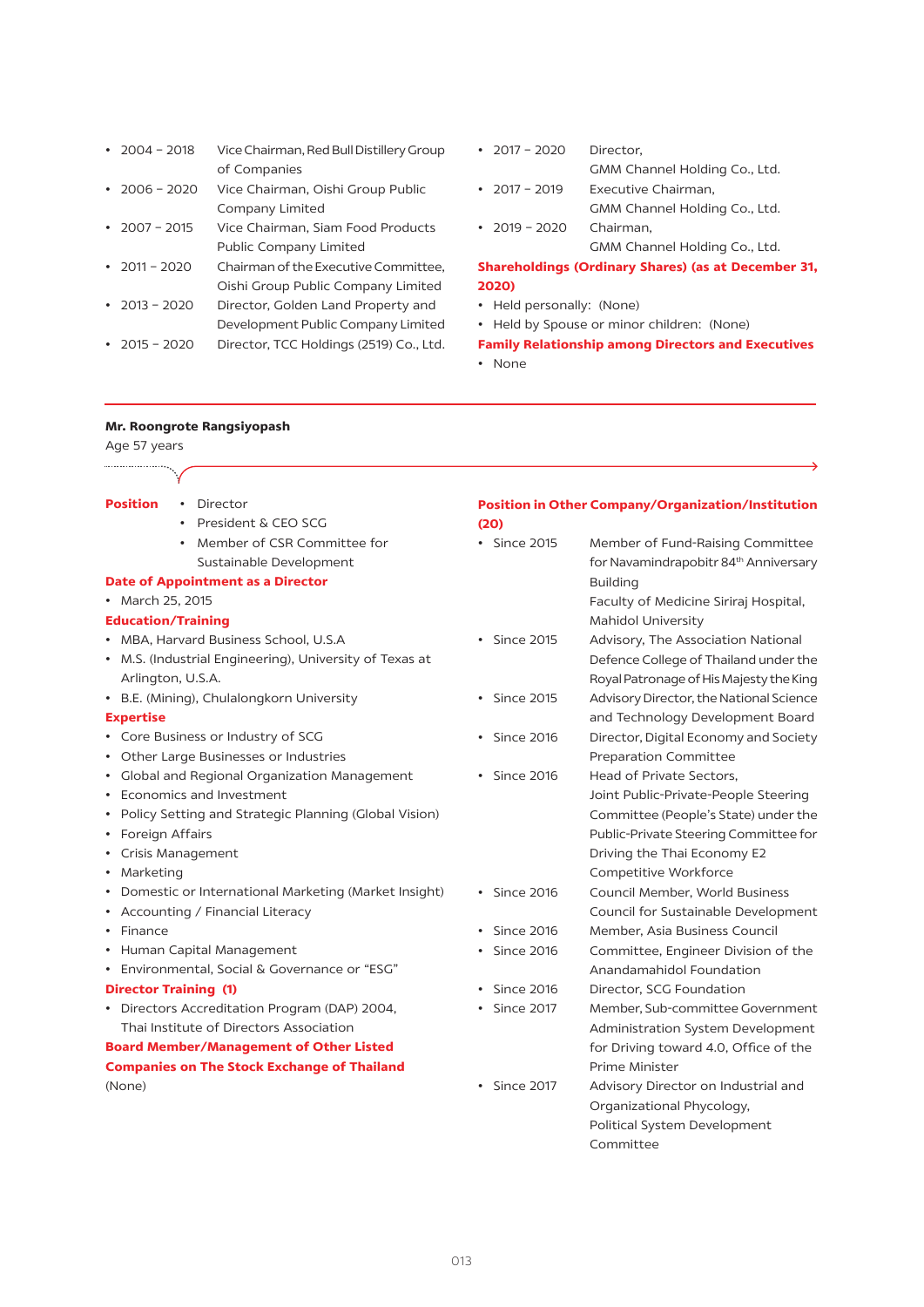| Since 2017                   | Executive Director, The Debsirin School    |
|------------------------------|--------------------------------------------|
|                              | Parents-Teacher Association                |
| <b>Since 2018</b>            | Member, Public School Educational          |
|                              | Innovation Administration                  |
|                              | Development Committee to support           |
|                              | Driving Educational Reform towards         |
|                              | Thailand 4.0 Policy                        |
| <b>Since 2018</b>            | Director, Mrigadayavan Palace              |
|                              | Foundation Under the royal patronage       |
|                              | of HRH Princess Bejaratana Rajasuda        |
|                              | Sirisobhabannavadi                         |
| <b>Since 2018</b>            | Member, Sub-committee on the               |
|                              | Promotion of Social Sector                 |
|                              | Collaboration.                             |
|                              | Prince Chakri Award Foundation             |
| <b>Since 2018</b>            | Honorary Advisor, The Federation of        |
|                              | Thai Industries                            |
| <b>Since 2019</b>            | the Executive Board on Driving             |
|                              | Reformation toward Higher Education,       |
|                              | Science, Research and Innovation           |
| <b>Since 2020</b>            | Member, Sub-committee Government           |
|                              | Administration System Development          |
|                              | for Driving toward the future              |
| <b>Since 2020</b>            | Member, Sub-committee Evaluate the         |
|                              | achievement of operations for              |
|                              | development, National Science and          |
|                              | Technology Development Agency              |
| <b>Since 2020</b>            | National Reform Committee No.13:           |
|                              | Culture, Sports, Labor and Human           |
|                              | Resource Development, Ministry of          |
|                              | Tourism and Sports                         |
| <b>Other Position in SCG</b> |                                            |
|                              | Chairman of non-listed companies under SCG |
| totaling 7 companies         |                                            |

#### **5-year Past Experiences and/or Remarkable Positions**

 $\cdot$  2011 - 2015 Chairman of the Board of Directors and Executive Committee, Thai British Security Printing Public Company Limited

 $\cdot$  2011 - 2015 Chairman, Thai Cane Paper Public Company Limited  $\cdot$  2011 - 2015 President, SCG Paper Public Company Limited (currently named as SCG Packaging Public Company Limited)  $\cdot$  2012 - 2015 Director, Thai Plastic and Chemicals Public Company Limited  $\cdot$  2013 - 2014 Expert Member, Government Pension Fund (GPF) Board of Directors  $\cdot$  2013 - 2014 Chairman of Risk Management Sub-committee, Government Pension Fund (GPF)  $\cdot$  2013 - 2015 Executive Director, Giga Impact Initiative Board, National Science and Technology Development Agency (NSTDA)  $\cdot$  2015 Executive Vice President, The Siam Cement Public Company Limited  $\cdot$  2017 - 2018 Committee, Steering Committee on the Reforming Support for THAILAND 4.0 Policy  $\cdot$  2017 - 2019 Advisory, Chulalongkorn University Alumni Association  $\cdot$  2018 - 2019 Advisory, Chulalongkorn University Engineering Alumni

# **Shareholdings (Ordinary Shares) (as at December 31,** 2020)

- Held personally: 30,000 shares (0.0025%)
- Held by Spouse or minor children: (None)

# **Family Relationship among Directors and Executives** (None)

# Support and Consult through activities related to the **Company businesses**

• Support and consult on innovation by visiting company products, services, research and development exhibition of all related businesses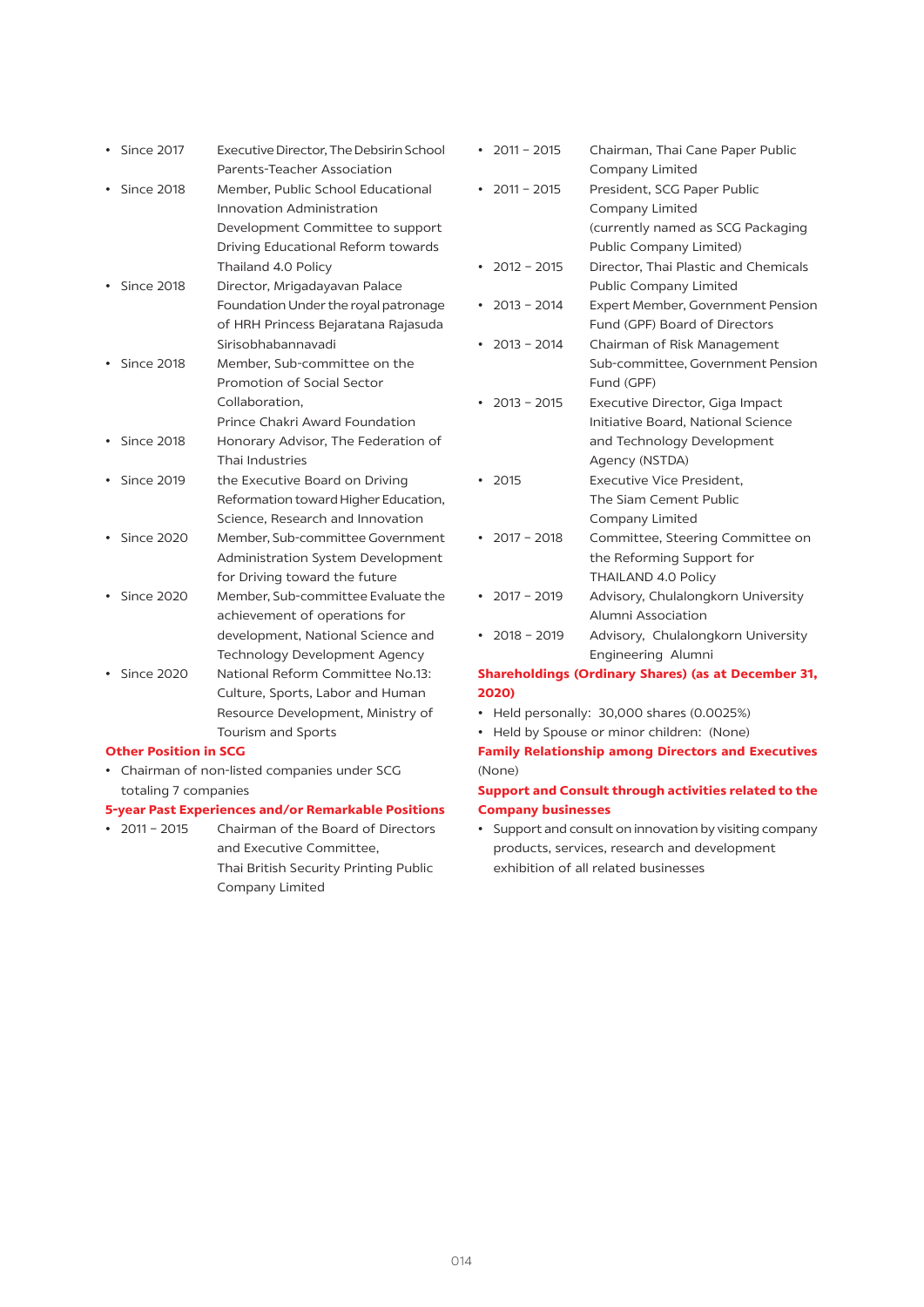**บริษัทปูนซิเมนต์ไทยจากํ ัด (มหาชน)**

| Position of The Directors of The Siam Cement Public Company Limited in Its Subsidiaries and Associates<br>As at January 1, 2021                          |  |  |  |  |  |  |  |  |  |                    |                               |
|----------------------------------------------------------------------------------------------------------------------------------------------------------|--|--|--|--|--|--|--|--|--|--------------------|-------------------------------|
| Police Calored mummint wanted that<br>Mr. Roomave Renderated<br>Mr. Chumpy Hab antique<br>Mr. Ordana Vanarando<br>Mr. Kan Trakilhoon<br>Mr. Pasu Decharm |  |  |  |  |  |  |  |  |  |                    |                               |
| <b>Company Name</b>                                                                                                                                      |  |  |  |  |  |  |  |  |  |                    |                               |
|                                                                                                                                                          |  |  |  |  |  |  |  |  |  |                    |                               |
| SCG Cement-Building Materials Business<br>Subsidiaries                                                                                                   |  |  |  |  |  |  |  |  |  |                    | X Chairman<br>* Vice Chairman |
| 1 SCG Cement Co., Ltd.                                                                                                                                   |  |  |  |  |  |  |  |  |  | X                  | / Director                    |
| 2 The Concrete Products and Aggregate Co., Ltd.                                                                                                          |  |  |  |  |  |  |  |  |  | $\mathsf{X}$       | // President                  |
| 3 The Siam Cement (Kaeng Khoi) Co., Ltd.                                                                                                                 |  |  |  |  |  |  |  |  |  |                    | /// Managing Director         |
| 4 The Siam Cement (Ta Luang) Co., Ltd.                                                                                                                   |  |  |  |  |  |  |  |  |  |                    |                               |
| 5 The Siam Cement (Thung Song) Co., Ltd.                                                                                                                 |  |  |  |  |  |  |  |  |  |                    |                               |
| 6 The Siam Cement (Lampang) Co., Ltd.                                                                                                                    |  |  |  |  |  |  |  |  |  |                    |                               |
| 7 Khammouane Cement Co., Ltd.                                                                                                                            |  |  |  |  |  |  |  |  |  |                    |                               |
| 8 The Siam Refractory Industry Co., Ltd.                                                                                                                 |  |  |  |  |  |  |  |  |  |                    |                               |
| 9 Eco Plant Services Co., Ltd.                                                                                                                           |  |  |  |  |  |  |  |  |  |                    |                               |
| 10 SCI Eco Services Co., Ltd.                                                                                                                            |  |  |  |  |  |  |  |  |  |                    |                               |
| 11 Q Mix Supply Co., Ltd.                                                                                                                                |  |  |  |  |  |  |  |  |  |                    |                               |
| 12 Silathai Sanguan (2540) Co., Ltd.                                                                                                                     |  |  |  |  |  |  |  |  |  |                    |                               |
| 13 Silasanon Co., Ltd.                                                                                                                                   |  |  |  |  |  |  |  |  |  |                    |                               |
| 14 PT SCG Pipe and Precast Indonesia                                                                                                                     |  |  |  |  |  |  |  |  |  |                    |                               |
| 15 PT Semen Lebak                                                                                                                                        |  |  |  |  |  |  |  |  |  |                    |                               |
| 16 PT SCG Readymix Indonesia                                                                                                                             |  |  |  |  |  |  |  |  |  |                    |                               |
| 17 PT CPAC Surabaya                                                                                                                                      |  |  |  |  |  |  |  |  |  |                    |                               |
| 18 The Concrete Products and Aggregate (Vietnam) Co., Ltd.                                                                                               |  |  |  |  |  |  |  |  |  |                    |                               |
| 19 SCG Cement-Building Materials Vietnam Limited Liability Company                                                                                       |  |  |  |  |  |  |  |  |  |                    |                               |
| 20 Vietnam Construction Materials Joint Stock Company                                                                                                    |  |  |  |  |  |  |  |  |  |                    |                               |
| 21 Song Gianh Cement Joint Stock Company                                                                                                                 |  |  |  |  |  |  |  |  |  |                    |                               |
| 22 Mien Trung Cement One Member Company Limited                                                                                                          |  |  |  |  |  |  |  |  |  |                    |                               |
| 23 Danang Cement One Member Company Limited                                                                                                              |  |  |  |  |  |  |  |  |  |                    |                               |
| 24 Phu Yen Cosevco Cement Company Limited                                                                                                                |  |  |  |  |  |  |  |  |  |                    |                               |
| 25 CPAC CONSTRUCTION SOLUTION CO., LTD.                                                                                                                  |  |  |  |  |  |  |  |  |  |                    |                               |
| 26 SCG Building Materials Co., Ltd.                                                                                                                      |  |  |  |  |  |  |  |  |  | $\mathsf X$        |                               |
| 27 Cementhai Gypsum Co., Ltd.                                                                                                                            |  |  |  |  |  |  |  |  |  |                    |                               |
| 28 MRC Roofing Co., Ltd.                                                                                                                                 |  |  |  |  |  |  |  |  |  |                    |                               |
| 29 Cementhai Ceramics Co., Ltd.                                                                                                                          |  |  |  |  |  |  |  |  |  | $\mathsf{X}% _{0}$ |                               |
| 30 Cementhai Ceramics Philippines Holdings, Inc.                                                                                                         |  |  |  |  |  |  |  |  |  |                    |                               |
| 31 Cementhai Gypsum (Singapore) Pte. Ltd.                                                                                                                |  |  |  |  |  |  |  |  |  |                    |                               |
| 32 The Siam Fibre-Cement Co., Ltd.                                                                                                                       |  |  |  |  |  |  |  |  |  | X                  |                               |
| 33 Siam Fibre Cement Group Co., Ltd.                                                                                                                     |  |  |  |  |  |  |  |  |  |                    |                               |
| 34 SCG Landscape Co., Ltd.                                                                                                                               |  |  |  |  |  |  |  |  |  |                    |                               |
| 35 Siam Fiberglass Co., Ltd.                                                                                                                             |  |  |  |  |  |  |  |  |  |                    |                               |
| 36 SCG ROOFING Co., Ltd.                                                                                                                                 |  |  |  |  |  |  |  |  |  |                    |                               |
| 37 SCG Concrete Roof (Vietnam) Co., Ltd.                                                                                                                 |  |  |  |  |  |  |  |  |  |                    |                               |
| 38 SCG Concrete Roof (Cambodia) Co., Ltd.                                                                                                                |  |  |  |  |  |  |  |  |  |                    |                               |
| 39 SCG Cement-Building Materials Philippines, Inc.                                                                                                       |  |  |  |  |  |  |  |  |  |                    |                               |
| 40 PT SCG Lightweight Concrete Indonesia                                                                                                                 |  |  |  |  |  |  |  |  |  |                    |                               |
| 41 SCG Distribution Co., Ltd.                                                                                                                            |  |  |  |  |  |  |  |  |  |                    |                               |
| 42 SCG Cement-Building Materials Company Limited                                                                                                         |  |  |  |  |  |  |  |  |  | X                  |                               |
| 43 SCG International Corporation Co., Ltd.                                                                                                               |  |  |  |  |  |  |  |  |  |                    |                               |
| 44 SCG International Australia Pty. Ltd.                                                                                                                 |  |  |  |  |  |  |  |  |  |                    |                               |
| 45 SCG International China (Guangzhou) Co., Ltd.                                                                                                         |  |  |  |  |  |  |  |  |  |                    |                               |
| 46 SCG International Hong Kong Limited                                                                                                                   |  |  |  |  |  |  |  |  |  |                    |                               |
| 47 SCG International (Philippines) Corporation Co., Ltd.                                                                                                 |  |  |  |  |  |  |  |  |  |                    |                               |
| 48 SCG International USA Inc.                                                                                                                            |  |  |  |  |  |  |  |  |  |                    |                               |
| 49 PT SCG International Indonesia                                                                                                                        |  |  |  |  |  |  |  |  |  |                    |                               |
| 50 SCG International Laos Co., Ltd.                                                                                                                      |  |  |  |  |  |  |  |  |  |                    |                               |
| 51 SCG Marketing Philippines Inc.                                                                                                                        |  |  |  |  |  |  |  |  |  |                    |                               |
| 52 SCG International Malaysia Sdn. Bhd.                                                                                                                  |  |  |  |  |  |  |  |  |  |                    |                               |
| 53 SCG International (Cambodia) Co., Ltd.                                                                                                                |  |  |  |  |  |  |  |  |  |                    |                               |

h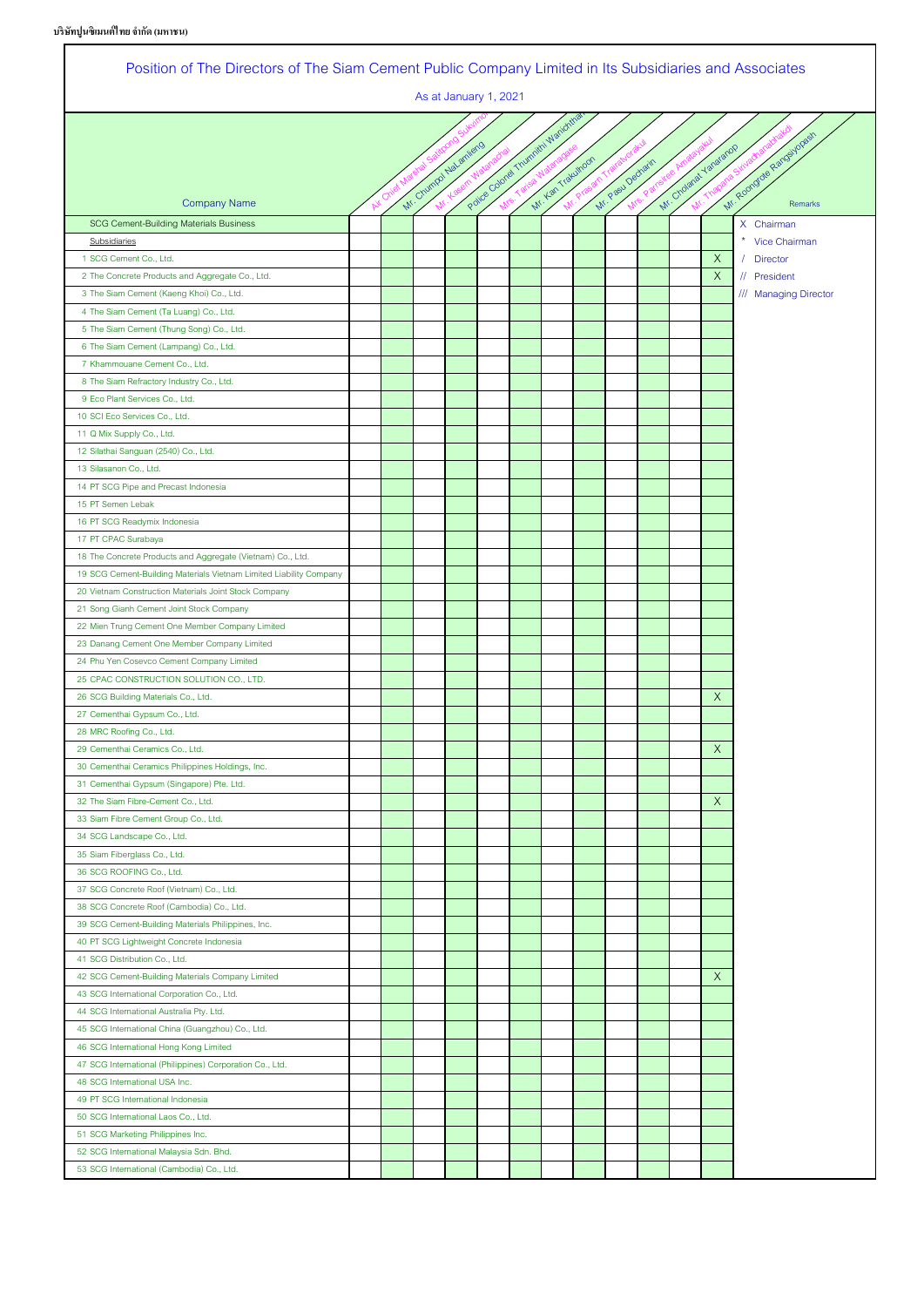|                                                                          |  |                          |  | Police Colored Tournalis Walcottes |                   |                 |  |                       |                        |
|--------------------------------------------------------------------------|--|--------------------------|--|------------------------------------|-------------------|-----------------|--|-----------------------|------------------------|
|                                                                          |  | Mr. Official Asia amiend |  |                                    |                   |                 |  | M. Orolanay Janalando | Mr. Roomgae Bangyongan |
|                                                                          |  |                          |  |                                    |                   |                 |  |                       |                        |
|                                                                          |  |                          |  |                                    |                   |                 |  |                       |                        |
| <b>Company Name</b>                                                      |  |                          |  |                                    | M. Kan Trakilhoon | Mr. Pasu Decham |  |                       |                        |
| 54 SCG Trading Middle East Dmcc                                          |  |                          |  |                                    |                   |                 |  |                       | X Chairman             |
| 55 SCG International Vietnam Co., Ltd.                                   |  |                          |  |                                    |                   |                 |  |                       | * Vice Chairman        |
| 56 SCG International India Private Limited                               |  |                          |  |                                    |                   |                 |  |                       | <b>Director</b>        |
| 57 SCG Logistics Management Co., Ltd.                                    |  |                          |  |                                    |                   |                 |  |                       | President<br>11        |
| 58 SCG Logistics Lao Co., Ltd                                            |  |                          |  |                                    |                   |                 |  |                       | /// Managing Director  |
| 59 SCG Logistics Management (Cambodia) Co., Ltd.                         |  |                          |  |                                    |                   |                 |  |                       |                        |
| 60 Unify Smart Tech Joint Stock Company                                  |  |                          |  |                                    |                   |                 |  |                       |                        |
| 61 Nexter Living Co., Ltd.                                               |  |                          |  |                                    |                   |                 |  |                       |                        |
| 62 Myanmar CBM Services Co., Ltd.                                        |  |                          |  |                                    |                   |                 |  |                       |                        |
| 63 Nexter Digital Co., Ltd.                                              |  |                          |  |                                    |                   |                 |  |                       |                        |
| 64 BetterBe Marketplace Co., Ltd.                                        |  |                          |  |                                    |                   |                 |  |                       |                        |
| 65 Nexter Ventures Co., Ltd.                                             |  |                          |  |                                    |                   |                 |  |                       |                        |
| 66 Nexter Retail Co., Ltd.                                               |  |                          |  |                                    |                   |                 |  |                       |                        |
| 67 SCG Experience Co., Ltd.                                              |  |                          |  |                                    |                   |                 |  |                       |                        |
| 68 SCG Skills Development Co., Ltd.                                      |  |                          |  |                                    |                   |                 |  |                       |                        |
| 69 SCG Retail Holding Co., Ltd.                                          |  |                          |  |                                    |                   |                 |  |                       |                        |
| 70 Prime Group Joint Stock Company                                       |  |                          |  |                                    |                   |                 |  |                       |                        |
| 71 Prime Trading, Import and Export One Member Limited Liability Company |  |                          |  |                                    |                   |                 |  |                       |                        |
| 72 Prime International Import-Export and Service Trading Company Limited |  |                          |  |                                    |                   |                 |  |                       |                        |
| 73 Prime - Ngoi Viet Joint Stock Company                                 |  |                          |  |                                    |                   |                 |  |                       |                        |
| 74 Prime Pho Yen Joint Stock Company                                     |  |                          |  |                                    |                   |                 |  |                       |                        |
| 75 Prime - Yen Binh Joint Stock Company                                  |  |                          |  |                                    |                   |                 |  |                       |                        |
| 76 Prime - Tien Phong Joint Stock Company                                |  |                          |  |                                    |                   |                 |  |                       |                        |
| 77 Prime - Vinh Phuc Joint Stock Company                                 |  |                          |  |                                    |                   |                 |  |                       |                        |
| 78 Prime - Truong Xuan Joint Stock Company                               |  |                          |  |                                    |                   |                 |  |                       |                        |
| 79 Buu Long Industry and Investment Joint Stock Company                  |  |                          |  |                                    |                   |                 |  |                       |                        |
| 80 PT Semen Jawa                                                         |  |                          |  |                                    |                   |                 |  |                       |                        |
| 81 Mawlamyine Cement Limited                                             |  |                          |  |                                    |                   |                 |  |                       |                        |
| 82 Prime Dai An Joint Stock Company                                      |  |                          |  |                                    |                   |                 |  |                       |                        |
| 83 Kampot Cement Co., Ltd.                                               |  |                          |  |                                    |                   |                 |  |                       |                        |
| 84 PT KIA Serpih Mas                                                     |  |                          |  |                                    |                   |                 |  |                       |                        |
| 85 PT KIA Keramik Mas                                                    |  |                          |  |                                    |                   |                 |  |                       |                        |
| 86 PT Keramika Indonesia Assosiasi, Tbk.                                 |  |                          |  |                                    |                   |                 |  |                       |                        |
| 87 PT Kokoh Inti Arebama Tbk.                                            |  |                          |  |                                    |                   |                 |  |                       |                        |
| 88 The Siam Sanitary Fittings Co., Ltd.                                  |  |                          |  |                                    |                   |                 |  |                       |                        |
| 89 SCG Ceramics Public Company Limited                                   |  |                          |  |                                    |                   |                 |  |                       |                        |
| 90 SOSUCO CERAMIC COMPANY LIMITED                                        |  |                          |  |                                    |                   |                 |  |                       |                        |
| 91 Prime Dai Viet Joint Stock Company                                    |  |                          |  |                                    |                   |                 |  |                       |                        |
| 92 Prime Thien Phuc Joint Stock Company                                  |  |                          |  |                                    |                   |                 |  |                       |                        |
| 93 Prime Phong Dien Joint Stock Company                                  |  |                          |  |                                    |                   |                 |  |                       |                        |
| 94 Prime Dai Loc Joint Stock Company                                     |  |                          |  |                                    |                   |                 |  |                       |                        |
| 95 CPAC Cambodia Co., Ltd.                                               |  |                          |  |                                    |                   |                 |  |                       |                        |
| 96 Saraburirat Co., Ltd.                                                 |  |                          |  |                                    |                   |                 |  |                       |                        |
| 97 Mariwasa-Siam Ceramics, Inc.                                          |  |                          |  |                                    |                   |                 |  |                       |                        |
| 98 SCG Myanmar Concrete and Aggregate Co., Ltd.                          |  |                          |  |                                    |                   |                 |  |                       |                        |
| 99 PT Surya Siam Keramik                                                 |  |                          |  |                                    |                   |                 |  |                       |                        |
| 100 Green Conservation Solution Co., Ltd.                                |  |                          |  |                                    |                   |                 |  |                       |                        |
| 101 Siam Sanitary Ware Co., Ltd.                                         |  |                          |  |                                    |                   |                 |  |                       |                        |
| 102 Siam Sanitary Ware Industry Co., Ltd.                                |  |                          |  |                                    |                   |                 |  |                       |                        |
| 103 Siam Sanitary Ware Industry (Nongkae) Co., Ltd.                      |  |                          |  |                                    |                   |                 |  |                       |                        |
| 104 Prime Hao Phu Joint Stock Company                                    |  |                          |  |                                    |                   |                 |  |                       |                        |
| 105 Quality Construction Products Public Company Limited                 |  |                          |  |                                    |                   |                 |  |                       |                        |
| 106 Q-Con Eastern Co., Ltd.                                              |  |                          |  |                                    |                   |                 |  |                       |                        |
|                                                                          |  |                          |  |                                    |                   |                 |  |                       |                        |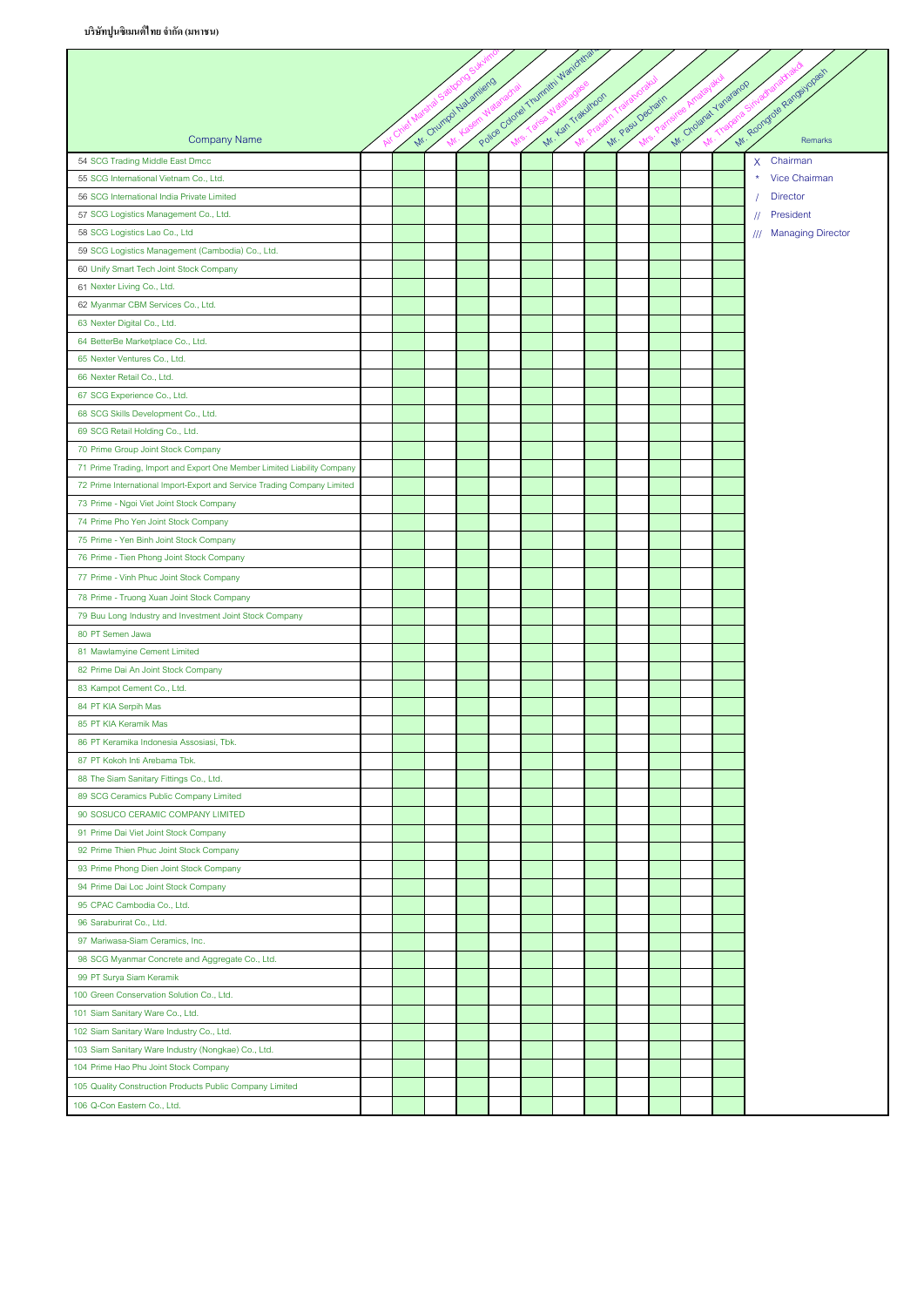|                                                                                 |  | Mr. Orwingo Nabanjiero | Police Calore Truminin | Wanich           |                  |                      |    | MY ROOMBOD ROMANDARY |  |
|---------------------------------------------------------------------------------|--|------------------------|------------------------|------------------|------------------|----------------------|----|----------------------|--|
|                                                                                 |  |                        |                        | Mr. Kan Tokuhoon | Mr. Pasu Dechain | M. Ordered Yeregardo |    |                      |  |
|                                                                                 |  |                        |                        |                  |                  |                      |    |                      |  |
| <b>Company Name</b>                                                             |  |                        |                        |                  |                  |                      |    | Remarks              |  |
| 107 SCGT Automobile Co., Ltd.                                                   |  |                        |                        |                  |                  |                      | X  | Chairman             |  |
| 108 SCG Yamato Express Co., Ltd.                                                |  |                        |                        |                  |                  |                      |    | <b>Vice Chairman</b> |  |
| 109 RUDY TECHNOLOGY COMPANY LIMITED                                             |  |                        |                        |                  |                  |                      |    | Director             |  |
| 110 SCG-PSA Holdings Co., Ltd.<br>111 Prime Dai Quang Joint Stock Company       |  |                        |                        |                  |                  |                      | 11 | President            |  |
| 112 SCG-Shwe Me Logistics (Myanmar) Co., Ltd.                                   |  |                        |                        |                  |                  |                      |    |                      |  |
| 113 Panel World Co., Ltd.                                                       |  |                        |                        |                  |                  |                      |    |                      |  |
| 114 Jumbo Barges and Tugs Co., Ltd.                                             |  |                        |                        |                  |                  |                      |    |                      |  |
| 115 Jumbo Barges (Cambodia) Co., Ltd.                                           |  |                        |                        |                  |                  |                      |    |                      |  |
| 116 Thai Connectivity Terminal Co., Ltd.                                        |  |                        |                        |                  |                  |                      |    |                      |  |
| 117 Bangkok Interfreight Forwarding Co., Ltd.                                   |  |                        |                        |                  |                  |                      |    |                      |  |
| 118 SCG-Sekisui Sales Co., Ltd.                                                 |  |                        |                        |                  |                  |                      |    |                      |  |
| 119 SCG HOME RETAIL COMPANY LIMITED                                             |  |                        |                        |                  |                  |                      |    |                      |  |
| 120 SCG-BOONTHAVORN HOLDING COMPANY LIMITED                                     |  |                        |                        |                  |                  |                      |    |                      |  |
| 121 Smart Build Bangladesh Co., Ltd.                                            |  |                        |                        |                  |                  |                      |    |                      |  |
| 122 Mingalar Motor Co., Ltd.                                                    |  |                        |                        |                  |                  |                      |    |                      |  |
| 123 PT Siam-Indo Gypsum Industry                                                |  |                        |                        |                  |                  |                      |    |                      |  |
| 124 PT Siam-Indo Concrete Products                                              |  |                        |                        |                  |                  |                      |    |                      |  |
| 125 PT Pion Quarry Nusantara                                                    |  |                        |                        |                  |                  |                      |    |                      |  |
| 126 Home Center Quaung Ninh Joint Stock Company                                 |  |                        |                        |                  |                  |                      |    |                      |  |
| 127 PT SCG Barito Logistics                                                     |  |                        |                        |                  |                  |                      |    |                      |  |
| 128 PT Renos Marketplace Indonesia                                              |  |                        |                        |                  |                  |                      |    |                      |  |
| 129 PT Tambang Semen Sukabumi                                                   |  |                        |                        |                  |                  |                      |    |                      |  |
| 130 Kampot Land Co., Ltd.                                                       |  |                        |                        |                  |                  |                      |    |                      |  |
| 131 SCG-Boonthavorn (Cambodia) Co., Ltd.                                        |  |                        |                        |                  |                  |                      |    |                      |  |
| Associates, Joint Ventures and Other Companies                                  |  |                        |                        |                  |                  |                      |    |                      |  |
| 132 Global House International Company Limited                                  |  |                        |                        |                  |                  |                      |    |                      |  |
| 133 BIMOBJECT (THAILAND) CO., LTD.<br>134 CPAC SB&M LIFETIME SOLUTION CO., LTD. |  |                        |                        |                  |                  |                      |    |                      |  |
| 135 SCG Nichirei Logistics Co., Ltd.                                            |  |                        |                        |                  |                  |                      |    |                      |  |
| 136 Siam Smart Data Co., Ltd.                                                   |  |                        |                        |                  |                  |                      |    |                      |  |
| 137 Sekisui-SCG Industry Co., Ltd.                                              |  |                        |                        |                  |                  |                      |    |                      |  |
| 138 China ASEAN Supply Chain Management Co., Ltd.                               |  |                        |                        |                  |                  |                      |    |                      |  |
| 139 Survey Marine Services Co., Ltd.                                            |  |                        |                        |                  |                  |                      |    |                      |  |
| 140 Green Siam Resources Corporation                                            |  |                        |                        |                  |                  |                      |    |                      |  |
| 141 Mariwasa Holdings, Inc.                                                     |  |                        |                        |                  |                  |                      |    |                      |  |
| 142 CMPI Holdings, Inc.                                                         |  |                        |                        |                  |                  |                      |    |                      |  |
| 143 Siam Global House Public Company Limited                                    |  |                        |                        |                  |                  |                      |    |                      |  |
| 144 Siam Saison Co., Ltd.                                                       |  |                        |                        |                  |                  |                      |    |                      |  |
| 145 Anhui Conch-SCG Refractory Co., Ltd.<br>146 PT Catur Sentosa Adiprana Tbk   |  |                        |                        |                  |                  |                      |    |                      |  |
| 147 PT Catur Mitra Sejati Sentosa                                               |  |                        |                        |                  |                  |                      |    |                      |  |
| 148 PT Catur Sentosa Berhasil                                                   |  |                        |                        |                  |                  |                      |    |                      |  |
| 149 PT Catur Sentosa Anugerah                                                   |  |                        |                        |                  |                  |                      |    |                      |  |
| 150 The Siam Gypsum Industry Co., Ltd.                                          |  |                        |                        |                  |                  |                      |    |                      |  |
| 151 The Siam Gypsum Industry (Saraburi) Co., Ltd.                               |  |                        |                        |                  |                  |                      |    |                      |  |
| 152 The Siam Gypsum Industry (Songkhla) Co., Ltd.                               |  |                        |                        |                  |                  |                      |    |                      |  |
| 153 PT M Class Industry<br>154 PT Caturaditya Sentosa                           |  |                        |                        |                  |                  |                      |    |                      |  |
| 155 PT Catur Logamindo Sentosa                                                  |  |                        |                        |                  |                  |                      |    |                      |  |
| 156 SIAM VALIDUS CAPITAL CO.,LTD.                                               |  |                        |                        |                  |                  |                      |    |                      |  |
| 157 Global House (Cambodia) Company Limited                                     |  |                        |                        |                  |                  |                      |    |                      |  |
| 158 PT Catur Hasil Sentosa                                                      |  |                        |                        |                  |                  |                      |    |                      |  |
| 159 PT Kusuma Kemindo Sentosa                                                   |  |                        |                        |                  |                  |                      |    |                      |  |
| 160 PT Caturadiluhur Sentosa                                                    |  |                        |                        |                  |                  |                      |    |                      |  |
| 161 PT Eleganza Tile Indonesia<br>162 Asia Cement Public Company Limited        |  |                        |                        |                  |                  |                      |    |                      |  |
| 163 NORITAKE SCG PLASTER CO.,LTD                                                |  |                        |                        |                  |                  |                      |    |                      |  |
| 164 Finfloor S.p.A.                                                             |  |                        |                        |                  |                  |                      |    |                      |  |
|                                                                                 |  |                        |                        |                  |                  |                      |    |                      |  |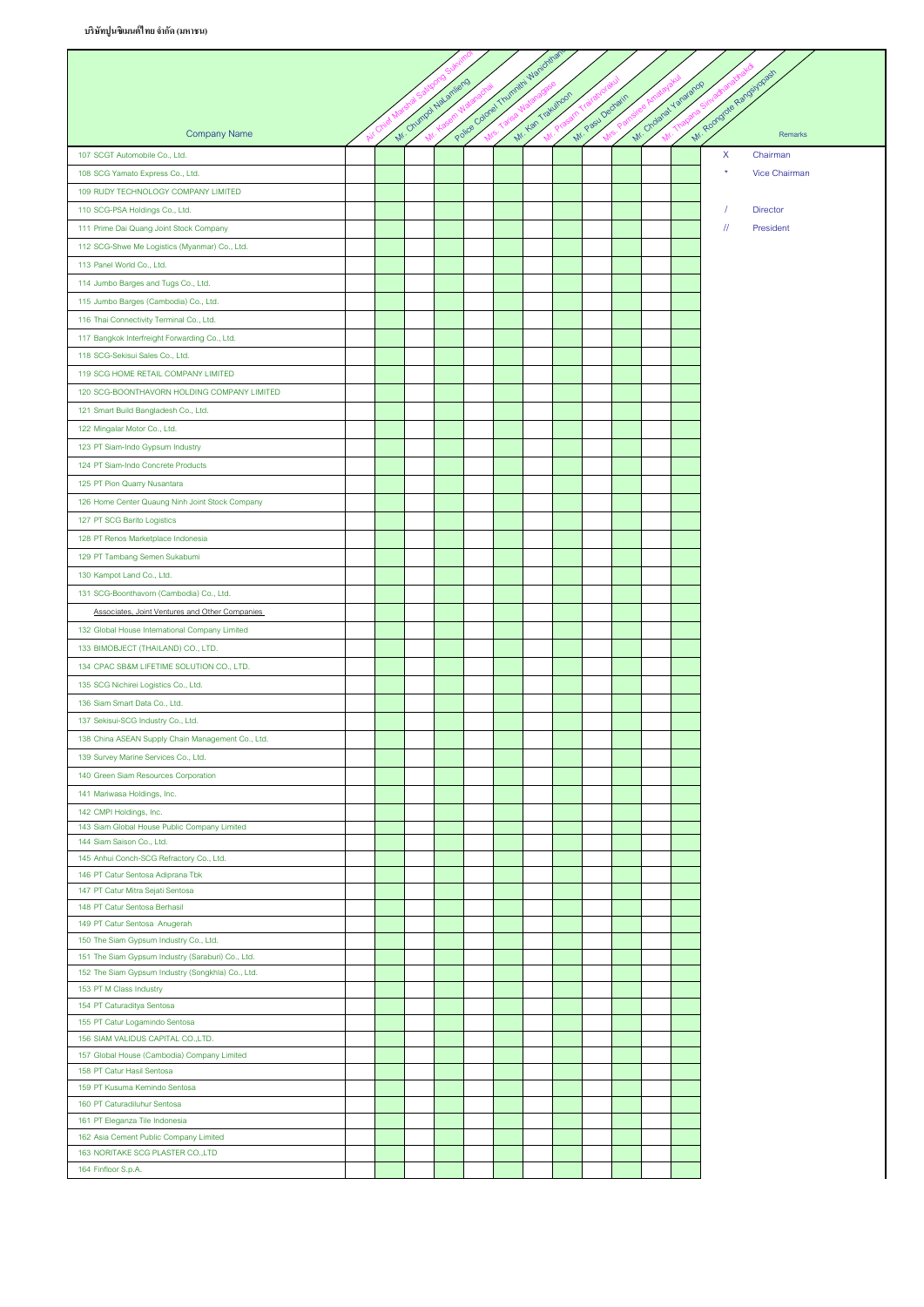|                                                                                        |  |                        | Police Colored Thumanity Manicotral |                   |                 |            |                        |             |                       |
|----------------------------------------------------------------------------------------|--|------------------------|-------------------------------------|-------------------|-----------------|------------|------------------------|-------------|-----------------------|
|                                                                                        |  | Mr. Orwings Nationales |                                     |                   |                 |            | M. Ordered Y exercises |             | Mr. Rongoe Rangylopen |
|                                                                                        |  |                        |                                     | M. Kan Trakilhoon | Mr. Pasu Decham | Parnsiree. |                        |             |                       |
| <b>Company Name</b>                                                                    |  |                        |                                     |                   |                 |            |                        |             |                       |
| <b>Chemicals Business</b>                                                              |  |                        |                                     |                   |                 |            |                        |             | X Chairman            |
| Subsidiaries                                                                           |  |                        |                                     |                   |                 |            |                        |             | * Vice Chairman       |
| 165 SCG Chemicals Co., Ltd.                                                            |  |                        |                                     |                   |                 |            |                        | $\mathsf X$ | <b>Director</b>       |
| 166 Thai Polyethylene Co., Ltd.                                                        |  |                        |                                     |                   |                 |            |                        |             | // President          |
| 167 SCG Plastics Co., Ltd.                                                             |  |                        |                                     |                   |                 |            |                        |             | /// Managing Director |
| 168 SCG Performance Chemicals Co., Ltd.                                                |  |                        |                                     |                   |                 |            |                        |             |                       |
| 169 SCG Chemicals Trading Singapore Pte. Ltd.                                          |  |                        |                                     |                   |                 |            |                        |             |                       |
| 170 Rayong Engineering & Plant Service Co., Ltd.                                       |  |                        |                                     |                   |                 |            |                        |             |                       |
| 171 Protech Outsourcing Co., Ltd.                                                      |  |                        |                                     |                   |                 |            |                        |             |                       |
| 172 REPCO MAINTENANCE CO., LTD.                                                        |  |                        |                                     |                   |                 |            |                        |             |                       |
| 173 RIL 1996 Co., Ltd.<br>174 Texplore Co., Ltd.                                       |  |                        |                                     |                   |                 |            |                        |             |                       |
| 175 Vina SCG Chemicals Co., Ltd.                                                       |  |                        |                                     |                   |                 |            |                        |             |                       |
| 176 Long Son Petrochemicals Co., Ltd.                                                  |  |                        |                                     |                   |                 |            |                        |             |                       |
| 177 WTE COMPANY LIMITED                                                                |  |                        |                                     |                   |                 |            |                        |             |                       |
| 178 SCG Chemicals (Singapore) Pte. Ltd.                                                |  |                        |                                     |                   |                 |            |                        |             |                       |
| 179 Tuban Petrochemicals Pte. Ltd.                                                     |  |                        |                                     |                   |                 |            |                        |             |                       |
| 180 Hexagon International, Inc.                                                        |  |                        |                                     |                   |                 |            |                        |             |                       |
| 181 Norner Holding AS                                                                  |  |                        |                                     |                   |                 |            |                        |             |                       |
| 182 Norner AS                                                                          |  |                        |                                     |                   |                 |            |                        |             |                       |
| 183 Norner Research AS                                                                 |  |                        |                                     |                   |                 |            |                        |             |                       |
| 184 SCGN AS                                                                            |  |                        |                                     |                   |                 |            |                        |             |                       |
| 185 Norner Verdandi AS                                                                 |  |                        |                                     |                   |                 |            |                        |             |                       |
| 186 CO2 Technologies AS                                                                |  |                        |                                     |                   |                 |            |                        |             |                       |
| 187 SMH Co., Ltd.                                                                      |  |                        |                                     |                   |                 |            |                        |             |                       |
| 188 PT TPC Indo Plastic and Chemicals                                                  |  |                        |                                     |                   |                 |            |                        |             |                       |
| 189 Thai Plastic and Chemicals Public Company Limited<br>190 TPC Paste Resin Co., Ltd. |  |                        |                                     |                   |                 |            |                        |             |                       |
| 191 The Nawaplastic Industries Co., Ltd.                                               |  |                        |                                     |                   |                 |            |                        |             |                       |
| 192 Nawa Intertech Co., Ltd.                                                           |  |                        |                                     |                   |                 |            |                        |             |                       |
| 193 Chemtech Co., Ltd.                                                                 |  |                        |                                     |                   |                 |            |                        |             |                       |
| 194 Total Plant Service Co., Ltd.                                                      |  |                        |                                     |                   |                 |            |                        |             |                       |
| 195 HTExplore S.R.L.                                                                   |  |                        |                                     |                   |                 |            |                        |             |                       |
| 196 SENFI UK Limited                                                                   |  |                        |                                     |                   |                 |            |                        |             |                       |
| 197 SENFI Swiss GmbH                                                                   |  |                        |                                     |                   |                 |            |                        |             |                       |
| 198 Rayong Pipeline Co., Ltd.                                                          |  |                        |                                     |                   |                 |            |                        |             |                       |
| 199 SCG Ico Polymers Company Limited                                                   |  |                        |                                     |                   |                 |            |                        |             |                       |
| 200 Map Ta Phut Tank Terminal Co., Ltd.                                                |  |                        |                                     |                   |                 |            |                        |             |                       |
| 201 Grand Nawaplastic Myanmar Co., Ltd.<br>202 Viet-Thai Plastchem Co., Ltd.           |  |                        |                                     |                   |                 |            |                        |             |                       |
| 203 TPC Vina Plastic and Chemicals Corporation Ltd.                                    |  |                        |                                     |                   |                 |            |                        |             |                       |
| 204 Rayong Olefins Co., Ltd.                                                           |  |                        |                                     |                   |                 |            |                        |             |                       |
| 205 Map Ta Phut Olefins Co., Ltd.                                                      |  |                        |                                     |                   |                 |            |                        |             |                       |
| 206 Nawaplastic (Cambodia) Co., Ltd.                                                   |  |                        |                                     |                   |                 |            |                        |             |                       |
| 207 CIRCULAR PLAS COMPANY LIMITED                                                      |  |                        |                                     |                   |                 |            |                        |             |                       |
| 208 PT Nusantara Polymer Solutions                                                     |  |                        |                                     |                   |                 |            |                        |             |                       |
| 209 Binh Minh Plastics Joint Stock Company                                             |  |                        |                                     |                   |                 |            |                        |             |                       |
| 210 North Binh Minh Plastics Limited Company                                           |  |                        |                                     |                   |                 |            |                        |             |                       |
| 211 PT Berjaya Nawaplastic Indonesia                                                   |  |                        |                                     |                   |                 |            |                        |             |                       |
| 212 Flowlab & Service Co., Ltd.                                                        |  |                        |                                     |                   |                 |            |                        |             |                       |
| <b>Associates and Other Companies</b>                                                  |  |                        |                                     |                   |                 |            |                        |             |                       |
| 213 SCG Plastics (China) Co., Limited                                                  |  |                        |                                     |                   |                 |            |                        |             |                       |
| 214 SCG Plastics (Shanghai) Co., Ltd.<br>215 Siam Styrene Monomer Co., Ltd.            |  |                        |                                     |                   |                 |            |                        |             |                       |
| 216 Siam Synthetic Latex Co., Ltd.                                                     |  |                        |                                     |                   |                 |            |                        |             |                       |
| 217 Siam Polyethylene Co., Ltd.                                                        |  |                        |                                     |                   |                 |            |                        |             |                       |
| 218 Siam Polystyrene Co., Ltd.                                                         |  |                        |                                     |                   |                 |            |                        |             |                       |
| 219 Rayong Terminal Co., Ltd.                                                          |  |                        |                                     |                   |                 |            |                        |             |                       |
| 220 PT Siam Maspion Terminal                                                           |  |                        |                                     |                   |                 |            |                        |             |                       |
| 221 Bangkok Synthetics Co., Ltd.                                                       |  |                        |                                     |                   |                 |            |                        |             |                       |
| 222 Thai MMA Co., Ltd.                                                                 |  |                        |                                     |                   |                 |            |                        |             |                       |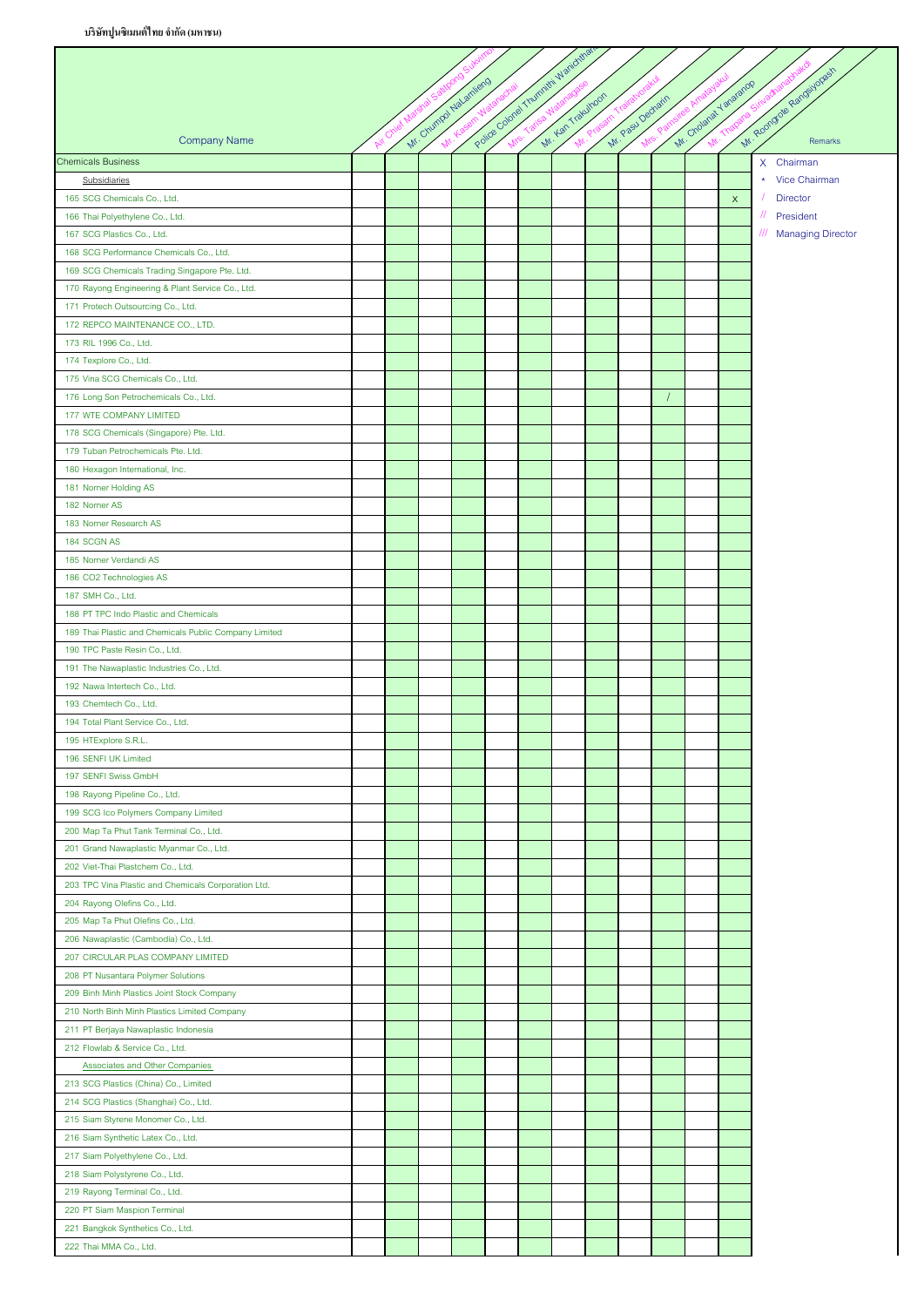# **บริษัทปูนซิเมนต์ไทยจากํ ัด (มหาชน)**

| <b>Company Name</b>                                                   | -niet | Mr. Orwingo Na aniversa | Police Calaren (minimum wanichinali<br>Kassm Walanadia | Mr. Kan Trakilhoon | Prasam | Traitatyora.<br>Mr. Pasu Decharin | Parnstree Amatayaku | Mr. Ordianal Vanazardo | Mr. Roomgale Renderly Deed<br>Thatama Simadhanab |
|-----------------------------------------------------------------------|-------|-------------------------|--------------------------------------------------------|--------------------|--------|-----------------------------------|---------------------|------------------------|--------------------------------------------------|
| 223 Grand Siam Composites Co., Ltd.                                   |       |                         |                                                        |                    |        |                                   |                     |                        |                                                  |
| 224 Thai MFC Co., Ltd.                                                |       |                         |                                                        |                    |        |                                   |                     |                        |                                                  |
| 225 Siam Tohcello Co., Ltd.                                           |       |                         |                                                        |                    |        |                                   |                     |                        |                                                  |
| 226 PT Trans-Pacific Polyethylene Indonesia                           |       |                         |                                                        |                    |        |                                   |                     |                        |                                                  |
| 227 PT Trans-Pacific Polyethylindo                                    |       |                         |                                                        |                    |        |                                   |                     |                        |                                                  |
| 228 Riken (Thailand) Co., Ltd.                                        |       |                         |                                                        |                    |        |                                   |                     |                        |                                                  |
| 229 PT Chandra Asri Petrochemical Tbk.                                |       |                         |                                                        |                    |        |                                   |                     |                        |                                                  |
| 230 PT Styrindo Mono Indonesia                                        |       |                         |                                                        |                    |        |                                   |                     |                        |                                                  |
| 231 Mitsui Advanced Composites (Zhongshan) Co., Ltd.                  |       |                         |                                                        |                    |        |                                   |                     |                        |                                                  |
| 232 Future Materials AS                                               |       |                         |                                                        |                    |        |                                   |                     |                        |                                                  |
| 233 Da Nang Plastics Joint Stock Company                              |       |                         |                                                        |                    |        |                                   |                     |                        |                                                  |
| 234 Binh Minh Viet Trading Investment Real Estate Joint Stock Company |       |                         |                                                        |                    |        |                                   |                     |                        |                                                  |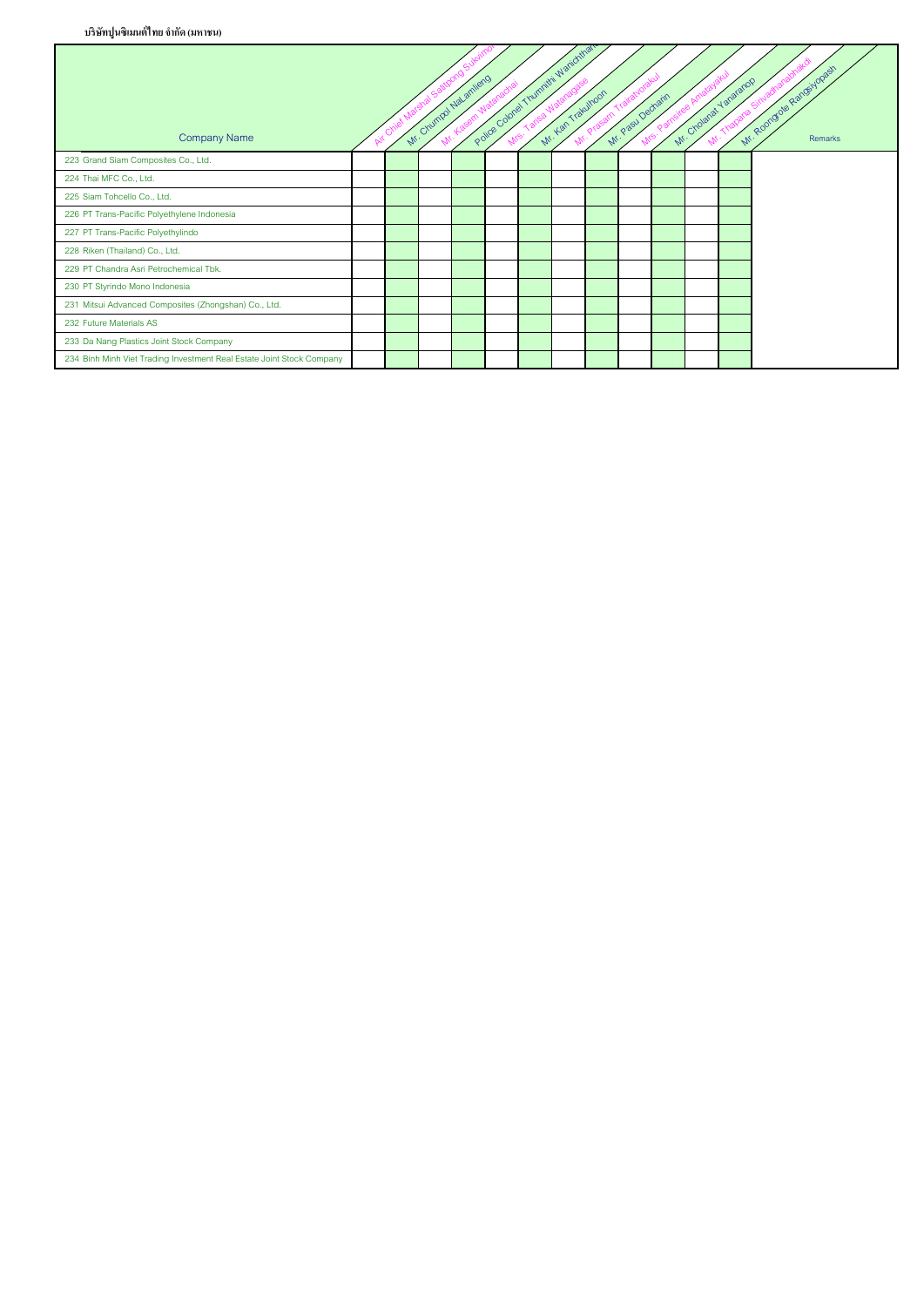| Police Colored Trummitti Wallows<br>Mr. Roongale Rangyongan<br>M. Orwings Nationales<br>M. Ordered Y anarando<br>Mr. Kan Tracihoon<br>Mr. Pasu Dechain<br><b>Company Name</b><br>X<br>Chairman<br>$\star$<br>Vice Chairman<br>Subsidiaries<br>$\star$<br>X<br>235 SCG Packaging Public Company Limited<br><b>Director</b><br>236 Siam Kraft Industry Co., Ltd.<br>11<br>President<br>$^{\prime\prime\prime}$<br><b>Managing Director</b><br>237 Invenique Co., Ltd.<br>238 SCGP Excellence Traning Center Co., Ltd.<br>239 SCG Paper Energy Co., Ltd.<br>240 SCGP Solutions Co., Ltd.<br>241 SCGP Solutions (Singapore) Pte. Ltd.<br>242 SCGP Rigid Plastics Company Limited<br>243 SKIC International Company Limited<br>244 Thai Cane Paper Public Company Limited<br>245 Visy Packaging (Thailand) Limited<br>246 United Pulp and Paper Co., Inc.<br>247 Precision Print Co., Ltd.<br>248 Thai Containers Group Co., Ltd.<br>249 Thai Containers Khonkaen Co., Ltd.<br>250 Thai Containers Rayong Co., Ltd.<br>251 Vina Kraft Paper Co., Ltd.<br>252 New Asia Industries Co., Ltd.<br>253 Alcamax Packaging (Vietnam) Co., Ltd.<br>254 AP Packaging (Hanoi) Co., Ltd.<br>255 Packamex (Vietnam) Co., Ltd.<br>256 Orient Containers Co., Ltd.<br>257 PT Indoris Printingdo<br>258 PT Indocorr Packaging Cikarang<br>259 Phoenix Pulp & Paper Public Company Limited<br>260 Phoenix Utilities Co., Ltd.<br>261 Thai Paper Co., Ltd.<br>262 The Siam Forestry Co., Ltd.<br>263 Panas Nimit Co., Ltd.<br>264 Thai Panason Co., Ltd.<br>265 Thai Panadorn Co., Ltd.<br>266 Thai Panaram Co., Ltd.<br>267 Suanpa Rungsaris Co., Ltd.<br>268 Siam Panawes Co., Ltd.<br>269 Thai Panaboon Co., Ltd.<br>270 Thai Wanabhum Co., Ltd.<br>271 TCG Solutions Pte. Ltd.<br>272 Interpress Printers Sendirian Berhad<br>273 PT Primacorr Mandiri<br>274 Bien Hoa Packaging Joint Stock Company<br>275 PT Fajar Surya Wisesa Tbk.<br>276 PT Dayasa Aria Prima<br>277 Tin Thanh Packing Joint Stock Company<br>278 Prepack Thailand Co., Ltd.<br>279 TC Flexible Packaging Co., Ltd.<br>280 SCGP-T Plastics Company Limited<br>281 Tawana Container Co., Ltd.<br>282 Conimex Co., Ltd.<br>Associates and Other Companies<br>283 Siam Toppan Packaging Co., Ltd.<br>284 P&S Holdings Corporation<br>285 Siam Nippon Industrial Paper Co., Ltd.<br>286 Sahagreen Forest Co., Ltd. |                    |  |  |  |  |  |  |  |
|-------------------------------------------------------------------------------------------------------------------------------------------------------------------------------------------------------------------------------------------------------------------------------------------------------------------------------------------------------------------------------------------------------------------------------------------------------------------------------------------------------------------------------------------------------------------------------------------------------------------------------------------------------------------------------------------------------------------------------------------------------------------------------------------------------------------------------------------------------------------------------------------------------------------------------------------------------------------------------------------------------------------------------------------------------------------------------------------------------------------------------------------------------------------------------------------------------------------------------------------------------------------------------------------------------------------------------------------------------------------------------------------------------------------------------------------------------------------------------------------------------------------------------------------------------------------------------------------------------------------------------------------------------------------------------------------------------------------------------------------------------------------------------------------------------------------------------------------------------------------------------------------------------------------------------------------------------------------------------------------------------------------------------------------------------------------------------------------------------------------------------------------------------------------------------------------------------------------------------------------------------------------------------------------------------------------------------------------------------------------|--------------------|--|--|--|--|--|--|--|
|                                                                                                                                                                                                                                                                                                                                                                                                                                                                                                                                                                                                                                                                                                                                                                                                                                                                                                                                                                                                                                                                                                                                                                                                                                                                                                                                                                                                                                                                                                                                                                                                                                                                                                                                                                                                                                                                                                                                                                                                                                                                                                                                                                                                                                                                                                                                                                   |                    |  |  |  |  |  |  |  |
|                                                                                                                                                                                                                                                                                                                                                                                                                                                                                                                                                                                                                                                                                                                                                                                                                                                                                                                                                                                                                                                                                                                                                                                                                                                                                                                                                                                                                                                                                                                                                                                                                                                                                                                                                                                                                                                                                                                                                                                                                                                                                                                                                                                                                                                                                                                                                                   |                    |  |  |  |  |  |  |  |
|                                                                                                                                                                                                                                                                                                                                                                                                                                                                                                                                                                                                                                                                                                                                                                                                                                                                                                                                                                                                                                                                                                                                                                                                                                                                                                                                                                                                                                                                                                                                                                                                                                                                                                                                                                                                                                                                                                                                                                                                                                                                                                                                                                                                                                                                                                                                                                   |                    |  |  |  |  |  |  |  |
|                                                                                                                                                                                                                                                                                                                                                                                                                                                                                                                                                                                                                                                                                                                                                                                                                                                                                                                                                                                                                                                                                                                                                                                                                                                                                                                                                                                                                                                                                                                                                                                                                                                                                                                                                                                                                                                                                                                                                                                                                                                                                                                                                                                                                                                                                                                                                                   |                    |  |  |  |  |  |  |  |
|                                                                                                                                                                                                                                                                                                                                                                                                                                                                                                                                                                                                                                                                                                                                                                                                                                                                                                                                                                                                                                                                                                                                                                                                                                                                                                                                                                                                                                                                                                                                                                                                                                                                                                                                                                                                                                                                                                                                                                                                                                                                                                                                                                                                                                                                                                                                                                   | Packaging Business |  |  |  |  |  |  |  |
|                                                                                                                                                                                                                                                                                                                                                                                                                                                                                                                                                                                                                                                                                                                                                                                                                                                                                                                                                                                                                                                                                                                                                                                                                                                                                                                                                                                                                                                                                                                                                                                                                                                                                                                                                                                                                                                                                                                                                                                                                                                                                                                                                                                                                                                                                                                                                                   |                    |  |  |  |  |  |  |  |
|                                                                                                                                                                                                                                                                                                                                                                                                                                                                                                                                                                                                                                                                                                                                                                                                                                                                                                                                                                                                                                                                                                                                                                                                                                                                                                                                                                                                                                                                                                                                                                                                                                                                                                                                                                                                                                                                                                                                                                                                                                                                                                                                                                                                                                                                                                                                                                   |                    |  |  |  |  |  |  |  |
|                                                                                                                                                                                                                                                                                                                                                                                                                                                                                                                                                                                                                                                                                                                                                                                                                                                                                                                                                                                                                                                                                                                                                                                                                                                                                                                                                                                                                                                                                                                                                                                                                                                                                                                                                                                                                                                                                                                                                                                                                                                                                                                                                                                                                                                                                                                                                                   |                    |  |  |  |  |  |  |  |
|                                                                                                                                                                                                                                                                                                                                                                                                                                                                                                                                                                                                                                                                                                                                                                                                                                                                                                                                                                                                                                                                                                                                                                                                                                                                                                                                                                                                                                                                                                                                                                                                                                                                                                                                                                                                                                                                                                                                                                                                                                                                                                                                                                                                                                                                                                                                                                   |                    |  |  |  |  |  |  |  |
|                                                                                                                                                                                                                                                                                                                                                                                                                                                                                                                                                                                                                                                                                                                                                                                                                                                                                                                                                                                                                                                                                                                                                                                                                                                                                                                                                                                                                                                                                                                                                                                                                                                                                                                                                                                                                                                                                                                                                                                                                                                                                                                                                                                                                                                                                                                                                                   |                    |  |  |  |  |  |  |  |
|                                                                                                                                                                                                                                                                                                                                                                                                                                                                                                                                                                                                                                                                                                                                                                                                                                                                                                                                                                                                                                                                                                                                                                                                                                                                                                                                                                                                                                                                                                                                                                                                                                                                                                                                                                                                                                                                                                                                                                                                                                                                                                                                                                                                                                                                                                                                                                   |                    |  |  |  |  |  |  |  |
|                                                                                                                                                                                                                                                                                                                                                                                                                                                                                                                                                                                                                                                                                                                                                                                                                                                                                                                                                                                                                                                                                                                                                                                                                                                                                                                                                                                                                                                                                                                                                                                                                                                                                                                                                                                                                                                                                                                                                                                                                                                                                                                                                                                                                                                                                                                                                                   |                    |  |  |  |  |  |  |  |
|                                                                                                                                                                                                                                                                                                                                                                                                                                                                                                                                                                                                                                                                                                                                                                                                                                                                                                                                                                                                                                                                                                                                                                                                                                                                                                                                                                                                                                                                                                                                                                                                                                                                                                                                                                                                                                                                                                                                                                                                                                                                                                                                                                                                                                                                                                                                                                   |                    |  |  |  |  |  |  |  |
|                                                                                                                                                                                                                                                                                                                                                                                                                                                                                                                                                                                                                                                                                                                                                                                                                                                                                                                                                                                                                                                                                                                                                                                                                                                                                                                                                                                                                                                                                                                                                                                                                                                                                                                                                                                                                                                                                                                                                                                                                                                                                                                                                                                                                                                                                                                                                                   |                    |  |  |  |  |  |  |  |
|                                                                                                                                                                                                                                                                                                                                                                                                                                                                                                                                                                                                                                                                                                                                                                                                                                                                                                                                                                                                                                                                                                                                                                                                                                                                                                                                                                                                                                                                                                                                                                                                                                                                                                                                                                                                                                                                                                                                                                                                                                                                                                                                                                                                                                                                                                                                                                   |                    |  |  |  |  |  |  |  |
|                                                                                                                                                                                                                                                                                                                                                                                                                                                                                                                                                                                                                                                                                                                                                                                                                                                                                                                                                                                                                                                                                                                                                                                                                                                                                                                                                                                                                                                                                                                                                                                                                                                                                                                                                                                                                                                                                                                                                                                                                                                                                                                                                                                                                                                                                                                                                                   |                    |  |  |  |  |  |  |  |
|                                                                                                                                                                                                                                                                                                                                                                                                                                                                                                                                                                                                                                                                                                                                                                                                                                                                                                                                                                                                                                                                                                                                                                                                                                                                                                                                                                                                                                                                                                                                                                                                                                                                                                                                                                                                                                                                                                                                                                                                                                                                                                                                                                                                                                                                                                                                                                   |                    |  |  |  |  |  |  |  |
|                                                                                                                                                                                                                                                                                                                                                                                                                                                                                                                                                                                                                                                                                                                                                                                                                                                                                                                                                                                                                                                                                                                                                                                                                                                                                                                                                                                                                                                                                                                                                                                                                                                                                                                                                                                                                                                                                                                                                                                                                                                                                                                                                                                                                                                                                                                                                                   |                    |  |  |  |  |  |  |  |
|                                                                                                                                                                                                                                                                                                                                                                                                                                                                                                                                                                                                                                                                                                                                                                                                                                                                                                                                                                                                                                                                                                                                                                                                                                                                                                                                                                                                                                                                                                                                                                                                                                                                                                                                                                                                                                                                                                                                                                                                                                                                                                                                                                                                                                                                                                                                                                   |                    |  |  |  |  |  |  |  |
|                                                                                                                                                                                                                                                                                                                                                                                                                                                                                                                                                                                                                                                                                                                                                                                                                                                                                                                                                                                                                                                                                                                                                                                                                                                                                                                                                                                                                                                                                                                                                                                                                                                                                                                                                                                                                                                                                                                                                                                                                                                                                                                                                                                                                                                                                                                                                                   |                    |  |  |  |  |  |  |  |
|                                                                                                                                                                                                                                                                                                                                                                                                                                                                                                                                                                                                                                                                                                                                                                                                                                                                                                                                                                                                                                                                                                                                                                                                                                                                                                                                                                                                                                                                                                                                                                                                                                                                                                                                                                                                                                                                                                                                                                                                                                                                                                                                                                                                                                                                                                                                                                   |                    |  |  |  |  |  |  |  |
|                                                                                                                                                                                                                                                                                                                                                                                                                                                                                                                                                                                                                                                                                                                                                                                                                                                                                                                                                                                                                                                                                                                                                                                                                                                                                                                                                                                                                                                                                                                                                                                                                                                                                                                                                                                                                                                                                                                                                                                                                                                                                                                                                                                                                                                                                                                                                                   |                    |  |  |  |  |  |  |  |
|                                                                                                                                                                                                                                                                                                                                                                                                                                                                                                                                                                                                                                                                                                                                                                                                                                                                                                                                                                                                                                                                                                                                                                                                                                                                                                                                                                                                                                                                                                                                                                                                                                                                                                                                                                                                                                                                                                                                                                                                                                                                                                                                                                                                                                                                                                                                                                   |                    |  |  |  |  |  |  |  |
|                                                                                                                                                                                                                                                                                                                                                                                                                                                                                                                                                                                                                                                                                                                                                                                                                                                                                                                                                                                                                                                                                                                                                                                                                                                                                                                                                                                                                                                                                                                                                                                                                                                                                                                                                                                                                                                                                                                                                                                                                                                                                                                                                                                                                                                                                                                                                                   |                    |  |  |  |  |  |  |  |
|                                                                                                                                                                                                                                                                                                                                                                                                                                                                                                                                                                                                                                                                                                                                                                                                                                                                                                                                                                                                                                                                                                                                                                                                                                                                                                                                                                                                                                                                                                                                                                                                                                                                                                                                                                                                                                                                                                                                                                                                                                                                                                                                                                                                                                                                                                                                                                   |                    |  |  |  |  |  |  |  |
|                                                                                                                                                                                                                                                                                                                                                                                                                                                                                                                                                                                                                                                                                                                                                                                                                                                                                                                                                                                                                                                                                                                                                                                                                                                                                                                                                                                                                                                                                                                                                                                                                                                                                                                                                                                                                                                                                                                                                                                                                                                                                                                                                                                                                                                                                                                                                                   |                    |  |  |  |  |  |  |  |
|                                                                                                                                                                                                                                                                                                                                                                                                                                                                                                                                                                                                                                                                                                                                                                                                                                                                                                                                                                                                                                                                                                                                                                                                                                                                                                                                                                                                                                                                                                                                                                                                                                                                                                                                                                                                                                                                                                                                                                                                                                                                                                                                                                                                                                                                                                                                                                   |                    |  |  |  |  |  |  |  |
|                                                                                                                                                                                                                                                                                                                                                                                                                                                                                                                                                                                                                                                                                                                                                                                                                                                                                                                                                                                                                                                                                                                                                                                                                                                                                                                                                                                                                                                                                                                                                                                                                                                                                                                                                                                                                                                                                                                                                                                                                                                                                                                                                                                                                                                                                                                                                                   |                    |  |  |  |  |  |  |  |
|                                                                                                                                                                                                                                                                                                                                                                                                                                                                                                                                                                                                                                                                                                                                                                                                                                                                                                                                                                                                                                                                                                                                                                                                                                                                                                                                                                                                                                                                                                                                                                                                                                                                                                                                                                                                                                                                                                                                                                                                                                                                                                                                                                                                                                                                                                                                                                   |                    |  |  |  |  |  |  |  |
|                                                                                                                                                                                                                                                                                                                                                                                                                                                                                                                                                                                                                                                                                                                                                                                                                                                                                                                                                                                                                                                                                                                                                                                                                                                                                                                                                                                                                                                                                                                                                                                                                                                                                                                                                                                                                                                                                                                                                                                                                                                                                                                                                                                                                                                                                                                                                                   |                    |  |  |  |  |  |  |  |
|                                                                                                                                                                                                                                                                                                                                                                                                                                                                                                                                                                                                                                                                                                                                                                                                                                                                                                                                                                                                                                                                                                                                                                                                                                                                                                                                                                                                                                                                                                                                                                                                                                                                                                                                                                                                                                                                                                                                                                                                                                                                                                                                                                                                                                                                                                                                                                   |                    |  |  |  |  |  |  |  |
|                                                                                                                                                                                                                                                                                                                                                                                                                                                                                                                                                                                                                                                                                                                                                                                                                                                                                                                                                                                                                                                                                                                                                                                                                                                                                                                                                                                                                                                                                                                                                                                                                                                                                                                                                                                                                                                                                                                                                                                                                                                                                                                                                                                                                                                                                                                                                                   |                    |  |  |  |  |  |  |  |
|                                                                                                                                                                                                                                                                                                                                                                                                                                                                                                                                                                                                                                                                                                                                                                                                                                                                                                                                                                                                                                                                                                                                                                                                                                                                                                                                                                                                                                                                                                                                                                                                                                                                                                                                                                                                                                                                                                                                                                                                                                                                                                                                                                                                                                                                                                                                                                   |                    |  |  |  |  |  |  |  |
|                                                                                                                                                                                                                                                                                                                                                                                                                                                                                                                                                                                                                                                                                                                                                                                                                                                                                                                                                                                                                                                                                                                                                                                                                                                                                                                                                                                                                                                                                                                                                                                                                                                                                                                                                                                                                                                                                                                                                                                                                                                                                                                                                                                                                                                                                                                                                                   |                    |  |  |  |  |  |  |  |
|                                                                                                                                                                                                                                                                                                                                                                                                                                                                                                                                                                                                                                                                                                                                                                                                                                                                                                                                                                                                                                                                                                                                                                                                                                                                                                                                                                                                                                                                                                                                                                                                                                                                                                                                                                                                                                                                                                                                                                                                                                                                                                                                                                                                                                                                                                                                                                   |                    |  |  |  |  |  |  |  |
|                                                                                                                                                                                                                                                                                                                                                                                                                                                                                                                                                                                                                                                                                                                                                                                                                                                                                                                                                                                                                                                                                                                                                                                                                                                                                                                                                                                                                                                                                                                                                                                                                                                                                                                                                                                                                                                                                                                                                                                                                                                                                                                                                                                                                                                                                                                                                                   |                    |  |  |  |  |  |  |  |
|                                                                                                                                                                                                                                                                                                                                                                                                                                                                                                                                                                                                                                                                                                                                                                                                                                                                                                                                                                                                                                                                                                                                                                                                                                                                                                                                                                                                                                                                                                                                                                                                                                                                                                                                                                                                                                                                                                                                                                                                                                                                                                                                                                                                                                                                                                                                                                   |                    |  |  |  |  |  |  |  |
|                                                                                                                                                                                                                                                                                                                                                                                                                                                                                                                                                                                                                                                                                                                                                                                                                                                                                                                                                                                                                                                                                                                                                                                                                                                                                                                                                                                                                                                                                                                                                                                                                                                                                                                                                                                                                                                                                                                                                                                                                                                                                                                                                                                                                                                                                                                                                                   |                    |  |  |  |  |  |  |  |
|                                                                                                                                                                                                                                                                                                                                                                                                                                                                                                                                                                                                                                                                                                                                                                                                                                                                                                                                                                                                                                                                                                                                                                                                                                                                                                                                                                                                                                                                                                                                                                                                                                                                                                                                                                                                                                                                                                                                                                                                                                                                                                                                                                                                                                                                                                                                                                   |                    |  |  |  |  |  |  |  |
|                                                                                                                                                                                                                                                                                                                                                                                                                                                                                                                                                                                                                                                                                                                                                                                                                                                                                                                                                                                                                                                                                                                                                                                                                                                                                                                                                                                                                                                                                                                                                                                                                                                                                                                                                                                                                                                                                                                                                                                                                                                                                                                                                                                                                                                                                                                                                                   |                    |  |  |  |  |  |  |  |
|                                                                                                                                                                                                                                                                                                                                                                                                                                                                                                                                                                                                                                                                                                                                                                                                                                                                                                                                                                                                                                                                                                                                                                                                                                                                                                                                                                                                                                                                                                                                                                                                                                                                                                                                                                                                                                                                                                                                                                                                                                                                                                                                                                                                                                                                                                                                                                   |                    |  |  |  |  |  |  |  |
|                                                                                                                                                                                                                                                                                                                                                                                                                                                                                                                                                                                                                                                                                                                                                                                                                                                                                                                                                                                                                                                                                                                                                                                                                                                                                                                                                                                                                                                                                                                                                                                                                                                                                                                                                                                                                                                                                                                                                                                                                                                                                                                                                                                                                                                                                                                                                                   |                    |  |  |  |  |  |  |  |
|                                                                                                                                                                                                                                                                                                                                                                                                                                                                                                                                                                                                                                                                                                                                                                                                                                                                                                                                                                                                                                                                                                                                                                                                                                                                                                                                                                                                                                                                                                                                                                                                                                                                                                                                                                                                                                                                                                                                                                                                                                                                                                                                                                                                                                                                                                                                                                   |                    |  |  |  |  |  |  |  |
|                                                                                                                                                                                                                                                                                                                                                                                                                                                                                                                                                                                                                                                                                                                                                                                                                                                                                                                                                                                                                                                                                                                                                                                                                                                                                                                                                                                                                                                                                                                                                                                                                                                                                                                                                                                                                                                                                                                                                                                                                                                                                                                                                                                                                                                                                                                                                                   |                    |  |  |  |  |  |  |  |
|                                                                                                                                                                                                                                                                                                                                                                                                                                                                                                                                                                                                                                                                                                                                                                                                                                                                                                                                                                                                                                                                                                                                                                                                                                                                                                                                                                                                                                                                                                                                                                                                                                                                                                                                                                                                                                                                                                                                                                                                                                                                                                                                                                                                                                                                                                                                                                   |                    |  |  |  |  |  |  |  |
|                                                                                                                                                                                                                                                                                                                                                                                                                                                                                                                                                                                                                                                                                                                                                                                                                                                                                                                                                                                                                                                                                                                                                                                                                                                                                                                                                                                                                                                                                                                                                                                                                                                                                                                                                                                                                                                                                                                                                                                                                                                                                                                                                                                                                                                                                                                                                                   |                    |  |  |  |  |  |  |  |
|                                                                                                                                                                                                                                                                                                                                                                                                                                                                                                                                                                                                                                                                                                                                                                                                                                                                                                                                                                                                                                                                                                                                                                                                                                                                                                                                                                                                                                                                                                                                                                                                                                                                                                                                                                                                                                                                                                                                                                                                                                                                                                                                                                                                                                                                                                                                                                   |                    |  |  |  |  |  |  |  |
|                                                                                                                                                                                                                                                                                                                                                                                                                                                                                                                                                                                                                                                                                                                                                                                                                                                                                                                                                                                                                                                                                                                                                                                                                                                                                                                                                                                                                                                                                                                                                                                                                                                                                                                                                                                                                                                                                                                                                                                                                                                                                                                                                                                                                                                                                                                                                                   |                    |  |  |  |  |  |  |  |
|                                                                                                                                                                                                                                                                                                                                                                                                                                                                                                                                                                                                                                                                                                                                                                                                                                                                                                                                                                                                                                                                                                                                                                                                                                                                                                                                                                                                                                                                                                                                                                                                                                                                                                                                                                                                                                                                                                                                                                                                                                                                                                                                                                                                                                                                                                                                                                   |                    |  |  |  |  |  |  |  |
|                                                                                                                                                                                                                                                                                                                                                                                                                                                                                                                                                                                                                                                                                                                                                                                                                                                                                                                                                                                                                                                                                                                                                                                                                                                                                                                                                                                                                                                                                                                                                                                                                                                                                                                                                                                                                                                                                                                                                                                                                                                                                                                                                                                                                                                                                                                                                                   |                    |  |  |  |  |  |  |  |
|                                                                                                                                                                                                                                                                                                                                                                                                                                                                                                                                                                                                                                                                                                                                                                                                                                                                                                                                                                                                                                                                                                                                                                                                                                                                                                                                                                                                                                                                                                                                                                                                                                                                                                                                                                                                                                                                                                                                                                                                                                                                                                                                                                                                                                                                                                                                                                   |                    |  |  |  |  |  |  |  |
|                                                                                                                                                                                                                                                                                                                                                                                                                                                                                                                                                                                                                                                                                                                                                                                                                                                                                                                                                                                                                                                                                                                                                                                                                                                                                                                                                                                                                                                                                                                                                                                                                                                                                                                                                                                                                                                                                                                                                                                                                                                                                                                                                                                                                                                                                                                                                                   |                    |  |  |  |  |  |  |  |
|                                                                                                                                                                                                                                                                                                                                                                                                                                                                                                                                                                                                                                                                                                                                                                                                                                                                                                                                                                                                                                                                                                                                                                                                                                                                                                                                                                                                                                                                                                                                                                                                                                                                                                                                                                                                                                                                                                                                                                                                                                                                                                                                                                                                                                                                                                                                                                   |                    |  |  |  |  |  |  |  |
|                                                                                                                                                                                                                                                                                                                                                                                                                                                                                                                                                                                                                                                                                                                                                                                                                                                                                                                                                                                                                                                                                                                                                                                                                                                                                                                                                                                                                                                                                                                                                                                                                                                                                                                                                                                                                                                                                                                                                                                                                                                                                                                                                                                                                                                                                                                                                                   |                    |  |  |  |  |  |  |  |
|                                                                                                                                                                                                                                                                                                                                                                                                                                                                                                                                                                                                                                                                                                                                                                                                                                                                                                                                                                                                                                                                                                                                                                                                                                                                                                                                                                                                                                                                                                                                                                                                                                                                                                                                                                                                                                                                                                                                                                                                                                                                                                                                                                                                                                                                                                                                                                   |                    |  |  |  |  |  |  |  |
|                                                                                                                                                                                                                                                                                                                                                                                                                                                                                                                                                                                                                                                                                                                                                                                                                                                                                                                                                                                                                                                                                                                                                                                                                                                                                                                                                                                                                                                                                                                                                                                                                                                                                                                                                                                                                                                                                                                                                                                                                                                                                                                                                                                                                                                                                                                                                                   |                    |  |  |  |  |  |  |  |
|                                                                                                                                                                                                                                                                                                                                                                                                                                                                                                                                                                                                                                                                                                                                                                                                                                                                                                                                                                                                                                                                                                                                                                                                                                                                                                                                                                                                                                                                                                                                                                                                                                                                                                                                                                                                                                                                                                                                                                                                                                                                                                                                                                                                                                                                                                                                                                   |                    |  |  |  |  |  |  |  |
|                                                                                                                                                                                                                                                                                                                                                                                                                                                                                                                                                                                                                                                                                                                                                                                                                                                                                                                                                                                                                                                                                                                                                                                                                                                                                                                                                                                                                                                                                                                                                                                                                                                                                                                                                                                                                                                                                                                                                                                                                                                                                                                                                                                                                                                                                                                                                                   |                    |  |  |  |  |  |  |  |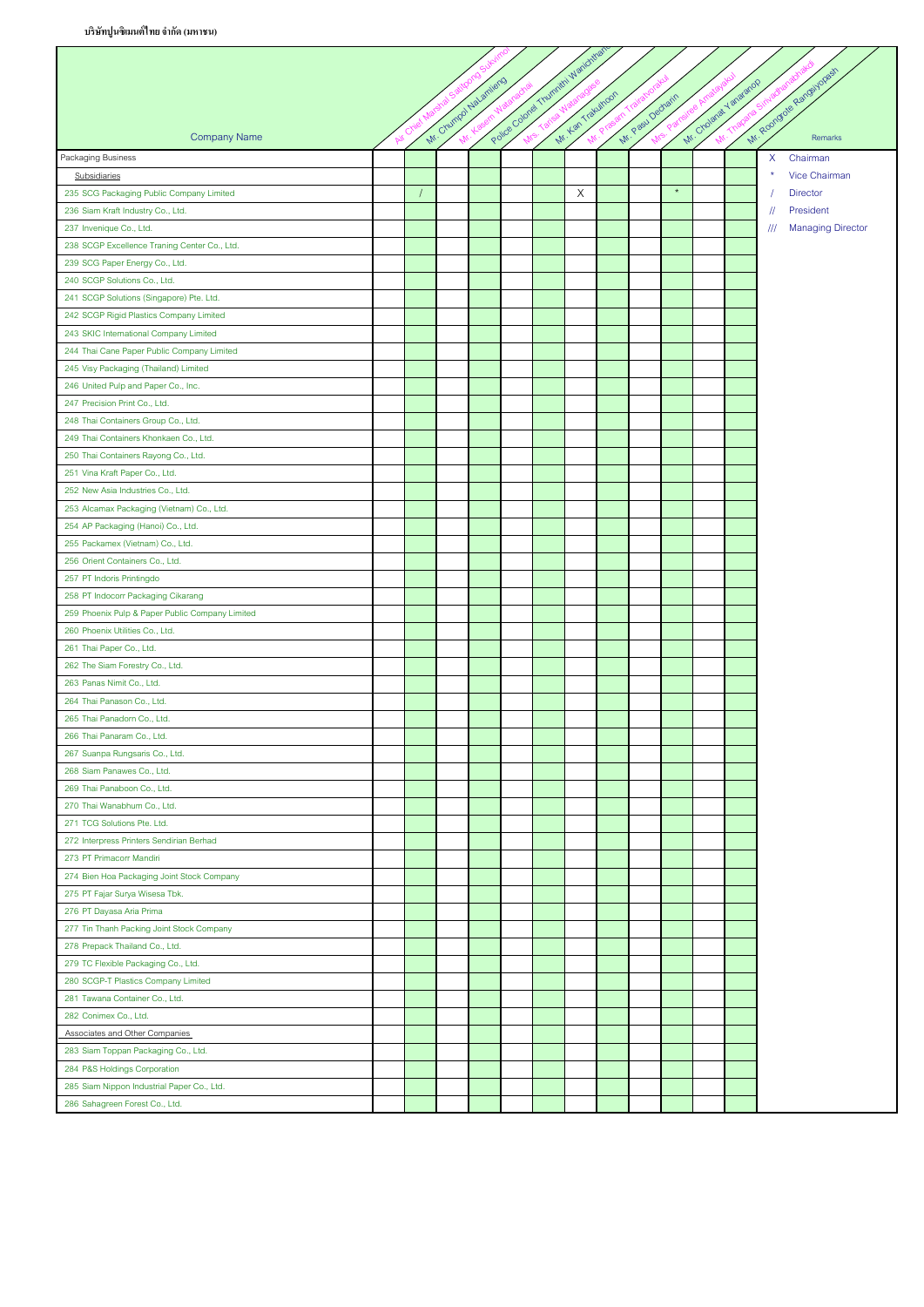|                                                      |  |                      | Police Colored Truminity Manichrea |                   |                  |                       |          | Mr. Roomge's Rangahopean        |
|------------------------------------------------------|--|----------------------|------------------------------------|-------------------|------------------|-----------------------|----------|---------------------------------|
| <b>Company Name</b>                                  |  | Mr. Orumpa Nabanjeno |                                    | Mr. Kan Trakuhoon | Mr. Pasu Dechain | Mr. Organa J analando |          |                                 |
| Other                                                |  |                      |                                    |                   |                  |                       |          | X Chairman                      |
| Subsidiaries                                         |  |                      |                                    |                   |                  |                       |          | <b>Vice Chairman</b><br>$\star$ |
| 287 Cementhai Holding Co., Ltd.                      |  |                      |                                    |                   |                  |                       | $\times$ | <b>Director</b>                 |
| 288 Cementhai Property (2001) Public Company Limited |  |                      |                                    |                   |                  |                       |          | President<br>$^{\prime\prime}$  |
| 289 Property Value Plus Co., Ltd.                    |  |                      |                                    |                   |                  |                       |          | /// Managing Director           |
| 290 SCG Accounting Services Co., Ltd.                |  |                      |                                    |                   |                  |                       |          |                                 |
| 291 SCG Legal Counsel Limited                        |  |                      |                                    |                   |                  |                       | $\times$ |                                 |
| 292 CTO Management Co., Ltd.                         |  |                      |                                    |                   |                  |                       |          |                                 |
| 293 Cementhai Captive Insurance Pte. Ltd.            |  |                      |                                    |                   |                  |                       |          |                                 |
| 294 Siam Innovation Product and Solution Co., Ltd.   |  |                      |                                    |                   |                  |                       |          |                                 |
| 295 SCG Learning Excellence Co., Ltd                 |  |                      |                                    |                   |                  |                       |          |                                 |
| 296 SCG HR SOLUTIONS CO., LTD.                       |  |                      |                                    |                   |                  |                       |          |                                 |
| 297 SCG Vietnam Co., Ltd.                            |  |                      |                                    |                   |                  |                       |          |                                 |
| 298 PT SCG Indonesia                                 |  |                      |                                    |                   |                  |                       |          |                                 |
| 299 Bangsue Industry Co., Ltd.                       |  |                      |                                    |                   |                  |                       |          |                                 |
| 300 Add Ventures Capital Co., Ltd.                   |  |                      |                                    |                   |                  |                       |          |                                 |
| 301 Add Ventures Capital International Co., Ltd.     |  |                      |                                    |                   |                  |                       |          |                                 |
| 302 Siam GNE Solar Energy Co., Ltd                   |  |                      |                                    |                   |                  |                       |          |                                 |
| <b>Associates and Other Companies</b>                |  |                      |                                    |                   |                  |                       |          |                                 |
| 303 Siam Kubota Corporation Co., Ltd.                |  |                      |                                    |                   |                  |                       |          |                                 |
| 304 Kubota Cambodia Co., Ltd.                        |  |                      |                                    |                   |                  |                       |          |                                 |
| 305 Kubota Lao Sole Co., Ltd.                        |  |                      |                                    |                   |                  |                       |          |                                 |
| 306 Siam Kubota Metal Technology Co., Ltd.           |  |                      |                                    |                   |                  |                       |          |                                 |
| 307 Siam Kubota Leasing Co., Ltd.                    |  |                      |                                    |                   |                  |                       |          |                                 |
| 308 Kubota Leasing (Cambodia) Plc.                   |  |                      |                                    |                   |                  |                       |          |                                 |
| 309 Siam AT Industry Co., Ltd.                       |  |                      |                                    |                   |                  |                       |          |                                 |
| 310 Thai Engineering Products Co., Ltd.              |  |                      |                                    |                   |                  |                       |          |                                 |
| 311 The Nawaloha Industry Co., Ltd.                  |  |                      |                                    |                   |                  |                       |          |                                 |
| 312 Aisin Takaoka Foundry Bangpakong Co., Ltd.       |  |                      |                                    |                   |                  |                       |          |                                 |
| 313 The Siam Nawaloha Foundry Co., Ltd.              |  |                      |                                    |                   |                  |                       |          |                                 |
| 314 Lysando AG                                       |  |                      |                                    |                   |                  |                       |          |                                 |
| 315 IT One Co., Ltd.                                 |  |                      |                                    |                   |                  |                       |          |                                 |
| 316 Toyota Motor Thailand Co., Ltd.                  |  |                      |                                    |                   |                  |                       |          |                                 |
| 317 Siam Yamato Steel Co., Ltd.                      |  |                      |                                    |                   |                  |                       |          |                                 |
| 318 Siam Toyota Manufacturing Co., Ltd.              |  |                      |                                    |                   |                  |                       |          |                                 |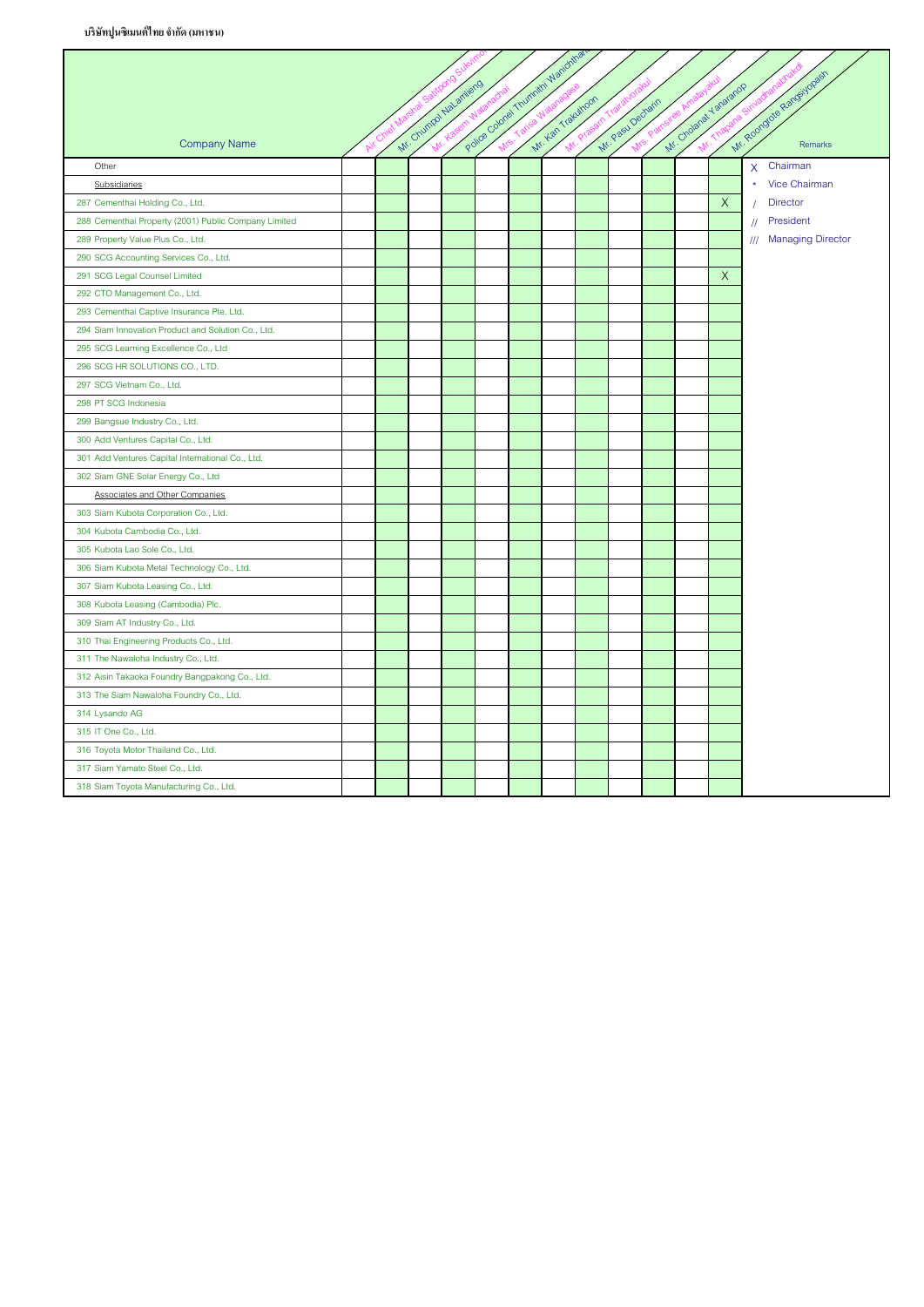# **SCG Top Executives**

#### Mr. Roongrote Rangsiyopash

#### Age 57 years

- Positions . Director
	- President & CEO SCG
	- Member of CSR Committee for Sustainable Development

# **Date of Appointment as a Director**

• March 25, 2015

#### **Education/Training**

- MBA, Harvard Business School, U.S.A
- M.S. (Industrial Engineering), University of Texas at Arlington, U.S.A.
- B.E. (Mining), Chulalongkorn University
- **Expertise**
- Core Business or Industry of SCG
- Other Large Businesses or Industries
- Global and Regional Organization Management
- Economics and Investment
- Policy Setting and Strategic Planning (Global Vision)
- Foreign Affairs
- Crisis Management
- Marketing
- Domestic or International Marketing (Market Insight)
- Accounting / Financial Literacy
- $\cdot$  Finance
- Human Capital Management
- Environmental, Social & Governance or "ESG"
- **Director Training**
- Directors Accreditation Program (DAP) 2004, Thai Institute of Directors Association

# **Board Member/Management of Other Listed Companies on The Stock Exchange of Thailand**  $(None)$

# **Position in Other Company/Organization/Institution**  $(19)$

- Since 2015 Member of Fund-Raising Committee for Navamindrapobitr 84<sup>th</sup> Anniversary **Building Faculty of Medicine Siriraj** Hospital, Mahidol University
- Since 2015 Advisory, The Association National Defence College of Thailand under the Royal Patronage of His Majesty the King
- Since 2016 Director, Digital Economy and Society **Preparation Committee**
- Since 2016 Head of Private Sectors. Joint Public-Private-People Steering Committee (People's State) under the Public-Private Steering Committee for Driving the Thai Economy E2

Competitive Workforce

- · Since 2016 Council Member, World Business Council for Sustainable Development
- · Since 2016 Member, Asia Business Council
- Since 2016 Committee, Engineer Division of the Anandamahidol Foundation
- · Since 2016 Director, SCG Foundation
- · Since 2017 Member, Sub-committee Government Administration System Development for Driving toward 4.0, Office of the Prime Minister
- Since 2017 Advisory Director on Industrial and Organizational Phycology, Political System Development Committee
- Advisory, Chulalongkorn University • Since 2017 Alumni Association
- Since 2017 Executive Director, The Debsirin School Parents-Teacher Association
- · Since 2018 Member, Public School Educational Innovation Administration Development Committee to support Driving Educational Reform towards Thailand 4.0 Policy
- · Since 2018 Director, Mrigadayavan Palace Foundation Under the royal patronage of HRH Princess Bejaratana Rajasuda Sirisobhabannavadi
- Since 2018 Member, Sub-committee on the Promotion of Social Sector Collaboration, Prince Chakri Award Foundation
- Since 2018 Honorary Advisor, The Federation of Thai Industries
- Since 2019 the Executive Board on Driving Reformation toward Higher Education, Science, Research and Innovation
- · Since 2020 Member, Sub-committee Government Administration System Development for Driving toward the future
- · Since 2020 Member, Sub-committee Evaluate the achievement of operations for development, National Science and Technology Development Agency

#### **Other Position in SCG**

• Chairman of non-listed companies under SCG totaling 8 companies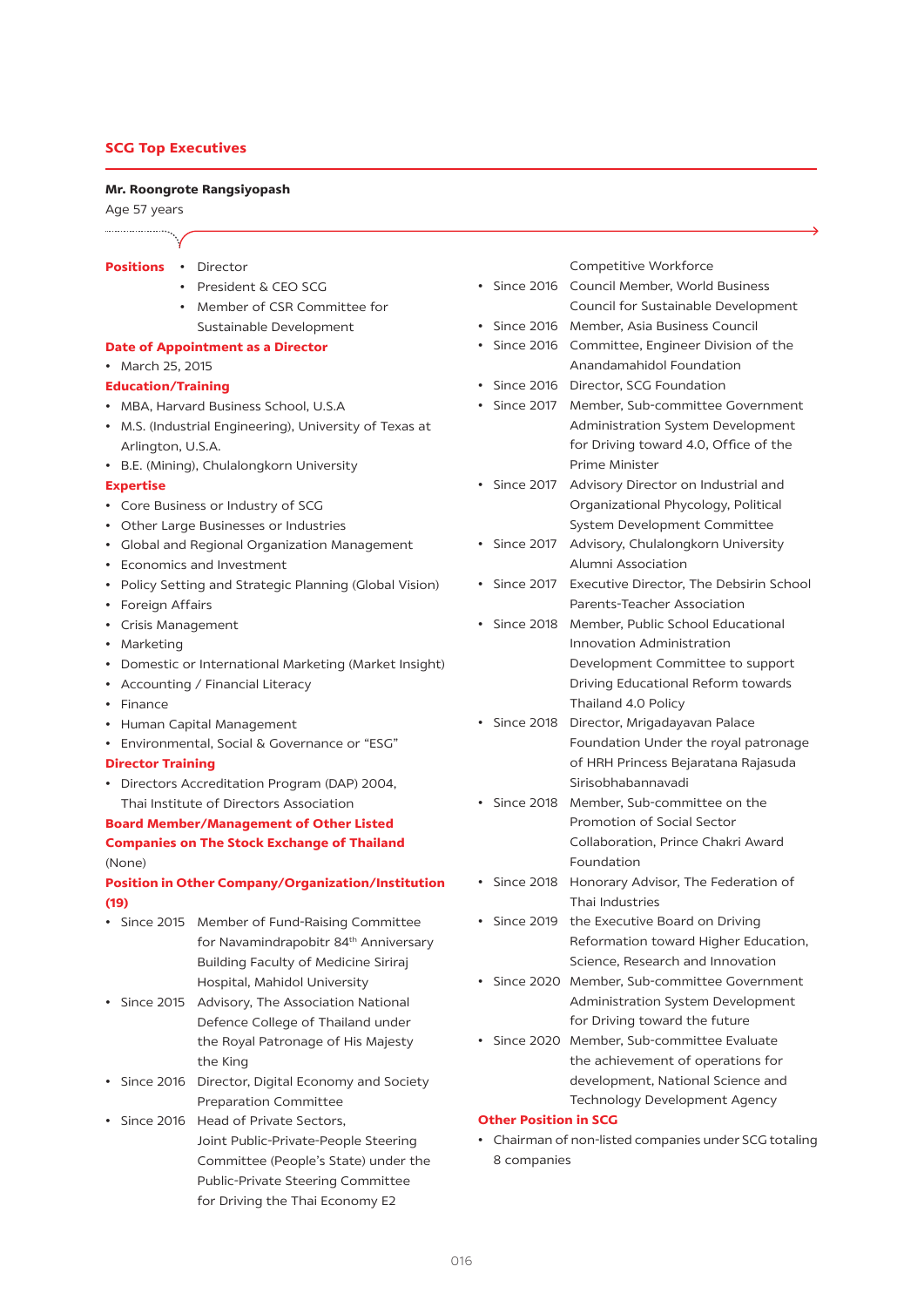#### **5-year Past Experiences and/or Remarkable Positions**

- 2011 2015 Chairman of the Board of Directors and Executive Committee. Thai British Security Printing Public Company Limited
- 2011 2015 Chairman, Thai Cane Paper Public Company Limited
- 2011 2015 President, SCG Paper Public Company Limited (currently named as SCG Packaging Public Company Limited)
- 2012 2015 Director, Thai Plastic and Chemicals Public Company Limited
- 2013 2014 Expert Member, Government Pension Fund (GPF) Board of Directors
- 2013 2014 Chairman of Risk Management Sub-committee, Government Pension Fund (GPF)
- · 2013 2015 Executive Director, Giga Impact Initiative Board, National Science and Technology Development Agency (NSTDA)
- $.7015$ Executive Vice President The Siam Cement Public Company Limited
- 2015 2018 Advisory Director, the National Science and Technology Development Board
- 2017 2018 Committee, Steering Committee on the Reforming Support for THAILAND 4.0 Policy

# **Shareholdings (Ordinary Shares) (as at December 31,** 2020)

- Held personally: 30,000 shares (0.0025%)
- Held by Spouse or minor children: (None)

**Family Relationship among Directors and Executives** (None)

# Support and Consult through activities related to the **Company businesses**

Support and consult on innovation by visiting company products, services, research and development exhibition of all related businesses

#### Mr. Tanawong Areeratchakul

Age 58 years

| <b>Positions</b> |  | President, Chemicals Business |  |
|------------------|--|-------------------------------|--|
|                  |  |                               |  |

• Member of the CSR Committee for Sustainable Development

#### **Education/Training**

- Bachelor of Engineering, Electrical Engineering, King Mongkut's Institute of Technology Thonburi
- Advanced Management Program (AMP), Harvard Business School, U.S.A.

#### **Director Training (1)**

• Director Accreditation Program (DAP) 149/2018, Thai Institute of Directors Association

# **Board Member/Management of Other Listed**

**Companies on The Stock Exchange of Thailand (1)** • Since 2015 SCG Packaging Public Company Limited

**Position in Other Company/Organization/Institution**  $(5)$ 

- $\cdot$  Since 2019 President Commissioner,
- PT Fajar Surya Wisesa Tbk.\*  $\cdot$  Since 2019 Commissioner, PT Chandra Asri
- Petrochemical Tbk.\*
- $\cdot$  Since 2017 Director, SCG Foundation

• Since 2018 Subcommittee, Royal Project Foundation

• Since 2020 Chairman of PTIT Refining and Petrochemical Standing Committee. Petroleum Institute of Thailand

Remark: \*Listed in the Stock Exchange of Indonesia

#### **Other Positions in SCG**

• Chairman and director of SCG's subsidiaries, associates and other companies which are non-listed as assigned by the company

#### 5-year Past Experiences and/or Remarkable Positions

 $\cdot$  2007 - 2010 Managing Director. Rayong Olefins Company Limited  $\cdot$  2008 - 2012 General Director, Long Son Petrochemicals Company Limited •  $2012 - 2015$ Vice President-Corporate Administration, SCG  $\cdot$  2014 - 2018 Executive Director, the Electronic **Transactions Development Agency** (Public Organization) or ETDA  $\cdot$  2015 - 2017 Committee, Thai Listed Companies Association  $\cdot$  2015 - 2019 President, SCG Packaging Public Company Limited

# **Shareholdings (Ordinary Shares) (as at December 31,** 2020)

- Held personally: (None)
- Held by Spouse or minor children: (None)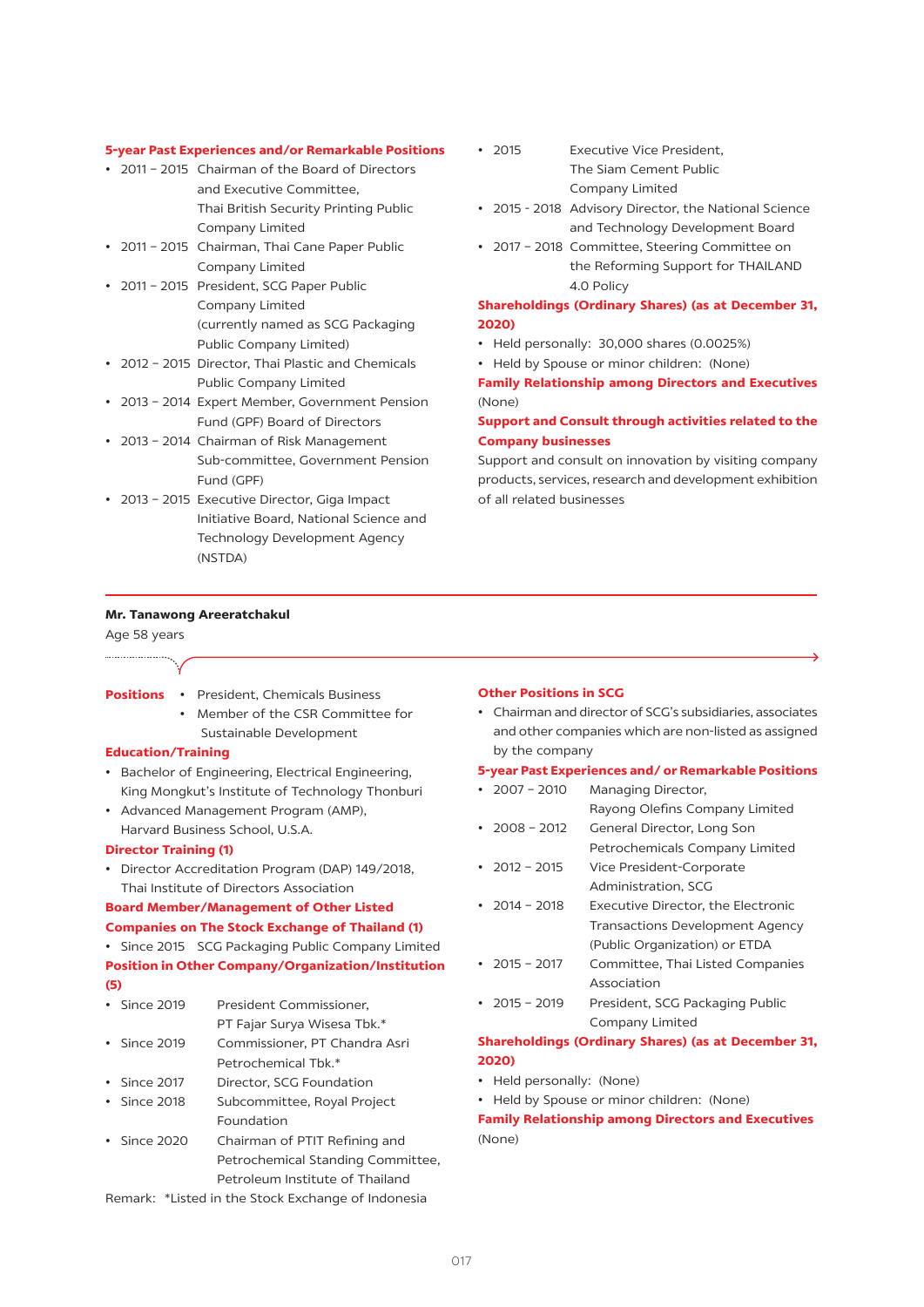#### Mr. Sakchai Patiparnpreechavud

Age 53 years

#### **Position**

• Vice President-Polvolefins and Vinyl **Business, Chemicals Business** 

#### **Education/Training**

- Master of Business Administration. Kasetsart University
- Bachelor of Engineering, Chemical Engineering, Chulalongkorn University
- Advanced Management Program (AMP) Harvard Business School, U.S.A

#### **Director Training (1)**

• Director Accreditation Program (DAP) 148/2018, Thai Institute of Directors Association

# **Board Member/Management of Other Listed**

# **Companies on The Stock Exchange of Thailand** (None)

# **Positions in Other Company/Organization/ Institution (2)**

- Since 2019 Advisor, Board of Trade of Thailand
- Since 2020 Representative of Chulalongkorn University Engineering Alumni

#### Other Positions in SCG

• Chairman and director of SCG's subsidiaries. associates and other companies which are non-listed as assigned by the company

#### **5-year Past Experiences and/or Remarkable Positions**

- $\cdot$  2005 2009 Managing Director,
- Mehr Petrochemical Company, Iran  $\cdot$  2009 - 2017 Managing Director,
	- **SCG Plastics Company Limited**
- $\cdot$  2015 2019 Member of the Committee. Plastics Institute of Thailand

# **Shareholdings (Ordinary Shares) (as at December 31,** 2020)

- Held personally: (None)
- Held by Spouse or minor children: (None)

**Family Relationship among Directors and Executives** (None)

#### Mr. Mongkol Hengrojanasophon

Age 52 years 

• Vice President-Olefins Business and **Position Operations, Chemicals Business** 

#### **Education/Training**

- Bachelor of Engineering, Chemical Engineering, Khon Kaen University
- Advanced Management Program (AMP) Harvard Business School, U.S.A

#### **Director Training (1)**

• Director Certification Program (DCP), 263/2018 Thai Institute of Directors Association

# **Board Member/Management of Other Listed**

# **Companies on The Stock Exchange of Thailand**  $(None)$

# **Position in Other Company/Organization/Institution**  $(3)$

- $\cdot$  Since 2017 Vice Chairman of Social and Image Task Force, Petrochemical Industry Club, The Federation of Thai Industries
- $\cdot$  Since 2018 Vice Chairman, The Institute of Industrial Energy, The Federation of Thai Industries
- $\cdot$  Since 2020 Director. The Federation of Thai Industries

#### **Other Positions in SCG**

• Chairman and director of SCG's subsidiaries, associates and other companies which are non-listed as assigned by the company

#### **5-year Past Experiences and/or Remarkable Positions**

- $\cdot$  2010 2013 Production Division Manager,
- Map Ta Phut Olefins Company Limited  $\cdot$  2013 - 2018 Managing Director, Map Ta Phut
- Olefins Company Limited
- $\cdot$  2015 2017 Olefins Leader, SCG Chemicals Company Limited

# **Shareholdings (Ordinary Shares) (as at December 31,** 2020)

- Held personally: 2,000 shares (0.0002%)
- Held by Spouse or minor children: (None)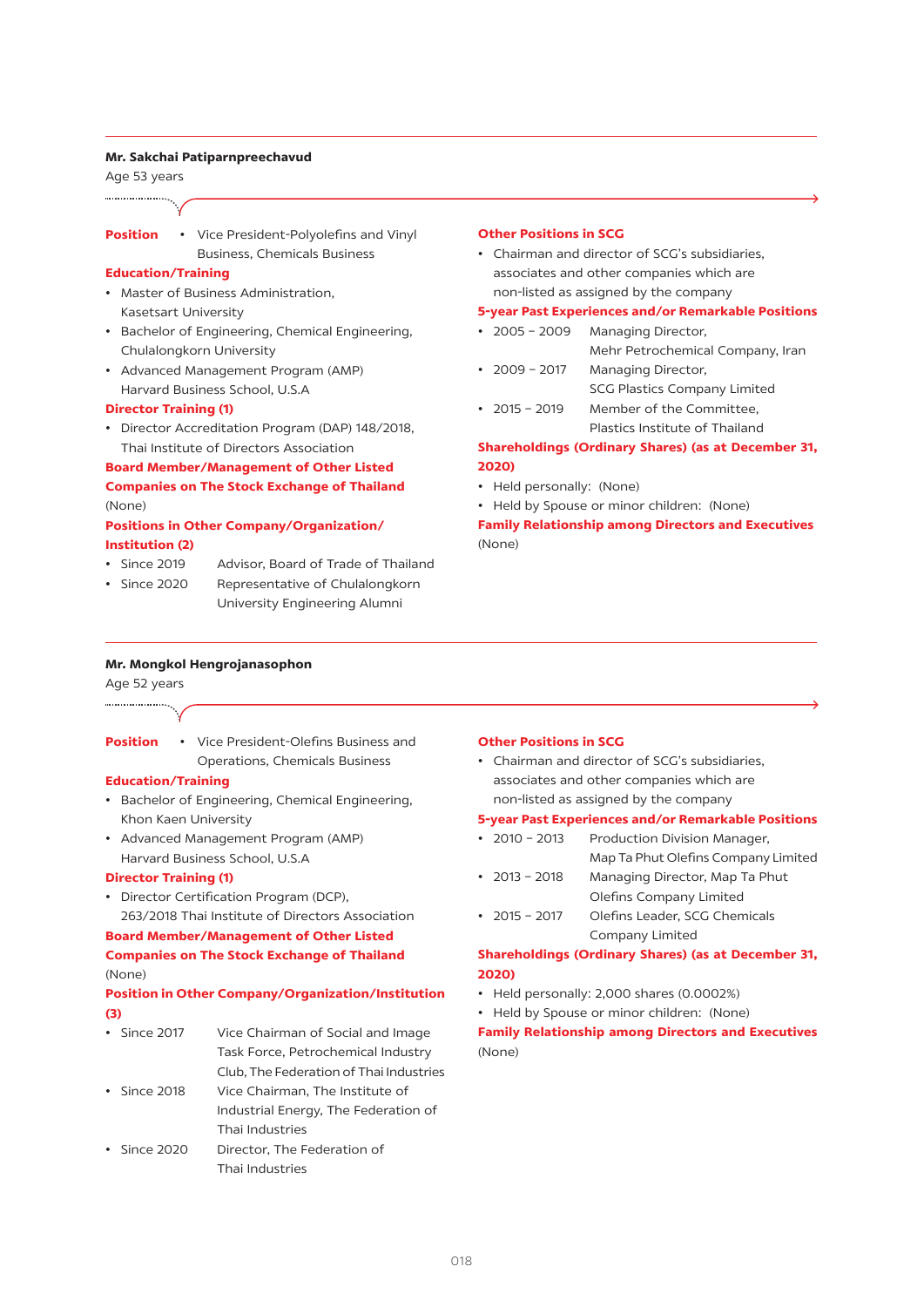#### Mr. Suracha Udomsak

Age 52 years

# **Position**

• Vice President-Chemicals Business and Chief Technology Officer-Innovation and Technology, Chemicals Business

#### **Education/Training**

- PhD. In Chemical Engineering, Texas A&W University
- Bachelor of Engineering, Chemical Engineering, Chulalongkorn University
- Advanced Management Program (AMP) Harvard Business School, U.S.A

#### **Director Training**

(None)

# **Board Member/Management of Other Listed Companies on The Stock Exchange of Thailand** (None)

# **Positions in Other Company/Organization/Institution**  $(6)$

- · Since 2018 Director, Center of Excellence on Petrochemical and Material. Chulalongkorn University
- Since 2018 Advisor, Japan Advanced Institute of Science and Technology
- Since 2018 Representative of Thai-UK Business Leadership Council
- Since 2018 Advisor, The Petroleum and Petrochemical College, Chulalongkorn University
- $\cdot$  Since 2019 Director, Licensing Executives Society (Thailand)
- Since 2020 Director, The Federation of Thai Industries

#### **Other Positions in SCG**

• Chairman and director of SCG's subsidiaries, associates and other companies which are non-listed as assigned by the company

#### **5-year Past Experiences and/or Remarkable Positions**

- $2004$ Deputy Managing Director,
- Grand Siam Composites Co., Ltd.  $\cdot$  2007 Managing Director,
- Thai Polyethylene Co., Ltd.
- $\cdot$  2013 2017 Research and Development Director, **Business Group Head - Technology** SCG Chemicals Co., Ltd.
- Research and Development Director,  $\cdot$  2018 - 2019 Emerging Business Director, SCG Chemicals Co., Ltd.

# **Shareholdings (Ordinary Shares) (as at December 31,** 2020)

- Held personally: (None)
- Held by Spouse or minor children: (None)

**Family Relationship among Directors and Executives** (None)

#### **Mr. Nithi Patarachoke**

Age 57 years

...................

Positions · President,

- **Cement-Building Materials Business**
- In charge of Vice President-Living Solution and Housing Products Business

#### **Education/Training**

- MBA (Finance and Operations Management), University of Chicago, U.S.A.
- Bachelor of Engineering, Industrial Engineering, Chulalongkorn University
- Advanced Management Program (AMP), Harvard Business School, U.S.A.

#### **Director Training (1)**

• Directors Accreditation Program (DAP) 140/2017, Thai Institute of Directors Association

## **Board Member/Management of Other Listed**

#### **Companies on The Stock Exchange of Thailand (3)**

• Since 2012 Director, Siam Global House Public Company Limited

- Since 2018 Chairman of the Board of Directors, Chairman of the Executive Committee and Member of the Nomination, Remuneration and Corporate Governance Committee, SCG Ceramics **Public Company Limited**
- $\cdot$  Since 2019 Chairman of the Board of Directors and Chairman of the Executive Committee, Quality Construction Products Public Company Limited

#### **Position in Other Company/Organization/Institution**  $(3)$

- $\cdot$  Since 2013 Vice Chairman, Thailand Management Association
- Since 2020 Director, Thai-Lao Friendship Association
- · Since 2019 Director, SCG Foundation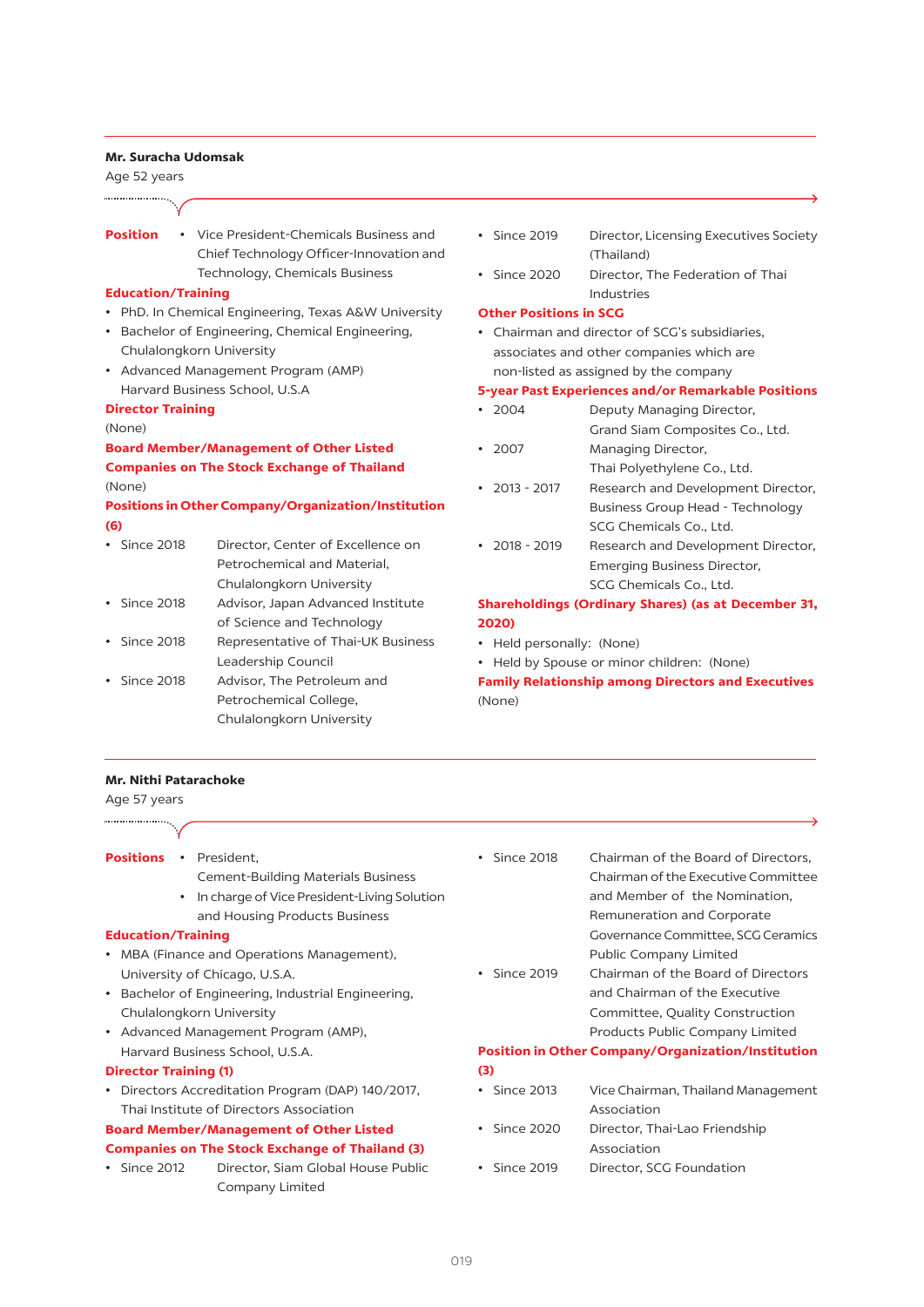#### Other Positions in SCG

• Chairman and director of SCG's subsidiaries. associates and other companies which are non-listed as assigned by the company

# 5-year Past Experiences and/or Remarkable Positions

| $\cdot$ 2005 - 2010 | Corporate Planning Director,     |
|---------------------|----------------------------------|
|                     | The Siam Cement Public           |
|                     | Company Limited                  |
| • 2010 – 2013       | Managing Director, SCG Logistics |
|                     | Management Company Limited       |

 $\cdot$  2013 - 2017 Vice President-Domestic Market, **SCG Cement-Building Materials** 

- $\cdot$  2014 2018 Director, Asia Cement Public Company Limited
- $\cdot$  2016 2018 Vice Chairman, The Federation of Thai Industries
- $\cdot$  2017 2018 Vice President-Building Products and Distribution Business, Cement-Building **Materials Business**

#### **Mr. Chana Poomee**

Age 55 years

# .....................

• Vice President-Cement and Construction **Position** Solution Business, Cement-Building **Materials Business** 

#### **Education/Training**

- Honorary Degree, Doctor of Engineering (Industrial Engineering), King Mongkut's University of Technology North Bangkok
- Master of Public Health, Sukhothai Thammathirat Open University
- Bachelor of Engineering, Electrical Engineering, King Mongkut's University of Technology North Bangkok
- Advanced Management Program (AMP), Harvard Business School, U.S.A.

# **Director Training (2)**

- Directors Accreditation Program (DAP) 136/2017, Thai Institute of Directors Association
- Director Certification Program (DCP) 261/2018, Thai Institute of Directors Association

#### **Board Member/Management of Other Listed Companies on The Stock Exchange of Thailand (1)**

· Since 2019 Directors, Executive Committee, and the Nomination, Remuneration and Corporate Governance Committee, Quality Construction Products Public Company Limited

# **Position in Other Company/Organization/Institution**  $(3)$

• Since 2018 Director, Asia Cement Public Company Limited

- $\cdot$  2017 2019 Commissioner, PT Kokoh Inti Arebama Tbk. Indonesia\*
- $\cdot$  2018 2020 Director, The Federation of Thai Industries
- President Commissioner, PT KERAMIKA  $.7019 - 2020$ INDONESIA ASSOSIASI, Tbk.\*
- $.7019 2020$ President Commissioner. PT KOKOH INTI AREBAMA Tbk.\*

Remark: \*Listed in the Stock Exchange of Indonesia **Shareholdings (Ordinary Shares) (as at December 31,** 2020)

- Held personally: 4,000 shares (0.0003%)
- Held by Spouse or minor children: 15,000 shares  $(0.0013%)$

**Family Relationship among Directors and Executives** (None)

- Since 2020 Chairman of Thai Cement Manufacturers Association
- Since 2020 Director, The Federation of Thai Industries

#### **Other Positions in SCG**

• Chairman and director of SCG's subsidiaries. associates and other companies which are non-listed as assigned by the company

#### **5-year Past Experiences and/or Remarkable Positions**

 $\cdot$  2010 - 2013 Energy Director, **SCG Cement-Building Materials**  $\cdot$  2013 - 2015 Country Director-Myanmar, **SCG Cement-Building Materials**  $\cdot$  2013 - 2015 Managing Director, **ECO Plant Services Company Limited**  $\cdot$  2013 - 2014 Managing Director, Mawlamyine Cement Limited  $\cdot$  2014 - 2016 Managing Director, **Myanmar CBM Services** Company Limited  $\cdot$  2015 - 2017 Vice President-Operations, **SCG Cement-Building Materials** 

#### **Shareholdings (Ordinary Shares) (as at December 31,** 2020)

- Held personally: 5,800 shares (0.0005%)
- Held by Spouse or minor children: 500 shares  $(0.00004%)$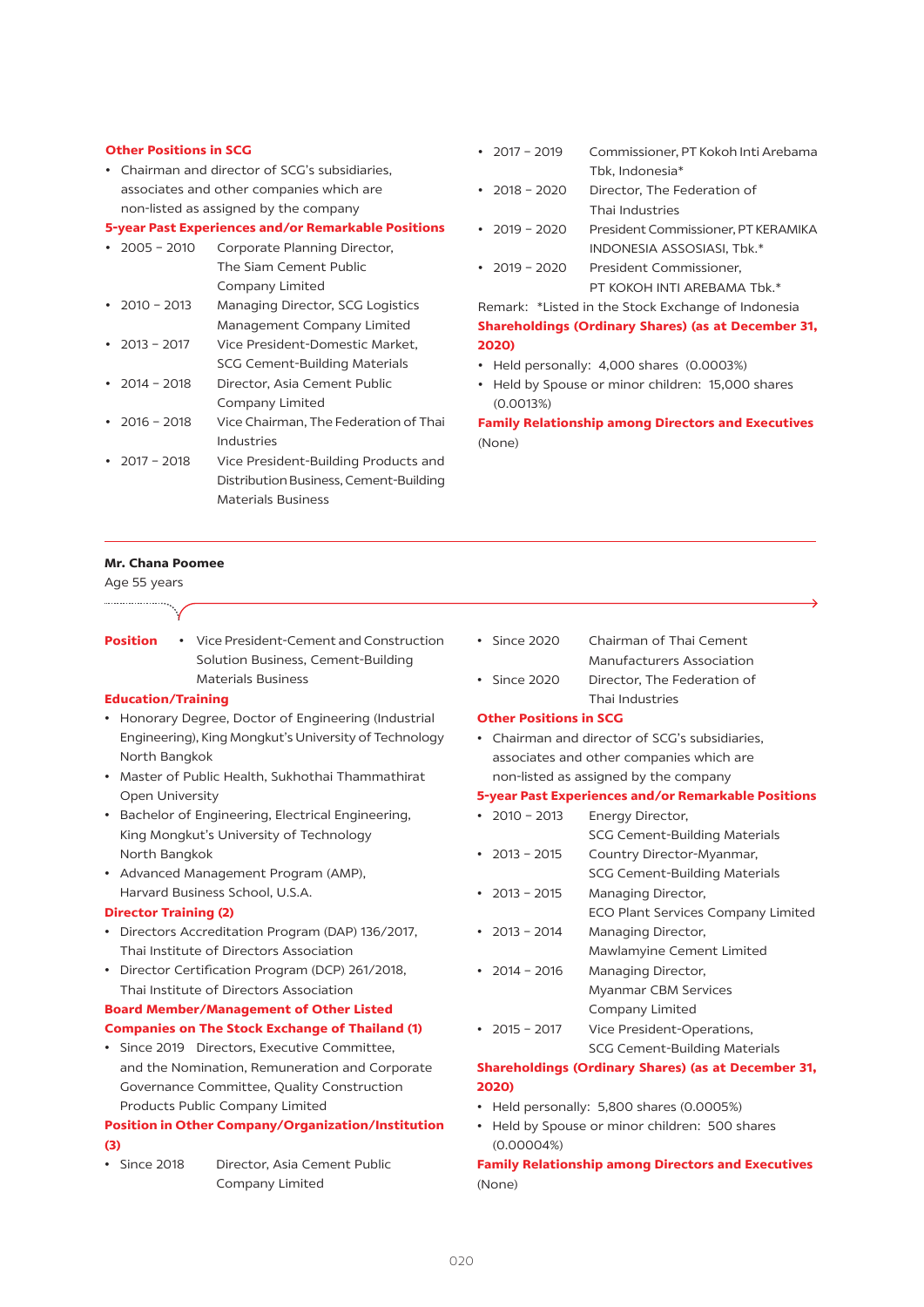#### Mr. Paramate Nisagornsen

Age 53 years

#### **Position**

• Vice President-Regional Business, **Cement-Building Materials Business** 

# **Education/Training**

- M.S. Operational Management & Finance, Massachusetts Institute of Technology, U.S.A.
- Bachelor of Engineering, Electrical Engineering, King Mongkut's University of Technology North Bangkok
- Advanced Management Program (AMP) Harvard Business School, U.S.A.

#### **Director Training (1)**

• Director Certification Program (DCP) 258/2018, Thai Institute of Directors Association

# **Board Member/Management of Other Listed**

#### **Companies on The Stock Exchange of Thailand (1)**

• Since 2018 Director, Siam Global House Public Company Limited

# **Position in Other Company/Organization/Institution** (None)

## Other Positions in SCG

• Chairman and director of SCG's subsidiaries, associates and other companies which are non-listed as assigned by the company

#### **5-year Past Experiences and/or Remarkable Positions**

- $2007 2011$ Managing Director, Nawa Plastic Industries Company Limited
- $\cdot$  2011 2012 **Business Group Head of Fabricated** Products, SCG Chemicals Company Limited
- $\cdot$  2012 2016 Operations Vice President Director, PT. Chandra Asri Petrochemicals Tbk.  $Indonecia*$
- $\cdot$  2016 2017 Managing Director, Bangkok Synthetics Company Limited

Remark: \*Listed in the Stock Exchange of Indonesia **Shareholdings (Ordinary Shares) (as at December 31,** 2020)

- Held personally: (None)
- Held by Spouse or minor children: (None)

**Family Relationship among Directors and Executives**  $(None)$ 

#### Mr. Yuttana Jiamtragan

# Age 57 years

# .................

- **Positions** Vice President-Corporate Administration
	- Member of the CSR Committee for Sustainable Development

#### **Education/Training**

- Master of Business Administration. **Assumption University**
- Bachelor of Sciences (Chemistry), Chulalongkorn University
- Advanced Management Program (AMP), Harvard Business School, U.S.A.

#### **Director Training (1)**

• Director Accreditation Program (DAP), 149/2018 Thai Institute of Directors Association **Board Member/Management of Other Listed** 

# **Companies on The Stock Exchange of Thailand** (None)

# **Positions in Other Company/Organization/Institution**  $(5)$

• Since 2015 Advisor, Foundation for the Promotion of Science and Technology Under the Patronage of His Majesty the King

- Since 2016 Member of the Advisory Committee. Center of Excellence on Environmental **Health and Toxicology**
- $\cdot$  Since 2016 Director, SCG Foundation
- · Since 2020 Director, Royal Bangkok Symphony Orchestra Foundation
- $\cdot$  Since 2020 Director, Suan Luang Rama 9 Foundation

#### **Other Positions in SCG**

• Chairman and director of SCG's subsidiaries. associates and other companies which are non-listed as assigned by the company

#### 5-year Past Experiences and/or Remarkable Positions

- $.7008 2015$ Managing Director, SCG Performance Chemicals Company Limited
- $\cdot$  2010 2013 Managing Director, SCG Polyolefin Company Limited
- $2011 2015$ Business Group Head: Compound & Formulation, Chemicals Business
- $\cdot$  2012 2016 Director. The Federation of Thai Industries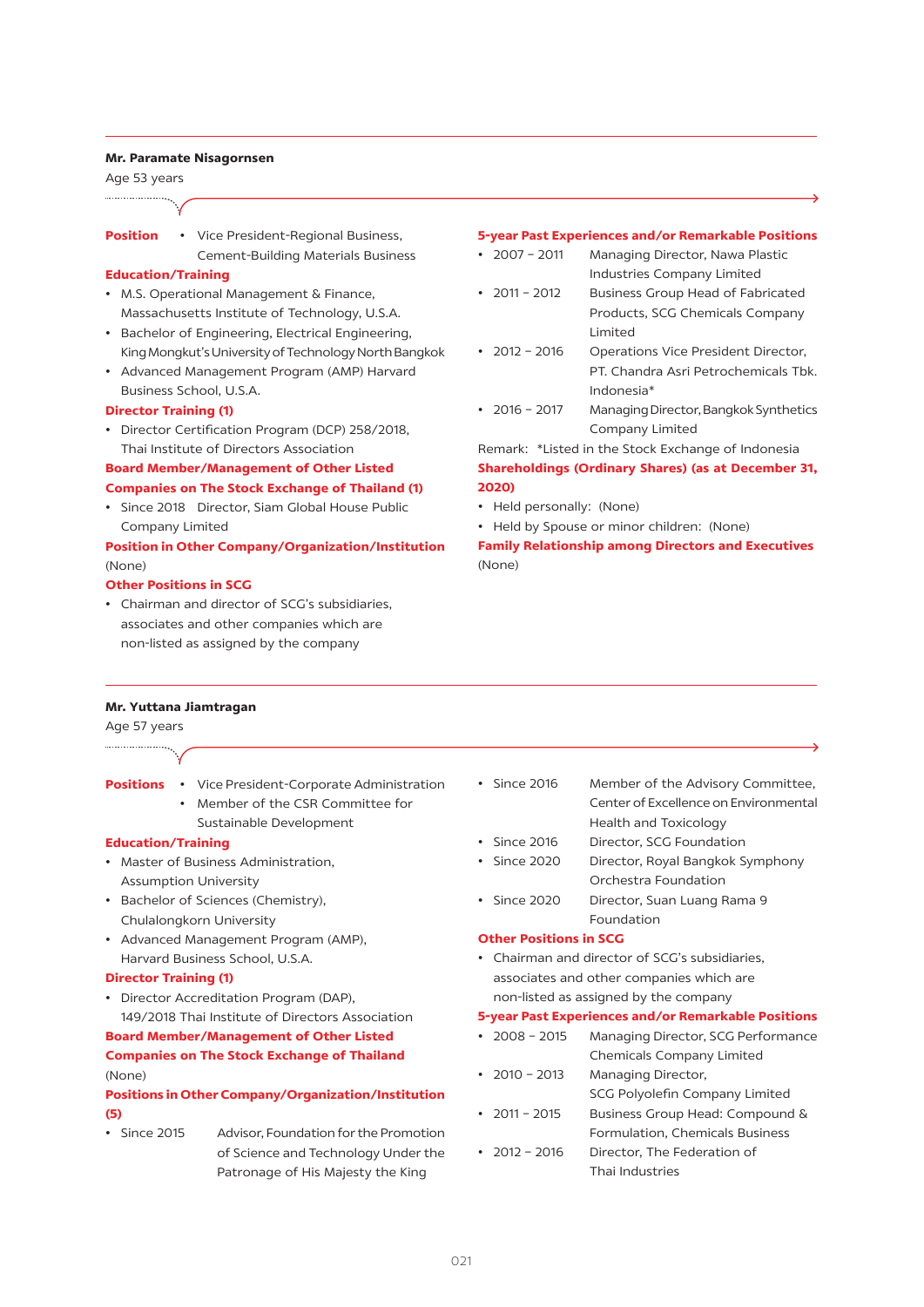| • $2012 - 2016$ | Honorary Chairman, Plastic Industry     |
|-----------------|-----------------------------------------|
|                 | Club, The Federation of Thai Industries |

| • 2012 – 2016 | Advisor. Thailand Institute of        |
|---------------|---------------------------------------|
|               | Packaging and Recycling Management    |
|               | for Sustainable Environment (TIPMSE). |
|               | The Federal of Thai Industries        |

- $\cdot$  2015 2019 Advisor, Thai Bioplastics Industry Association
- $\cdot$  2016 2018 Member of the NSTDA Chair Professor Joint Committee, NSTDA Chair Professor Grants
- $\cdot$  2017 2019 Member of the Establishing Committee, the Research and Training Center for Supporting Industry 4.0, King Mongkut's University of Technology North Bangkok
- Committee, Thai Listed Companies  $.7017 - 2019$ Association

# **Shareholdings (Ordinary Shares) (as at December 31,** 2020)

- Held personally: 2,000 shares (0.0002%)
- Held by Spouse or minor children: (None)

**Family Relationship among Directors and Executives** (None)

#### Mr. Thammasak Sethaudom

#### Age 51 years ...................

• Vice President-Finance and Investment **Position**  $x, CED$ 

# **Education/Training**

- Master of Business Administration. London Business School, United Kingdom (Distinction)
- Bachelor of Engineering, Electrical Engineering, Chulalongkorn University
- Management Development Program, The Wharton School, The University of Pennsylvania, U.S.A.
- Executive Development Program, Columbia University,  $115A$
- Change Management, GE
- Total Quality Management for Executive, JUSE, Japan
- Marketing for Management, Kellogg School, U.S.A.
- Certificate for General Bidding Committee, Bidding Law, MPI, Vietnam
- Leadership Coaching, APM Group
- Innovation Management Program, Dupont, U.S.A.
- Orientation Course CFO Focus on Financial Reporting Class 3/2018
- Advanced Management Program (AMP) Harvard Business School, U.S.A.

#### **Director Training (2)**

- Directors Accreditation Program (DAP) 159/2019, Thai Institute of Directors Association
- Directors Certification Program (DCP) 298/2020, Thai Institute of Directors Association

#### **Board Member/Management of Other Listed**

- **Companies on The Stock Exchange of Thailand (1)**
- Since 2018 **SCG Packaging Public** Company Limited

#### **Position in Other Company/Organization/Institution**  $(3)$

- $\cdot$  Since 2018 Commissioner, PT Chandra Asri Petrochemical Tbk. Indonesia\*
- Since 2019 Committee, Thai Listed Companies Association
- Since 2020 Project Director of Central Bank Digital Currency

Remark: \*Listed in the Stock Exchange of Indonesia Other Positions in SCC

• Chairman and director of SCG's subsidiaries, associates and other companies which are non-listed as assigned by the company

# **5-year Past Experiences and/or Remarkable Positions**

- $\cdot$  2000 2004 eCommerce and eBusiness Manager, **Chemicals Business**
- $\cdot$  2004 2010 **Business Development and Corporate** Planning Director, Chemicals Business
- $\cdot$  2008 2012 Deputy General Director, Long Son Petrochemicals Company Limited
- General Director, Long Son  $\cdot$  2012 - 2018 Petrochemicals Company Limited

# **Shareholdings (Ordinary Shares) (as at December 31,** 2020)

- Held personally: (None)
- Held by Spouse or minor children: (None)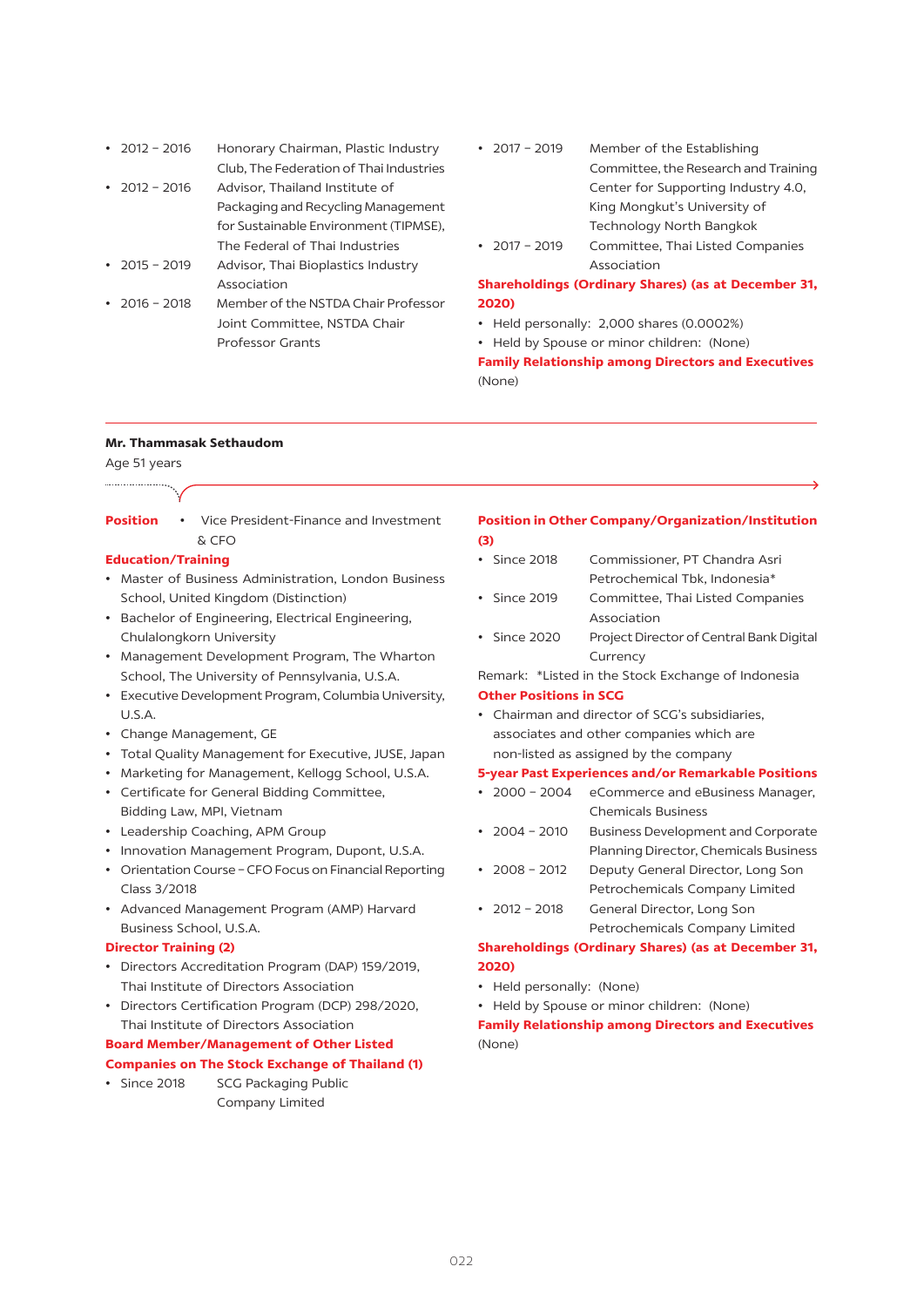#### Mr. Aree Chavalitcheewingul

Age 58 years

Posi

| tion | • President, Cementhai Holding |
|------|--------------------------------|
|      | Company Limited                |

#### **Education/Training**

- Master of Engineering, Industrial Engineering and Management, Asian Institute of Technology
- Bachelor of Engineering, Electrical Engineering (Honours), Chiang Mai University
- Advanced Management Program (AMP). Harvard Business School, U.S.A.

#### **Director Training (1)**

• Directors Accreditation Program (DAP) 132/2018, Thai Institute of Directors Association

# **Board Member/Management of Other Listed Companies on The Stock Exchange of Thailand** (None)

# **Position in Other Company/Organization/Institution**  $(3)$

- · Since 2004 CSR Project committee CMA.18 (SE-Project-SEP)
- Since 2016 Public-Private Steering Committee
- Since 2019 Advisor, Member of the AIT Solutions Advisory Board, Asian Institute of Technology

#### **Other Positions in SCG**

• Chairman and director of SCG's subsidiaries, associates and other companies which are non-listed as assigned by the company

#### **5-year Past Experiences and/or Remarkable Positions**

- $\cdot$  2008 2018 Director. Member of Nomination. Remuneration and Corporate Governance Committee and Member of Executive Committee, Thai-German Ceramic Industry Public Company Limited
- $\cdot$  2011 2017 Commissioner, PT Keramika Indonesia Assosiasi Tbk, Indonesia\*, and PT Kokoh Inti Arebama Tbk, Indonesia\*
- $\cdot$  2011 2018 Director, Member of Nomination, Remuneration and Corporate Governance Committee and Member of Executive Committee. **Quality Construction Products Public** Company Limited  $.7012 - 2016$ Executive Vice President, SCG Building Materials Company Limited  $\cdot$  2012 - 2018 Director, Siam Global House Public Company Limited  $\cdot$  2014 - 2018 Member of Nomination, Remuneration and Corporate Governance Committee Thai-German Ceramic Industry Public Company Limited Ouality **Construction Products Public** Company Limited  $\cdot$  2016 - 2018 President, SCG Cement-Building Materials Company Limited Chairman of the Board of Directors,  $• 2018$ Chairman of the Executive Committee and Member of Nomination, Remuneration and Corporate Governance Committee. SCG Ceramics Public Company Limited
- $\cdot$  2017 2019 President Commissioner, PT Keramika Indonesia Assosiasi Tbk. Indonesia\*
- $\cdot$  2017 2020 President Commissioner, PT Kokoh Inti Arebama Tbk. Indonesia\*

Remark: \*Listed in the Stock Exchange of Indonesia **Shareholdings (Ordinary Shares) (as at December 31,** 2020)

- Held personally: (None)
- Held by Spouse or minor children: (None)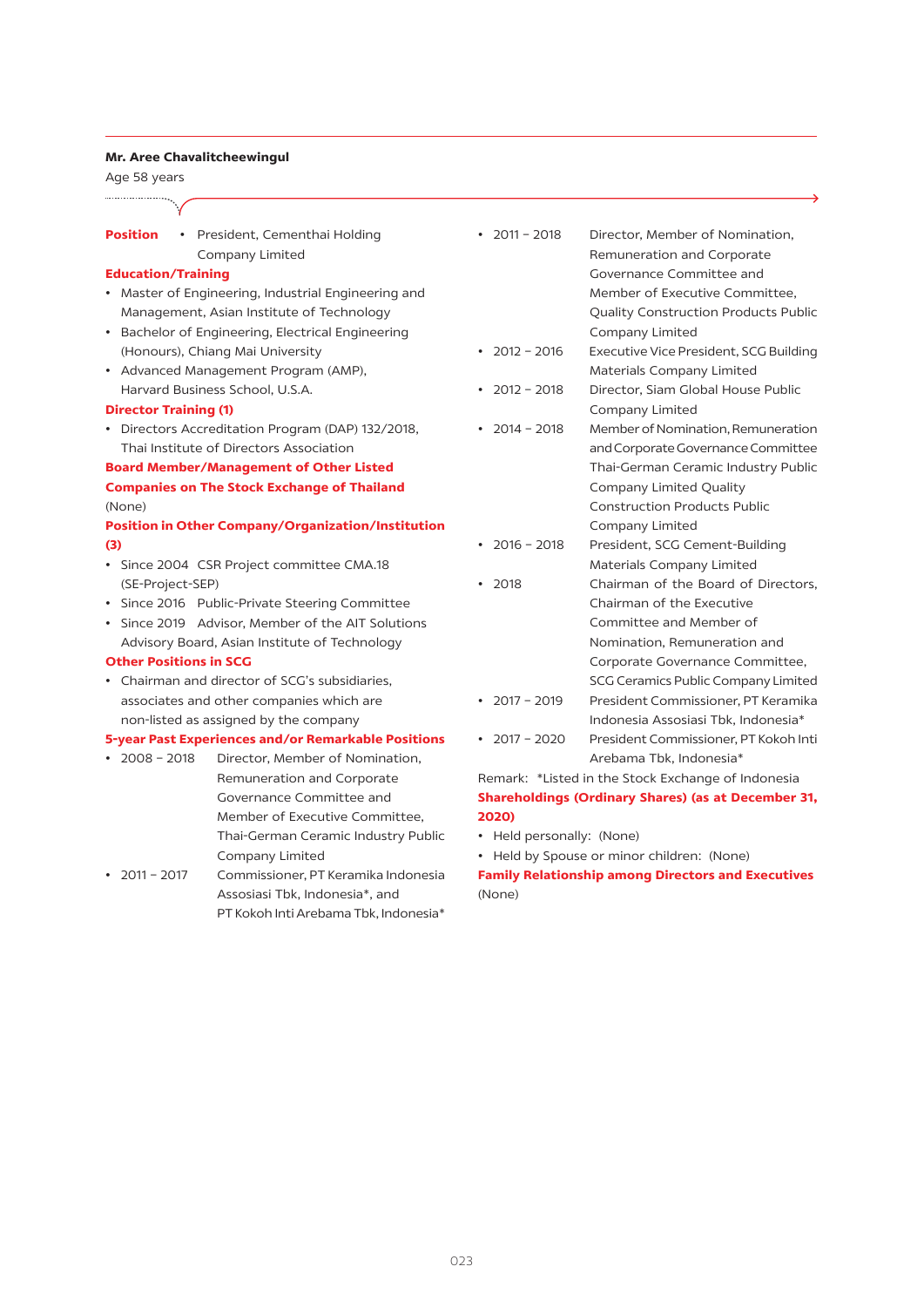#### **Chief Officers in Accounting and Finance**

#### Mr. Pichit Leelaphantmetha

# Age 56 years

. . . . . . . . . . . . . . . . . . . .

# **Position •** Corporate Accounting Director **Education/Training**

- Master of Business Administration, Thammasat University
- Bachelor of Accountancy, Chulalongkorn University **Director Training (2)**
- Director Certification Program (DCP) 118/2009, Thai Institute of Directors Association
- Advanced Strategic Management (ASM), International Institute for Management Development, Switzerland

#### **Board Member/Management of Other Listed**

# **Companies on The Stock Exchange of Thailand** (None)

# **Position in Other Company/Organization/Institution**  $(1)$

• Since 2019 Board Member and Chairman of the Accounting Profession Committee, The Federation of Accounting Professions Under the Royal Patronage of His Majesty The King (TFAC)

#### **Other Position in SCG**

• Director and executive of non-listed companies under SCG as assigned by the company

# 5-years Past Experiences and/or Remarkable Positions

- $\cdot$  2012 2014 The Committee of Management Accounting, Federation of Accounting Professions (FAP) under The Royal Patronage of His Majesty the King
- $2014 2017$ **Accounting Standard Scrutinizing** Sub-Committee, Federation of Accounting Professions (FAP) under The Royal Patronage of His Majesty the King

## **Shareholdings (Ordinary Shares) (as at December 31,** 2020)

- Held personally: (None)
- Held by Spouse or minor children: (None)

**Family Relationship among Directors and Executives** (None)

#### Mrs. Chantanida Sarigaphuti

Age 52 years

Position • Corporate Planning and Finance Director **Education/Training** 

- M.S.(Finance), University of Illinois, USA
- BBA (Finance), Chulalongkorn University
- Advanced Management Program (AMP), Harvard Business School, U.S.A.

# **Director Training (1)**

• Company Secretary Program (CSP) 43/2011, Thai Institute of Directors Association

# **Board Member/Management of Other Listed Companies on The Stock Exchange of Thailand**

#### (None)

# **Position in Other Company/Organization/Institution**  $(None)$

## Other Position in SCG

• Director and executive of non-listed companies under SCG as assigned by the company

#### 5-year Past Experiences and/or Remarkable Positions

| $\cdot$ 2008 | Managing Director,                  |
|--------------|-------------------------------------|
|              | <b>SCT Services Company Limited</b> |
| $\cdot$ 2008 | Manager, International Services     |
|              | Division, SCT Company Limited       |
| $\cdot$ 2010 | General Manager, Corporate Services |
|              | Group, Thai Plastic and Chemicals   |
|              | <b>Public Company Limited</b>       |

•  $2012 - 2017$ Corporate Treasurer, The Siam Cement **Public Company Limited** 

# **Shareholdings (Ordinary Shares) (as at December 31,** 2020)

- Held personally: 2,000 shares (0.0002%)
- Held by Spouse or minor children: (None)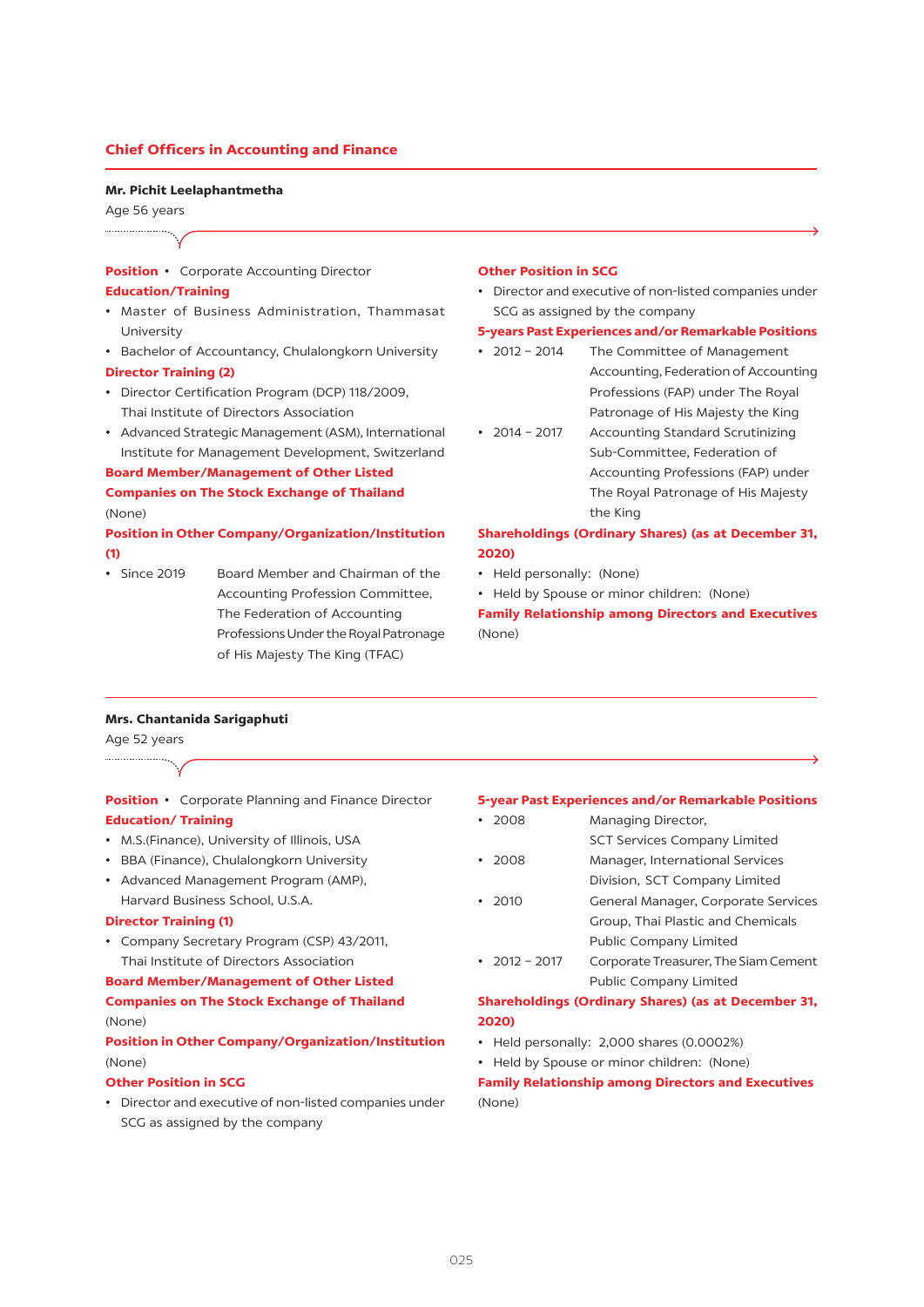**บริษัทปูนซิเมนต์ไทยจากํ ัด (มหาชน)**

| Position of The Management Committee of The Siam Cement Public Company Limited in Its Subsidiaries and Associates |          |                              |                             |               |                       |          |                              |                                 |
|-------------------------------------------------------------------------------------------------------------------|----------|------------------------------|-----------------------------|---------------|-----------------------|----------|------------------------------|---------------------------------|
|                                                                                                                   |          | As at January 1, 2021        |                             |               |                       |          |                              |                                 |
|                                                                                                                   |          |                              |                             |               |                       |          |                              |                                 |
|                                                                                                                   |          |                              |                             |               |                       |          |                              |                                 |
|                                                                                                                   |          | Mr. 1 anaword Area dictional | M. Mordio Neerd own despter |               | M. Niltri Patarachoke |          | MY . Patriciales Hispanieles | Mr. Thammasking attractor       |
|                                                                                                                   |          |                              |                             |               |                       |          |                              |                                 |
|                                                                                                                   |          |                              |                             |               |                       |          |                              |                                 |
| <b>Company Name</b>                                                                                               |          |                              |                             |               |                       |          |                              | Remarks                         |
| <b>SCG Cement-Building Materials Business</b>                                                                     |          |                              |                             |               |                       |          |                              | X<br>Chairman                   |
| Subsidiaries                                                                                                      |          |                              |                             |               |                       |          |                              | Vice Chairman<br>$\star$        |
| 1 SCG Cement Co., Ltd.                                                                                            | X        |                              |                             | $\frac{1}{2}$ |                       |          |                              | <b>Director</b>                 |
| 2 The Concrete Products and Aggregate Co., Ltd.                                                                   | X        |                              |                             |               |                       |          |                              | President<br>$^{\prime\prime}$  |
| 3 The Siam Cement (Kaeng Khoi) Co., Ltd.                                                                          |          |                              |                             |               | X<br>$\times$         |          |                              | <b>Managing Director</b><br>/// |
| 4 The Siam Cement (Ta Luang) Co., Ltd.                                                                            |          |                              |                             |               | $\times$              |          |                              |                                 |
| 5 The Siam Cement (Thung Song) Co., Ltd.                                                                          |          |                              |                             |               | X                     |          |                              |                                 |
| 6 The Siam Cement (Lampang) Co., Ltd.<br>7 Khammouane Cement Co., Ltd.                                            |          |                              |                             |               | $\mathsf{X}$          |          |                              |                                 |
|                                                                                                                   |          |                              |                             |               | $\mathsf{X}$          |          |                              |                                 |
| 8 The Siam Refractory Industry Co., Ltd.<br>9 Eco Plant Services Co., Ltd.                                        |          |                              |                             |               | $\times$              |          |                              |                                 |
| 10 SCI Eco Services Co., Ltd.                                                                                     |          |                              |                             |               | $\times$              |          |                              |                                 |
| 11 Q Mix Supply Co., Ltd.                                                                                         |          |                              |                             |               | X                     |          |                              |                                 |
| 12 Silathai Sanguan (2540) Co., Ltd.                                                                              |          |                              |                             |               |                       |          |                              |                                 |
| 13 Silasanon Co., Ltd.                                                                                            |          |                              |                             |               | X                     |          |                              |                                 |
| 14 PT SCG Pipe and Precast Indonesia                                                                              |          |                              |                             |               |                       | X        |                              |                                 |
| 15 PT Semen Lebak                                                                                                 |          |                              |                             |               |                       | X        |                              |                                 |
| 16 PT SCG Readymix Indonesia                                                                                      |          |                              |                             |               |                       | X        |                              |                                 |
| 17 PT CPAC Surabaya                                                                                               |          |                              |                             |               |                       |          |                              |                                 |
| 18 The Concrete Products and Aggregate (Vietnam) Co., Ltd.                                                        |          |                              |                             |               |                       | X        |                              |                                 |
| 19 SCG Cement-Building Materials Vietnam Limited Liability Company                                                |          |                              |                             |               |                       | Χ        |                              |                                 |
| 20 Vietnam Construction Materials Joint Stock Company                                                             |          |                              |                             |               |                       |          |                              |                                 |
| 21 Song Gianh Cement Joint Stock Company                                                                          |          |                              |                             |               |                       |          |                              |                                 |
| 22 Mien Trung Cement One Member Company Limited                                                                   |          |                              |                             |               |                       |          |                              |                                 |
| 23 Danang Cement One Member Company Limited                                                                       |          |                              |                             |               |                       |          |                              |                                 |
| 24 Phu Yen Cosevco Cement Company Limited                                                                         |          |                              |                             |               |                       |          |                              |                                 |
| 25 CPAC CONSTRUCTION SOLUTION CO., LTD.                                                                           |          |                              |                             |               |                       |          |                              |                                 |
| 26 SCG Building Materials Co., Ltd.                                                                               | X        |                              |                             | $\frac{1}{2}$ |                       |          |                              |                                 |
| 27 Cementhai Gypsum Co., Ltd.                                                                                     |          |                              |                             | X             |                       |          |                              |                                 |
| 28 MRC Roofing Co., Ltd.                                                                                          |          |                              |                             |               |                       |          |                              |                                 |
| 29 Cementhai Ceramics Co., Ltd.                                                                                   | X        |                              |                             |               |                       |          |                              |                                 |
| 30 Cementhai Ceramics Philippines Holdings, Inc.                                                                  |          |                              |                             |               |                       | $\prime$ |                              |                                 |
| 31 Cementhai Gypsum (Singapore) Pte. Ltd.                                                                         |          |                              |                             |               |                       |          |                              |                                 |
| 32 The Siam Fibre-Cement Co., Ltd.                                                                                | $\times$ |                              |                             |               |                       |          |                              |                                 |
| 33 Siam Fibre Cement Group Co., Ltd.                                                                              |          |                              |                             | X             |                       |          |                              |                                 |
| 34 SCG Landscape Co., Ltd.                                                                                        |          |                              |                             | Χ             |                       |          |                              |                                 |
| 35 Siam Fiberglass Co., Ltd.                                                                                      |          |                              |                             | Χ             |                       |          |                              |                                 |
| 36 SCG ROOFING Co., Ltd.                                                                                          |          |                              |                             |               |                       |          |                              |                                 |
| 37 SCG Concrete Roof (Vietnam) Co., Ltd.                                                                          |          |                              |                             |               |                       | X        |                              |                                 |
| 38 SCG Concrete Roof (Cambodia) Co., Ltd.                                                                         |          |                              |                             |               |                       | X        |                              |                                 |
| 39 SCG Cement-Building Materials Philippines, Inc.                                                                |          |                              |                             |               |                       |          |                              |                                 |
| 40 PT SCG Lightweight Concrete Indonesia                                                                          |          |                              |                             |               |                       | X        |                              |                                 |
| 41 SCG Distribution Co., Ltd.                                                                                     |          |                              |                             | Χ             |                       |          |                              |                                 |
| 42 SCG Cement-Building Materials Company Limited                                                                  | X        |                              |                             | $\frac{1}{2}$ |                       |          |                              |                                 |
| 43 SCG International Corporation Co., Ltd.                                                                        |          |                              |                             | X             |                       |          |                              |                                 |
| 44 SCG International Australia Pty. Ltd.                                                                          |          |                              |                             |               |                       |          |                              |                                 |
| 45 SCG International China (Guangzhou) Co., Ltd.                                                                  |          |                              |                             |               |                       |          |                              |                                 |
| 46 SCG International Hong Kong Limited                                                                            |          |                              |                             |               |                       |          |                              |                                 |
| 47 SCG International (Philippines) Corporation Co., Ltd.                                                          |          |                              |                             |               |                       |          |                              |                                 |
| 48 SCG International USA Inc.                                                                                     |          |                              |                             |               |                       |          |                              |                                 |
| 49 PT SCG International Indonesia                                                                                 |          |                              |                             |               |                       |          |                              |                                 |
| 50 SCG International Laos Co., Ltd.                                                                               |          |                              |                             |               |                       |          |                              |                                 |
| 51 SCG Marketing Philippines Inc.                                                                                 |          |                              |                             |               |                       |          |                              |                                 |
| 52 SCG International Malaysia Sdn. Bhd.                                                                           |          |                              |                             |               |                       |          |                              |                                 |
| 53 SCG International (Cambodia) Co., Ltd.                                                                         |          |                              |                             |               |                       |          |                              |                                 |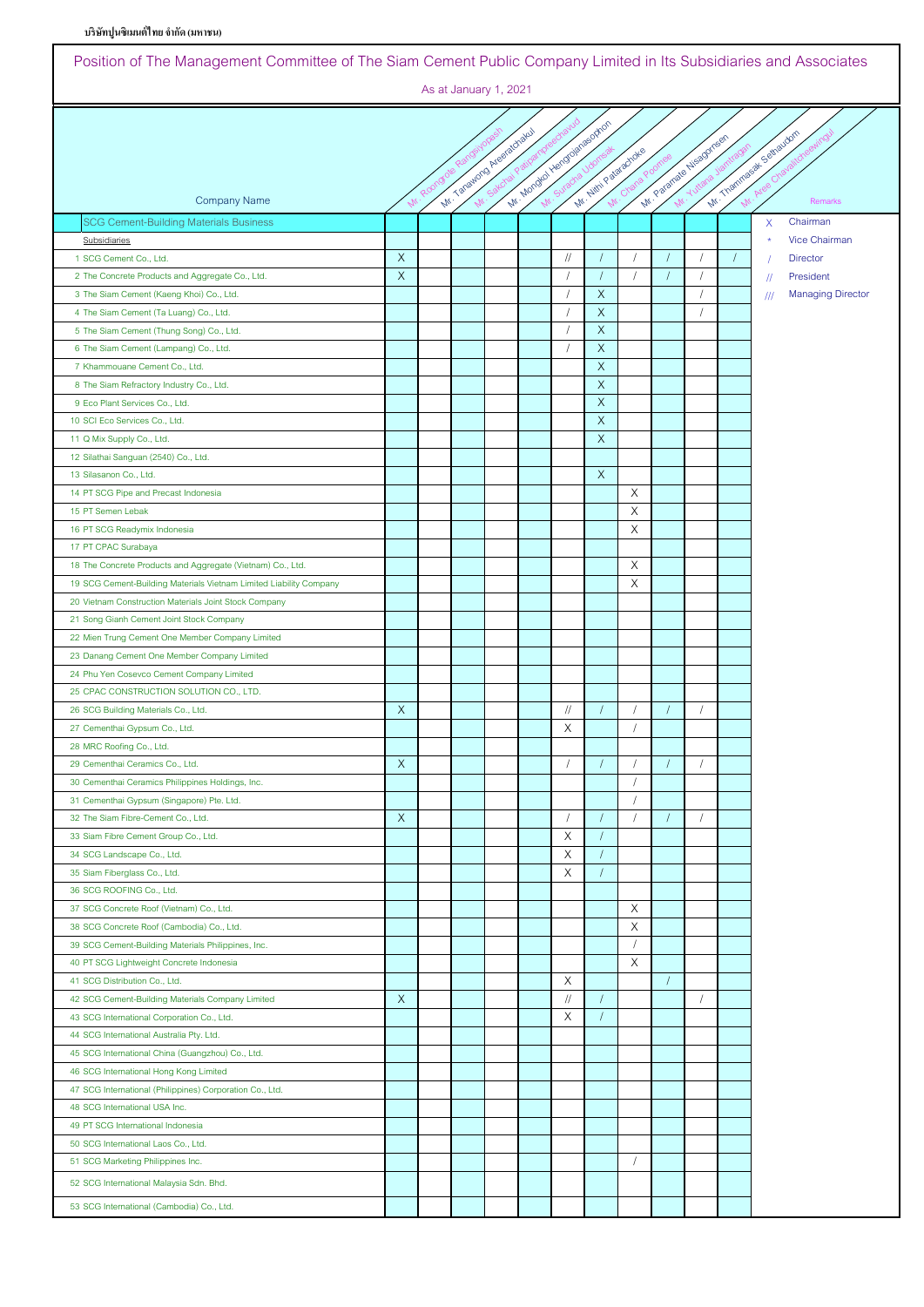r

|                                                                          |  |                                 |  |             | Mr. Mondroll New Orleans assigned |   |                         |  |                                 |
|--------------------------------------------------------------------------|--|---------------------------------|--|-------------|-----------------------------------|---|-------------------------|--|---------------------------------|
|                                                                          |  | Mr. 1 availance di Registration |  |             |                                   |   | Mr. Parentale Headersee |  | Mr. Transmitted Scholarshow     |
|                                                                          |  |                                 |  |             |                                   |   |                         |  |                                 |
|                                                                          |  |                                 |  |             |                                   |   |                         |  |                                 |
| Company Name                                                             |  |                                 |  |             | Mr. Nimi Palatechoke              |   |                         |  | Remarks                         |
| 54 SCG Trading Middle East Dmcc                                          |  |                                 |  |             |                                   |   |                         |  | X Chairman                      |
| 55 SCG International Vietnam Co., Ltd.                                   |  |                                 |  |             |                                   |   |                         |  | Vice Chairman<br>$\star$        |
| 56 SCG International India Private Limited                               |  |                                 |  |             |                                   |   |                         |  | <b>Director</b>                 |
| 57 SCG Logistics Management Co., Ltd.                                    |  |                                 |  | Χ           |                                   |   |                         |  | President<br>$^{\prime\prime}$  |
| 58 SCG Logistics Lao Co., Ltd                                            |  |                                 |  |             |                                   |   |                         |  | <b>Managing Director</b><br>/// |
| 59 SCG Logistics Management (Cambodia) Co., Ltd.                         |  |                                 |  |             |                                   |   |                         |  |                                 |
| 60 Unify Smart Tech Joint Stock Company                                  |  |                                 |  |             |                                   |   |                         |  |                                 |
| 61 Nexter Living Co., Ltd.                                               |  |                                 |  |             |                                   |   |                         |  |                                 |
| 62 Myanmar CBM Services Co., Ltd.                                        |  |                                 |  |             |                                   | X |                         |  |                                 |
| 63 Nexter Digital Co., Ltd.                                              |  |                                 |  |             |                                   |   |                         |  |                                 |
| 64 BetterBe Marketplace Co., Ltd.                                        |  |                                 |  |             |                                   |   |                         |  |                                 |
| 65 Nexter Ventures Co., Ltd.                                             |  |                                 |  | Χ           |                                   |   |                         |  |                                 |
| 66 Nexter Retail Co., Ltd.                                               |  |                                 |  |             |                                   |   |                         |  |                                 |
| 67 SCG Experience Co., Ltd.                                              |  |                                 |  |             |                                   |   |                         |  |                                 |
| 68 SCG Skills Development Co., Ltd.                                      |  |                                 |  | X           |                                   |   |                         |  |                                 |
| 69 SCG Retail Holding Co., Ltd.                                          |  |                                 |  | X           |                                   |   |                         |  |                                 |
| 70 Prime Group Joint Stock Company                                       |  |                                 |  |             |                                   | X |                         |  |                                 |
| 71 Prime Trading, Import and Export One Member Limited Liability Company |  |                                 |  |             |                                   |   |                         |  |                                 |
| 72 Prime International Import-Export and Service Trading Company Limited |  |                                 |  |             |                                   |   |                         |  |                                 |
| 73 Prime - Ngoi Viet Joint Stock Company                                 |  |                                 |  |             |                                   |   |                         |  |                                 |
| 74 Prime Pho Yen Joint Stock Company                                     |  |                                 |  |             |                                   |   |                         |  |                                 |
| 75 Prime - Yen Binh Joint Stock Company                                  |  |                                 |  |             |                                   |   |                         |  |                                 |
| 76 Prime - Tien Phong Joint Stock Company                                |  |                                 |  |             |                                   |   |                         |  |                                 |
| 77 Prime - Vinh Phuc Joint Stock Company                                 |  |                                 |  |             |                                   |   |                         |  |                                 |
| 78 Prime - Truong Xuan Joint Stock Company                               |  |                                 |  |             |                                   |   |                         |  |                                 |
| 79 Buu Long Industry and Investment Joint Stock Company                  |  |                                 |  |             |                                   | X |                         |  |                                 |
| 80 PT Semen Jawa                                                         |  |                                 |  |             |                                   | X |                         |  |                                 |
| 81 Mawlamyine Cement Limited                                             |  |                                 |  |             |                                   | X |                         |  |                                 |
| 82 Prime Dai An Joint Stock Company                                      |  |                                 |  |             |                                   |   |                         |  |                                 |
| 83 Kampot Cement Co., Ltd.                                               |  |                                 |  |             |                                   | X |                         |  |                                 |
| 84 PT KIA Serpih Mas                                                     |  |                                 |  |             |                                   |   |                         |  |                                 |
| 85 PT KIA Keramik Mas                                                    |  |                                 |  |             |                                   |   |                         |  |                                 |
| 86 PT Keramika Indonesia Assosiasi, Tbk.                                 |  |                                 |  |             |                                   | Χ |                         |  |                                 |
| 87 PT Kokoh Inti Arebama Tbk.                                            |  |                                 |  |             |                                   | X |                         |  |                                 |
| 88 The Siam Sanitary Fittings Co., Ltd.                                  |  |                                 |  | X           |                                   |   |                         |  |                                 |
| 89 SCG Ceramics Public Company Limited                                   |  |                                 |  | X           |                                   |   |                         |  |                                 |
| 90 SOSUCO CERAMIC COMPANY LIMITED                                        |  |                                 |  | $\mathsf X$ |                                   |   |                         |  |                                 |
| 91 Prime Dai Viet Joint Stock Company                                    |  |                                 |  |             |                                   |   |                         |  |                                 |
| 92 Prime Thien Phuc Joint Stock Company                                  |  |                                 |  |             |                                   |   |                         |  |                                 |
| 93 Prime Phong Dien Joint Stock Company                                  |  |                                 |  |             |                                   |   |                         |  |                                 |
| 94 Prime Dai Loc Joint Stock Company                                     |  |                                 |  |             |                                   |   |                         |  |                                 |
| 95 CPAC Cambodia Co., Ltd.                                               |  |                                 |  |             |                                   | Χ |                         |  |                                 |
| 96 Saraburirat Co., Ltd.                                                 |  |                                 |  | X           |                                   |   |                         |  |                                 |
| 97 Mariwasa-Siam Ceramics, Inc.                                          |  |                                 |  |             |                                   |   |                         |  |                                 |
| 98 SCG Myanmar Concrete and Aggregate Co., Ltd.                          |  |                                 |  |             |                                   | Χ |                         |  |                                 |
| 99 PT Surya Siam Keramik                                                 |  |                                 |  |             |                                   | X |                         |  |                                 |
| 100 Green Conservation Solution Co., Ltd.                                |  |                                 |  |             |                                   |   |                         |  |                                 |
| 101 Siam Sanitary Ware Co., Ltd.                                         |  |                                 |  | Χ           |                                   |   |                         |  |                                 |
| 102 Siam Sanitary Ware Industry Co., Ltd.                                |  |                                 |  |             |                                   |   |                         |  |                                 |
| 103 Siam Sanitary Ware Industry (Nongkae) Co., Ltd.                      |  |                                 |  |             |                                   |   |                         |  |                                 |
| 104 Prime Hao Phu Joint Stock Company                                    |  |                                 |  |             |                                   |   |                         |  |                                 |
| 105 Quality Construction Products Public Company Limited                 |  |                                 |  | X           |                                   |   |                         |  |                                 |
| 106 Q-Con Eastern Co., Ltd.                                              |  |                                 |  | Χ           |                                   |   |                         |  |                                 |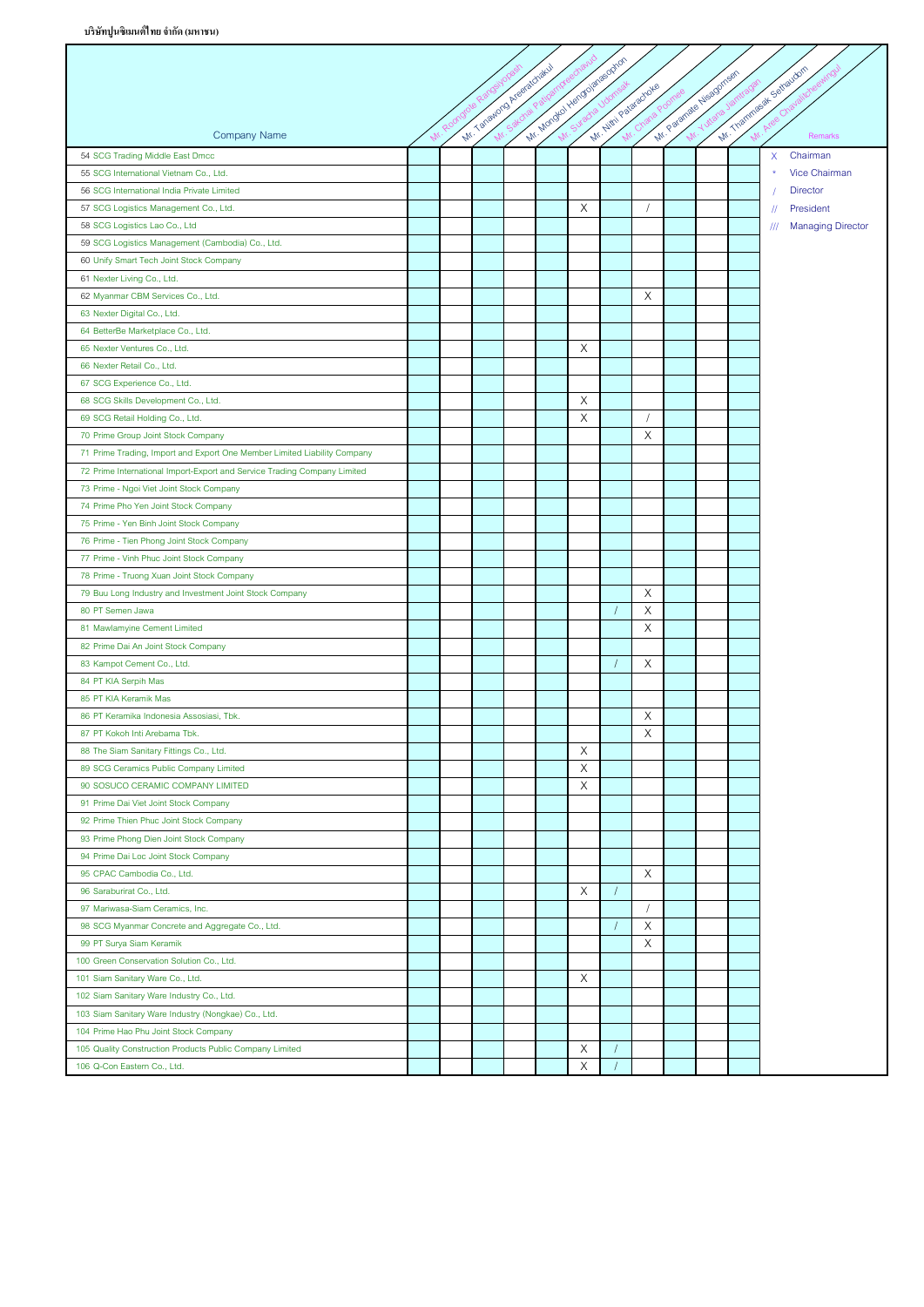|                                                                            |     |  |                              |         | Mr. Mondro Hendromasoptan |        |                         |  |                                  |
|----------------------------------------------------------------------------|-----|--|------------------------------|---------|---------------------------|--------|-------------------------|--|----------------------------------|
|                                                                            |     |  |                              |         |                           |        |                         |  |                                  |
|                                                                            |     |  |                              |         |                           |        |                         |  |                                  |
| <b>Company Name</b>                                                        | Ar. |  | Mr. 1 anaword Area of chased |         | Mr. With Paterake         |        | Mr. Parentale Headqueen |  | Mr. Thammed Sethandom<br>Remarks |
| 107 SCGT Automobile Co., Ltd.                                              |     |  |                              |         |                           | X      |                         |  | Chairman<br>X                    |
| 108 SCG Yamato Express Co., Ltd.                                           |     |  |                              | Χ       |                           |        |                         |  | <b>Vice Chairman</b>             |
| 109 RUDY TECHNOLOGY COMPANY LIMITED                                        |     |  |                              |         |                           |        |                         |  |                                  |
| 110 SCG-PSA Holdings Co., Ltd.                                             |     |  |                              |         |                           |        |                         |  | <b>Director</b>                  |
| 111 Prime Dai Quang Joint Stock Company                                    |     |  |                              |         |                           |        |                         |  | President<br>$\frac{1}{2}$       |
| 112 SCG-Shwe Me Logistics (Myanmar) Co., Ltd.                              |     |  |                              |         |                           |        |                         |  |                                  |
| 113 Panel World Co., Ltd.                                                  |     |  |                              | X       |                           |        |                         |  |                                  |
| 114 Jumbo Barges and Tugs Co., Ltd.                                        |     |  |                              |         |                           | Χ      |                         |  |                                  |
| 115 Jumbo Barges (Cambodia) Co., Ltd.                                      |     |  |                              |         |                           |        |                         |  |                                  |
| 116 Thai Connectivity Terminal Co., Ltd.                                   |     |  |                              |         |                           |        |                         |  |                                  |
| 117 Bangkok Interfreight Forwarding Co., Ltd.                              |     |  |                              |         |                           |        |                         |  |                                  |
| 118 SCG-Sekisui Sales Co., Ltd.                                            |     |  |                              | X       |                           |        |                         |  |                                  |
| 119 SCG HOME RETAIL COMPANY LIMITED                                        |     |  |                              | X       |                           |        |                         |  |                                  |
| 120 SCG-BOONTHAVORN HOLDING COMPANY LIMITED                                |     |  |                              |         |                           |        |                         |  |                                  |
| 121 Smart Build Bangladesh Co., Ltd.                                       |     |  |                              |         |                           |        |                         |  |                                  |
| 122 Mingalar Motor Co., Ltd.                                               |     |  |                              | Χ       |                           |        |                         |  |                                  |
| 123 PT Siam-Indo Gypsum Industry                                           |     |  |                              |         |                           | Χ      |                         |  |                                  |
| 124 PT Siam-Indo Concrete Products                                         |     |  |                              |         |                           | X      |                         |  |                                  |
| 125 PT Pion Quarry Nusantara                                               |     |  |                              |         |                           | Χ      |                         |  |                                  |
| 126 Home Center Quaung Ninh Joint Stock Company                            |     |  |                              |         |                           |        |                         |  |                                  |
| 127 PT SCG Barito Logistics                                                |     |  |                              |         |                           |        |                         |  |                                  |
| 128 PT Renos Marketplace Indonesia                                         |     |  |                              |         |                           |        |                         |  |                                  |
| 129 PT Tambang Semen Sukabumi                                              |     |  |                              |         |                           | X      |                         |  |                                  |
| 130 Kampot Land Co., Ltd.<br>131 SCG-Boonthavorn (Cambodia) Co., Ltd.      |     |  |                              |         |                           | Χ<br>X |                         |  |                                  |
| Associates, Joint Ventures and Other Companies                             |     |  |                              |         |                           |        |                         |  |                                  |
| 132 Global House International Company Limited                             |     |  |                              |         |                           |        |                         |  |                                  |
| 133 BIMOBJECT (THAILAND) CO., LTD.                                         |     |  |                              |         |                           |        |                         |  |                                  |
| 134 CPAC SB&M LIFETIME SOLUTION CO., LTD.                                  |     |  |                              |         |                           |        |                         |  |                                  |
| 135 SCG Nichirei Logistics Co., Ltd.                                       |     |  |                              |         |                           |        |                         |  |                                  |
| 136 Siam Smart Data Co., Ltd.                                              |     |  |                              |         |                           |        |                         |  |                                  |
| 137 Sekisui-SCG Industry Co., Ltd.                                         |     |  |                              |         |                           |        |                         |  |                                  |
| 138 China ASEAN Supply Chain Management Co., Ltd.                          |     |  |                              | $\star$ |                           |        |                         |  |                                  |
| 139 Survey Marine Services Co., Ltd.                                       |     |  |                              |         |                           |        |                         |  |                                  |
| 140 Green Siam Resources Corporation                                       |     |  |                              |         |                           |        |                         |  |                                  |
| 141 Mariwasa Holdings, Inc.                                                |     |  |                              |         |                           | X      |                         |  |                                  |
| 142 CMPI Holdings, Inc.                                                    |     |  |                              |         |                           |        |                         |  |                                  |
| 143 Siam Global House Public Company Limited                               |     |  |                              |         |                           |        |                         |  |                                  |
| 144 Siam Saison Co., Ltd.                                                  |     |  |                              |         |                           |        |                         |  |                                  |
| 145 Anhui Conch-SCG Refractory Co., Ltd.                                   |     |  |                              |         |                           |        |                         |  |                                  |
| 146 PT Catur Sentosa Adiprana Tbk                                          |     |  |                              |         |                           |        |                         |  |                                  |
| 147 PT Catur Mitra Sejati Sentosa                                          |     |  |                              |         |                           |        |                         |  |                                  |
| 148 PT Catur Sentosa Berhasil                                              |     |  |                              |         |                           |        |                         |  |                                  |
| 149 PT Catur Sentosa Anugerah                                              |     |  |                              |         |                           |        |                         |  |                                  |
| 150 The Siam Gypsum Industry Co., Ltd.                                     |     |  |                              |         |                           |        |                         |  |                                  |
| 151 The Siam Gypsum Industry (Saraburi) Co., Ltd.                          |     |  |                              |         |                           |        |                         |  |                                  |
| 152 The Siam Gypsum Industry (Songkhla) Co., Ltd.                          |     |  |                              |         |                           |        |                         |  |                                  |
| 153 PT M Class Industry                                                    |     |  |                              |         |                           |        |                         |  |                                  |
| 154 PT Caturaditya Sentosa                                                 |     |  |                              |         |                           |        |                         |  |                                  |
| 155 PT Catur Logamindo Sentosa                                             |     |  |                              |         |                           |        |                         |  |                                  |
| 156 SIAM VALIDUS CAPITAL CO., LTD.                                         |     |  |                              |         |                           |        |                         |  |                                  |
| 157 Global House (Cambodia) Company Limited                                |     |  |                              |         |                           |        |                         |  |                                  |
| 158 PT Catur Hasil Sentosa                                                 |     |  |                              |         |                           |        |                         |  |                                  |
| 159 PT Kusuma Kemindo Sentosa                                              |     |  |                              |         |                           |        |                         |  |                                  |
| 160 PT Caturadiluhur Sentosa                                               |     |  |                              |         |                           |        |                         |  |                                  |
| 161 PT Eleganza Tile Indonesia                                             |     |  |                              |         |                           |        |                         |  |                                  |
| 162 Asia Cement Public Company Limited<br>163 NORITAKE SCG PLASTER CO.,LTD |     |  |                              |         |                           |        |                         |  |                                  |
| 164 Finfloor S.p.A.                                                        |     |  |                              |         |                           |        |                         |  |                                  |
|                                                                            |     |  |                              |         |                           |        |                         |  |                                  |

٦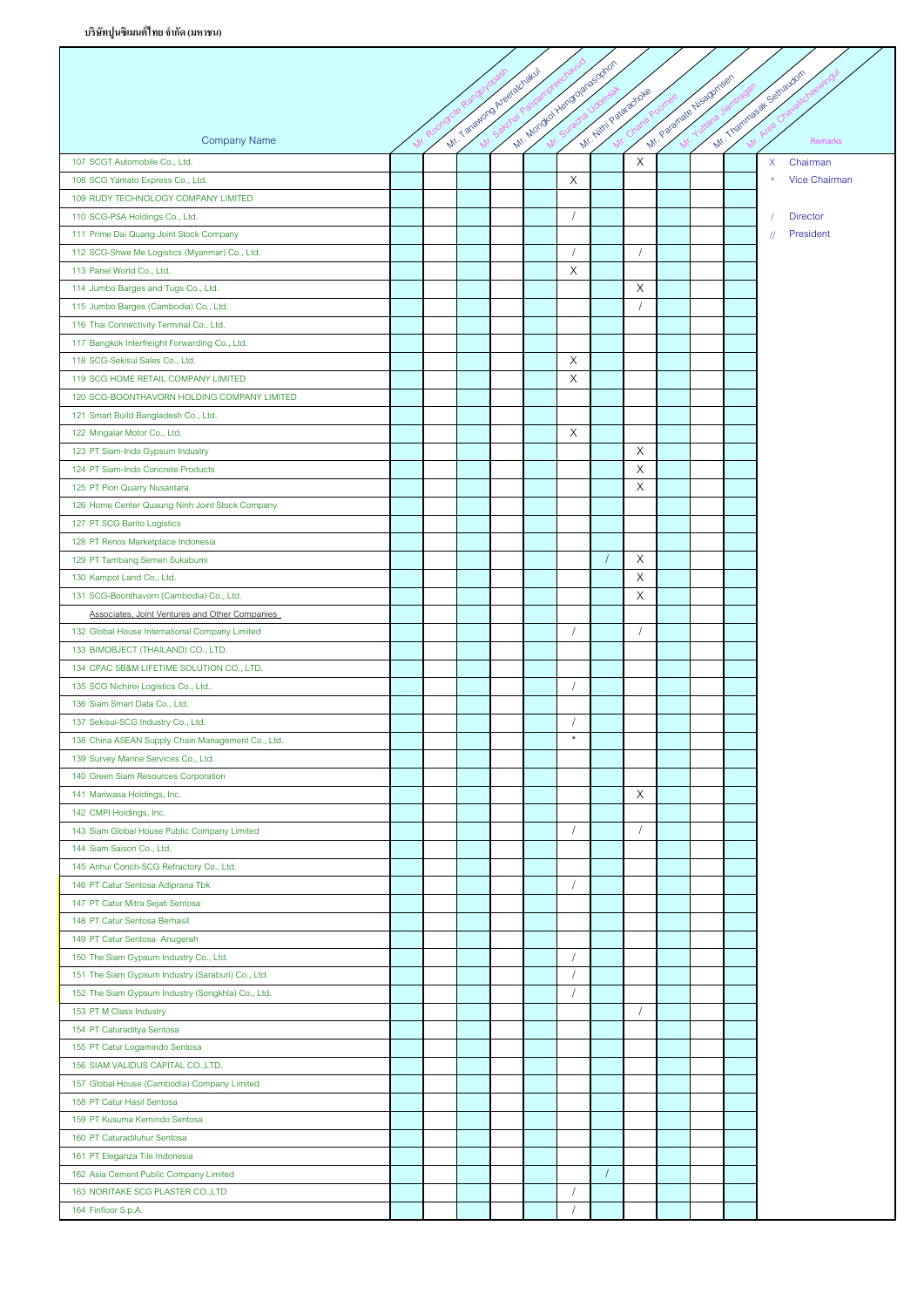|                                                       |              |               |              | MY Tanawoo Area actacaed |             | Mr. Mondoi Hendoianasopton |                     | MY Paramale Headqueen |  | Mr. Tiammeask-sativaudam |                          |
|-------------------------------------------------------|--------------|---------------|--------------|--------------------------|-------------|----------------------------|---------------------|-----------------------|--|--------------------------|--------------------------|
|                                                       |              |               |              |                          |             |                            | M. Nimi Palarachove |                       |  |                          |                          |
|                                                       |              |               |              |                          |             |                            |                     |                       |  |                          |                          |
| <b>Company Name</b>                                   | Mr.          |               |              |                          |             |                            |                     |                       |  |                          | Remarks                  |
| <b>Chemicals Business</b>                             |              |               |              |                          |             |                            |                     |                       |  | X                        | Chairman                 |
| Subsidiaries                                          |              |               |              |                          |             |                            |                     |                       |  |                          | <b>Vice Chairman</b>     |
| 165 SCG Chemicals Co., Ltd.                           | $\mathsf{X}$ | $\frac{1}{2}$ |              |                          |             |                            |                     |                       |  |                          | <b>Director</b>          |
| 166 Thai Polyethylene Co., Ltd.                       |              | X             |              |                          |             |                            |                     |                       |  | $^{\prime\prime}$        | President                |
| 167 SCG Plastics Co., Ltd.                            |              | X             |              |                          |             |                            |                     |                       |  | $^{\prime\prime\prime}$  | <b>Managing Director</b> |
| 168 SCG Performance Chemicals Co., Ltd.               |              | X             |              |                          |             |                            |                     |                       |  |                          |                          |
| 169 SCG Chemicals Trading Singapore Pte. Ltd.         |              |               |              | $\prime$                 |             |                            |                     |                       |  |                          |                          |
| 170 Rayong Engineering & Plant Service Co., Ltd.      |              |               |              | X                        |             |                            |                     |                       |  |                          |                          |
| 171 Protech Outsourcing Co., Ltd.                     |              |               |              | X                        |             |                            |                     |                       |  |                          |                          |
| 172 REPCO MAINTENANCE CO., LTD.                       |              |               |              | Χ                        |             |                            |                     |                       |  |                          |                          |
| 173 RIL 1996 Co., Ltd.                                |              | Χ             |              | $\prime$                 |             |                            |                     |                       |  |                          |                          |
| 174 Texplore Co., Ltd.                                |              | X             |              |                          |             |                            |                     |                       |  |                          |                          |
| 175 Vina SCG Chemicals Co., Ltd.                      |              | X             |              |                          |             |                            |                     |                       |  |                          |                          |
| 176 Long Son Petrochemicals Co., Ltd.                 |              | Χ             |              | $\star$                  |             |                            |                     |                       |  |                          |                          |
| 177 WTE COMPANY LIMITED                               |              |               |              | Χ                        |             |                            |                     |                       |  |                          |                          |
| 178 SCG Chemicals (Singapore) Pte. Ltd.               |              |               |              |                          |             |                            |                     |                       |  |                          |                          |
| 179 Tuban Petrochemicals Pte. Ltd.                    |              |               |              |                          |             |                            |                     |                       |  |                          |                          |
| 180 Hexagon International, Inc.                       |              | X             |              |                          |             |                            |                     |                       |  |                          |                          |
| 181 Norner Holding AS                                 |              | X             |              |                          |             |                            |                     |                       |  |                          |                          |
| 182 Norner AS                                         |              | X             |              |                          |             |                            |                     |                       |  |                          |                          |
| 183 Norner Research AS                                |              |               |              |                          |             |                            |                     |                       |  |                          |                          |
| 184 SCGN AS                                           |              |               |              |                          | X           |                            |                     |                       |  |                          |                          |
| 185 Norner Verdandi AS                                |              |               |              |                          | X           |                            |                     |                       |  |                          |                          |
| 186 CO2 Technologies AS                               |              |               |              |                          | $\mathsf X$ |                            |                     |                       |  |                          |                          |
| 187 SMH Co., Ltd.                                     |              |               |              |                          |             |                            |                     |                       |  |                          |                          |
| 188 PT TPC Indo Plastic and Chemicals                 |              |               | $\times$     | $\sqrt{ }$               |             |                            |                     |                       |  |                          |                          |
| 189 Thai Plastic and Chemicals Public Company Limited |              | Χ             |              | $\prime$                 |             |                            |                     |                       |  |                          |                          |
| 190 TPC Paste Resin Co., Ltd.                         |              |               | $\mathsf X$  |                          |             |                            |                     |                       |  |                          |                          |
| 191 The Nawaplastic Industries Co., Ltd.              |              |               | $\mathsf{X}$ |                          |             |                            |                     |                       |  |                          |                          |
| 192 Nawa Intertech Co., Ltd.                          |              |               |              |                          | $\mathsf X$ |                            |                     |                       |  |                          |                          |
| 193 Chemtech Co., Ltd.                                |              |               | X            |                          |             |                            |                     |                       |  |                          |                          |
| 194 Total Plant Service Co., Ltd.                     |              |               | X            |                          |             |                            |                     |                       |  |                          |                          |
| 195 HTExplore S.R.L.                                  |              |               |              |                          |             |                            |                     |                       |  |                          |                          |
| 196 SENFI UK Limited                                  |              | X             |              |                          |             |                            |                     |                       |  |                          |                          |
| 197 SENFI Swiss GmbH                                  |              | X             |              |                          |             |                            |                     |                       |  |                          |                          |
| 198 Rayong Pipeline Co., Ltd.                         |              | X             |              | $\sqrt{2}$               |             |                            |                     |                       |  |                          |                          |
| 199 SCG Ico Polymers Company Limited                  |              | X             |              |                          |             |                            |                     |                       |  |                          |                          |
| 200 Map Ta Phut Tank Terminal Co., Ltd.               |              | X             |              |                          |             |                            |                     |                       |  |                          |                          |
| 201 Grand Nawaplastic Myanmar Co., Ltd.               |              |               | X            |                          |             |                            |                     |                       |  |                          |                          |
| 202 Viet-Thai Plastchem Co., Ltd.                     |              |               | X            |                          |             |                            |                     |                       |  |                          |                          |
| 203 TPC Vina Plastic and Chemicals Corporation Ltd.   |              |               |              | $\sqrt{2}$               |             |                            |                     |                       |  |                          |                          |
| 204 Rayong Olefins Co., Ltd.                          |              | X             |              | $\prime$                 |             |                            |                     |                       |  |                          |                          |
| 205 Map Ta Phut Olefins Co., Ltd.                     |              | X             |              | $\prime$                 |             |                            |                     |                       |  |                          |                          |
| 206 Nawaplastic (Cambodia) Co., Ltd.                  |              |               | $\mathsf{X}$ |                          |             |                            |                     |                       |  |                          |                          |
| 207 CIRCULAR PLAS COMPANY LIMITED                     |              |               | $\mathsf X$  |                          |             |                            |                     |                       |  |                          |                          |
| 208 PT Nusantara Polymer Solutions                    |              |               | $\mathsf X$  |                          |             |                            |                     |                       |  |                          |                          |
| 209 Binh Minh Plastics Joint Stock Company            |              |               | $\mathsf X$  |                          |             |                            |                     |                       |  |                          |                          |
| 210 North Binh Minh Plastics Limited Company          |              |               |              |                          |             |                            |                     |                       |  |                          |                          |
| 211 PT Berjaya Nawaplastic Indonesia                  |              |               | $\mathsf{X}$ |                          |             |                            |                     |                       |  |                          |                          |
| 212 Flowlab & Service Co., Ltd.                       |              |               |              | Χ                        |             |                            |                     |                       |  |                          |                          |
| <b>Associates and Other Companies</b>                 |              |               |              |                          |             |                            |                     |                       |  |                          |                          |
| 213 SCG Plastics (China) Co., Limited                 |              | X             |              |                          |             |                            |                     |                       |  |                          |                          |
| 214 SCG Plastics (Shanghai) Co., Ltd.                 |              |               |              |                          |             |                            |                     |                       |  |                          |                          |
| 215 Siam Styrene Monomer Co., Ltd.                    |              |               |              |                          |             |                            |                     |                       |  |                          |                          |
| 216 Siam Synthetic Latex Co., Ltd.                    |              |               |              |                          |             |                            |                     |                       |  |                          |                          |
| 217 Siam Polyethylene Co., Ltd.                       |              |               |              |                          |             |                            |                     |                       |  |                          |                          |
| 218 Siam Polystyrene Co., Ltd.                        |              |               |              | $\sqrt{2}$               |             |                            |                     |                       |  |                          |                          |
| 219 Rayong Terminal Co., Ltd.                         |              | X             |              |                          |             |                            |                     |                       |  |                          |                          |
| 220 PT Siam Maspion Terminal                          |              |               |              | X                        |             |                            |                     |                       |  |                          |                          |
| 221 Bangkok Synthetics Co., Ltd.                      |              |               |              | $\prime$                 |             |                            |                     |                       |  |                          |                          |
| 222 Thai MMA Co., Ltd.                                |              | X             |              |                          |             |                            |                     |                       |  |                          |                          |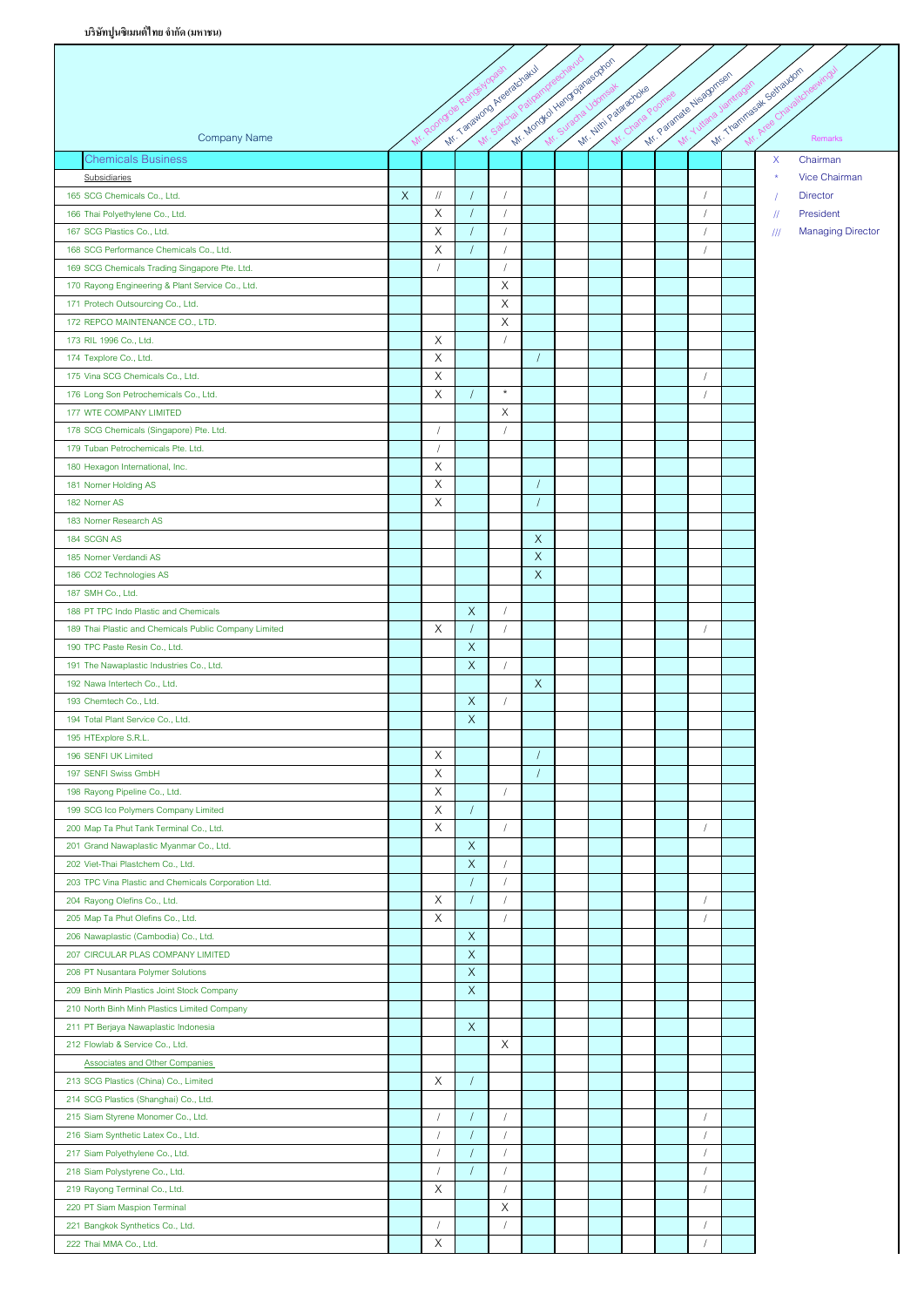# **บริษัทปูนซิเมนต์ไทยจากํ ัด (มหาชน)**

| <b>Company Name</b>                                                   | $\mathcal{N}$ | Roongr | Mr. Tanadong Area activacus |  | Mr. Mondool vence olange option<br>Mr. Nitri Palatachoke | Chana Poonnee | Mr. Paramate Hispanneen |  | 1. Thanmesok Sethausom<br>Chavalitoreewingu<br>Remarks |
|-----------------------------------------------------------------------|---------------|--------|-----------------------------|--|----------------------------------------------------------|---------------|-------------------------|--|--------------------------------------------------------|
| 223 Grand Siam Composites Co., Ltd.                                   |               | X      |                             |  |                                                          |               |                         |  |                                                        |
| 224 Thai MFC Co., Ltd.                                                |               | X      |                             |  |                                                          |               |                         |  |                                                        |
| 225 Siam Tohcello Co., Ltd.                                           |               | X      |                             |  |                                                          |               |                         |  |                                                        |
| 226 PT Trans-Pacific Polyethylene Indonesia                           |               |        |                             |  |                                                          |               |                         |  |                                                        |
| 227 PT Trans-Pacific Polyethylindo                                    |               |        |                             |  |                                                          |               |                         |  |                                                        |
| 228 Riken (Thailand) Co., Ltd.                                        |               |        |                             |  |                                                          |               |                         |  |                                                        |
| 229 PT Chandra Asri Petrochemical Tbk.                                |               |        |                             |  |                                                          |               |                         |  |                                                        |
| 230 PT Styrindo Mono Indonesia                                        |               |        |                             |  |                                                          |               |                         |  |                                                        |
| 231 Mitsui Advanced Composites (Zhongshan) Co., Ltd.                  |               |        |                             |  |                                                          |               |                         |  |                                                        |
| 232 Future Materials AS                                               |               |        |                             |  |                                                          |               |                         |  |                                                        |
| 233 Da Nang Plastics Joint Stock Company                              |               |        |                             |  |                                                          |               |                         |  |                                                        |
| 234 Binh Minh Viet Trading Investment Real Estate Joint Stock Company |               |        |                             |  |                                                          |               |                         |  |                                                        |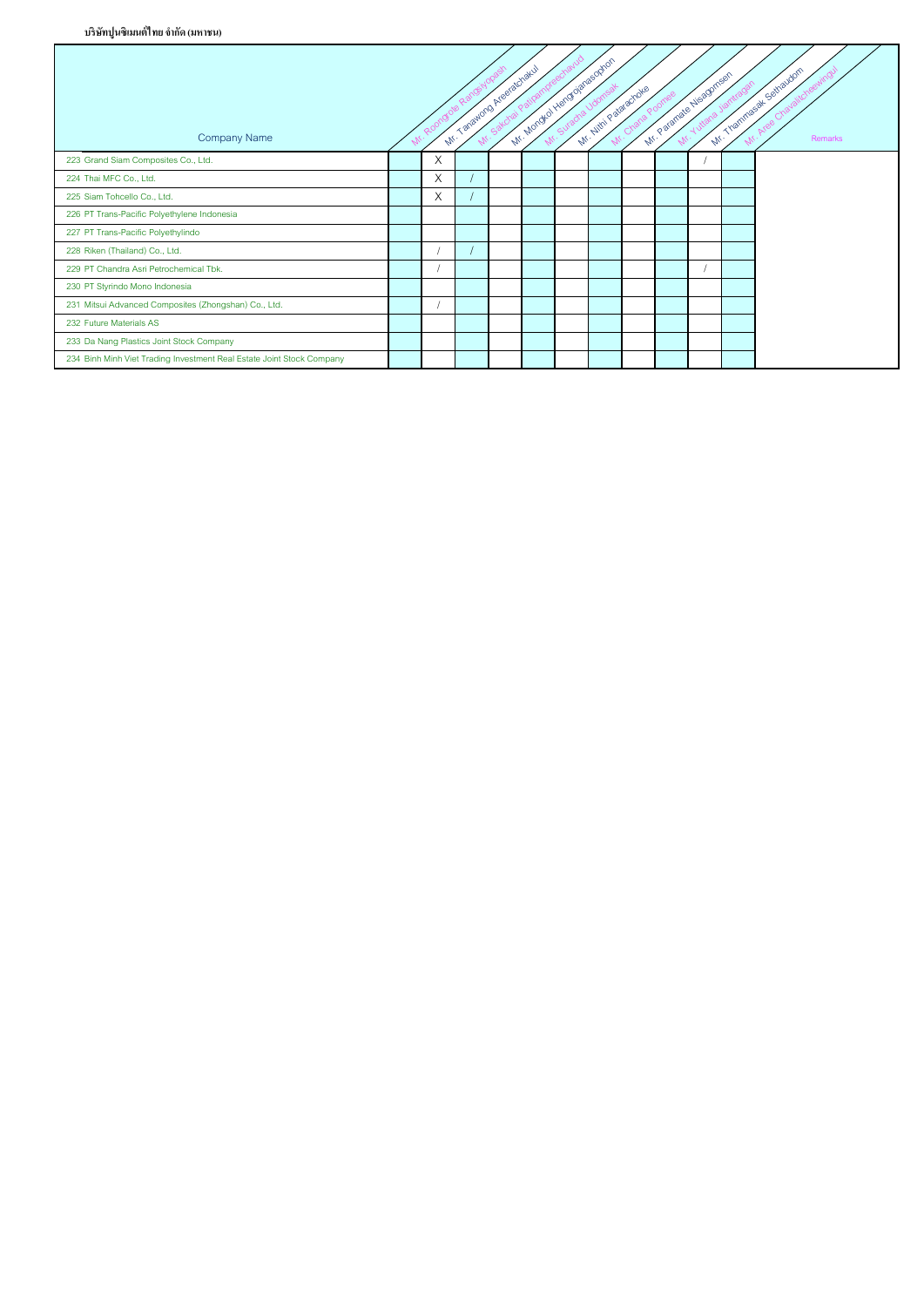$\mathsf{r}$ 

|                                                                                       |                           | Mr. 1 availada di presidentale d | Mr. Mondo Hendroimesopher |                      |  | MY Patientale Hispanieles | Mr. Transmassive Settlewayon                        |
|---------------------------------------------------------------------------------------|---------------------------|----------------------------------|---------------------------|----------------------|--|---------------------------|-----------------------------------------------------|
|                                                                                       |                           |                                  |                           | M. Nitri Pataradroke |  |                           |                                                     |
|                                                                                       |                           |                                  |                           |                      |  |                           |                                                     |
|                                                                                       |                           |                                  |                           |                      |  |                           |                                                     |
| <b>Company Name</b>                                                                   |                           |                                  |                           |                      |  |                           | Remarks                                             |
| <b>Packaging Business</b>                                                             |                           |                                  |                           |                      |  |                           | Chairman<br>X                                       |
| Subsidiaries                                                                          |                           |                                  |                           |                      |  |                           | Vice Chairman<br>$\star$                            |
| 235 SCG Packaging Public Company Limited                                              |                           |                                  |                           |                      |  |                           | <b>Director</b>                                     |
| 236 Siam Kraft Industry Co., Ltd.                                                     |                           |                                  |                           |                      |  |                           | President<br>$^{\prime\prime}$                      |
| 237 Invenique Co., Ltd.                                                               |                           |                                  |                           |                      |  |                           | <b>Managing Director</b><br>$^{\prime\prime\prime}$ |
| 238 SCGP Excellence Traning Center Co., Ltd.                                          |                           |                                  |                           |                      |  |                           |                                                     |
| 239 SCG Paper Energy Co., Ltd.                                                        |                           |                                  |                           |                      |  |                           |                                                     |
| 240 SCGP Solutions Co., Ltd.                                                          |                           |                                  |                           |                      |  |                           |                                                     |
| 241 SCGP Solutions (Singapore) Pte. Ltd.                                              | $\sqrt{2}$                |                                  |                           |                      |  |                           |                                                     |
| 242 SCGP Rigid Plastics Company Limited                                               |                           |                                  |                           |                      |  |                           |                                                     |
| 243 SKIC International Company Limited                                                |                           |                                  |                           |                      |  |                           |                                                     |
| 244 Thai Cane Paper Public Company Limited                                            |                           |                                  |                           |                      |  |                           |                                                     |
| 245 Visy Packaging (Thailand) Limited                                                 |                           |                                  |                           |                      |  |                           |                                                     |
| 246 United Pulp and Paper Co., Inc.                                                   |                           |                                  |                           |                      |  |                           |                                                     |
| 247 Precision Print Co., Ltd.                                                         |                           |                                  |                           |                      |  |                           |                                                     |
| 248 Thai Containers Group Co., Ltd.                                                   |                           |                                  |                           |                      |  |                           |                                                     |
| 249 Thai Containers Khonkaen Co., Ltd.                                                |                           |                                  |                           |                      |  |                           |                                                     |
| 250 Thai Containers Rayong Co., Ltd.                                                  |                           |                                  |                           |                      |  |                           |                                                     |
| 251 Vina Kraft Paper Co., Ltd.                                                        |                           |                                  |                           |                      |  |                           |                                                     |
| 252 New Asia Industries Co., Ltd.                                                     |                           |                                  |                           |                      |  |                           |                                                     |
| 253 Alcamax Packaging (Vietnam) Co., Ltd.                                             |                           |                                  |                           |                      |  |                           |                                                     |
| 254 AP Packaging (Hanoi) Co., Ltd.                                                    |                           |                                  |                           |                      |  |                           |                                                     |
| 255 Packamex (Vietnam) Co., Ltd.                                                      |                           |                                  |                           |                      |  |                           |                                                     |
| 256 Orient Containers Co., Ltd.                                                       |                           |                                  |                           |                      |  |                           |                                                     |
| 257 PT Indoris Printingdo                                                             |                           |                                  |                           |                      |  |                           |                                                     |
| 258 PT Indocorr Packaging Cikarang<br>259 Phoenix Pulp & Paper Public Company Limited |                           |                                  |                           |                      |  |                           |                                                     |
| 260 Phoenix Utilities Co., Ltd.                                                       |                           |                                  |                           |                      |  |                           |                                                     |
| 261 Thai Paper Co., Ltd.                                                              |                           |                                  |                           |                      |  |                           |                                                     |
| 262 The Siam Forestry Co., Ltd.                                                       |                           |                                  |                           |                      |  |                           |                                                     |
| 263 Panas Nimit Co., Ltd.                                                             |                           |                                  |                           |                      |  |                           |                                                     |
| 264 Thai Panason Co., Ltd.                                                            |                           |                                  |                           |                      |  |                           |                                                     |
| 265 Thai Panadorn Co., Ltd.                                                           |                           |                                  |                           |                      |  |                           |                                                     |
| 266 Thai Panaram Co., Ltd.                                                            |                           |                                  |                           |                      |  |                           |                                                     |
| 267 Suanpa Rungsaris Co., Ltd.                                                        |                           |                                  |                           |                      |  |                           |                                                     |
| 268 Siam Panawes Co., Ltd.                                                            |                           |                                  |                           |                      |  |                           |                                                     |
| 269 Thai Panaboon Co., Ltd.                                                           |                           |                                  |                           |                      |  |                           |                                                     |
| 270 Thai Wanabhum Co., Ltd.                                                           |                           |                                  |                           |                      |  |                           |                                                     |
| 271 TCG Solutions Pte. Ltd.                                                           |                           |                                  |                           |                      |  |                           |                                                     |
| 272 Interpress Printers Sendirian Berhad                                              |                           |                                  |                           |                      |  |                           |                                                     |
| 273 PT Primacorr Mandiri                                                              |                           |                                  |                           |                      |  |                           |                                                     |
| 274 Bien Hoa Packaging Joint Stock Company                                            |                           |                                  |                           |                      |  |                           |                                                     |
| 275 PT Fajar Surya Wisesa Tbk.                                                        | $\boldsymbol{\mathsf{X}}$ |                                  |                           |                      |  |                           |                                                     |
| 276 PT Dayasa Aria Prima                                                              |                           |                                  |                           |                      |  |                           |                                                     |
| 277 Tin Thanh Packing Joint Stock Company                                             |                           |                                  |                           |                      |  |                           |                                                     |
| 278 Prepack Thailand Co., Ltd.                                                        |                           |                                  |                           |                      |  |                           |                                                     |
| 279 TC Flexible Packaging Co., Ltd.                                                   |                           |                                  |                           |                      |  |                           |                                                     |
| 280 SCGP-T Plastics Company Limited                                                   |                           |                                  |                           |                      |  |                           |                                                     |
| 281 Tawana Container Co., Ltd.                                                        |                           |                                  |                           |                      |  |                           |                                                     |
| 282 Conimex Co., Ltd.                                                                 |                           |                                  |                           |                      |  |                           |                                                     |
| Associates and Other Companies                                                        |                           |                                  |                           |                      |  |                           |                                                     |
| 312 Siam Toppan Packaging Co., Ltd.                                                   |                           |                                  |                           |                      |  |                           |                                                     |
| 313 P&S Holdings Corporation                                                          |                           |                                  |                           |                      |  |                           |                                                     |
| 314 Siam Nippon Industrial Paper Co., Ltd.                                            |                           |                                  |                           |                      |  |                           |                                                     |
| 315 Sahagreen Forest Co., Ltd.                                                        |                           |                                  |                           |                      |  |                           |                                                     |
|                                                                                       |                           |                                  |                           |                      |  |                           |                                                     |

 $\overline{\phantom{a}}$ 

 $\overline{\phantom{a}}$ 

 $\overline{\phantom{a}}$  $\sim$   $\overline{\phantom{a}}$ 

 $\overline{\phantom{a}}$ 

 $\overline{\phantom{a}}$ 

 $\overline{\phantom{a}}$ 

 $\overline{\phantom{a}}$  $\overline{\phantom{a}}$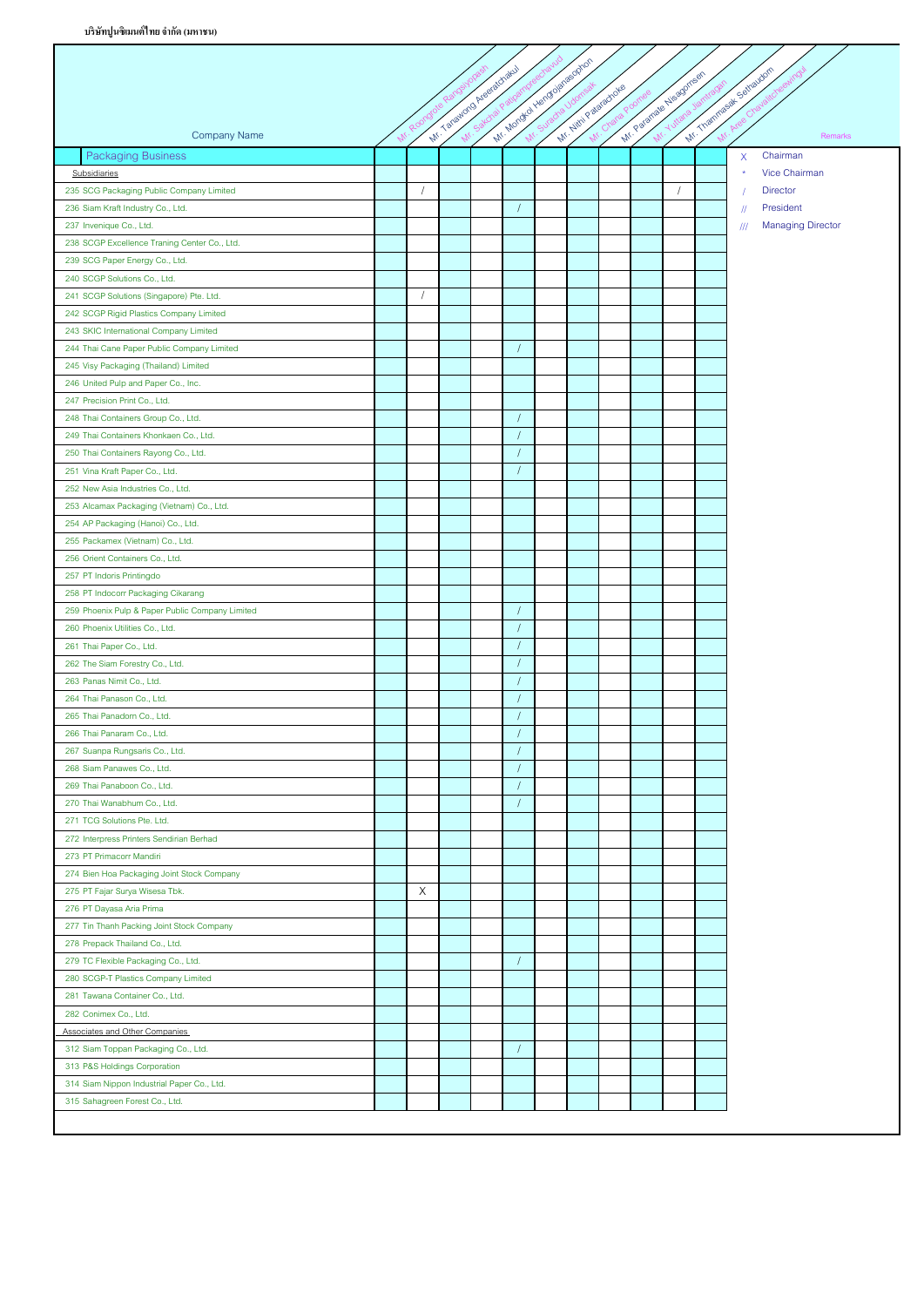T

|                                                           |          |            |                           |   | Mr. Mondou Hendolphesophor |                     |                        |            |               | Mr. Themmelweak Sethautom                           |
|-----------------------------------------------------------|----------|------------|---------------------------|---|----------------------------|---------------------|------------------------|------------|---------------|-----------------------------------------------------|
|                                                           |          |            |                           |   |                            |                     |                        |            |               |                                                     |
|                                                           |          |            |                           |   |                            |                     |                        |            |               |                                                     |
| <b>Company Name</b>                                       |          |            | Mr. 1 anaword Area doraku |   |                            | Mr. Nim Palarachoke | Mr. Paramae Hieaganeer |            |               | Remarks                                             |
| Other                                                     |          |            |                           |   |                            |                     |                        |            |               | Chairman<br>$\mathsf{X}$                            |
| Subsidiaries                                              |          |            |                           |   |                            |                     |                        |            |               | Vice Chairman<br>$\star$                            |
| 287 Cementhai Holding Co., Ltd.                           | $\times$ | $\sqrt{2}$ |                           |   |                            |                     |                        |            | $\frac{1}{2}$ | <b>Director</b><br>$\overline{1}$                   |
| 288 Cementhai Property (2001) Public Company Limited      |          |            |                           |   |                            |                     |                        |            | $\sf X$       | $\sqrt{ }$<br>President                             |
| 289 Property Value Plus Co., Ltd.                         |          |            |                           |   |                            |                     |                        |            | $\mathsf X$   | <b>Managing Director</b><br>$^{\prime\prime\prime}$ |
| 290 SCG Accounting Services Co., Ltd.                     |          |            |                           |   |                            |                     |                        | X          |               |                                                     |
| 291 SCG Legal Counsel Limited                             | X        |            |                           |   |                            |                     |                        |            |               |                                                     |
| 292 CTO Management Co., Ltd.                              |          |            |                           |   |                            |                     |                        | X          |               |                                                     |
| 293 Cementhai Captive Insurance Pte. Ltd.                 |          |            |                           |   |                            |                     |                        |            |               |                                                     |
| 294 Siam Innovation Product and Solution Co., Ltd.        |          |            |                           |   |                            |                     | X                      |            |               |                                                     |
| 295 SCG Learning Excellence Co., Ltd                      |          |            |                           |   |                            |                     | $\mathsf{X}$           |            |               |                                                     |
| 296 SCG HR SOLUTIONS CO., LTD.                            |          |            |                           |   |                            |                     | $\mathsf X$            |            |               |                                                     |
| 297 SCG Vietnam Co., Ltd.                                 |          |            |                           |   |                            |                     |                        |            |               |                                                     |
| 298 PT SCG Indonesia                                      |          |            |                           |   |                            |                     |                        |            |               |                                                     |
| 299 Bangsue Industry Co., Ltd.                            |          |            |                           |   |                            |                     | X                      |            |               |                                                     |
| 300 Add Ventures Capital Co., Ltd.                        |          |            |                           |   |                            |                     |                        |            |               |                                                     |
| 301 Add Ventures Capital International Co., Ltd.          |          |            |                           |   |                            |                     | $\mathsf X$            |            |               |                                                     |
| 302 Siam GNE Solar Energy Co., Ltd                        |          |            |                           | X |                            |                     |                        |            |               |                                                     |
| <b>Associates and Other Companies</b>                     |          |            |                           |   |                            |                     |                        |            |               |                                                     |
| 303 Siam Kubota Corporation Co., Ltd.                     |          |            |                           |   |                            |                     |                        |            |               |                                                     |
| 304 Kubota Cambodia Co., Ltd.                             |          |            |                           |   |                            |                     |                        |            |               |                                                     |
| 305 Kubota Lao Sole Co., Ltd.                             |          |            |                           |   |                            |                     |                        |            |               |                                                     |
| 306 Siam Kubota Metal Technology Co., Ltd.                |          |            |                           |   |                            |                     |                        |            |               |                                                     |
| 307 Siam Kubota Leasing Co., Ltd.                         |          |            |                           |   |                            |                     |                        |            |               |                                                     |
| 308 Kubota Leasing (Cambodia) Plc.                        |          |            |                           |   |                            |                     |                        |            |               |                                                     |
| 309 Siam AT Industry Co., Ltd.                            |          |            |                           |   |                            |                     |                        |            | $\star$       |                                                     |
| 310 Thai Engineering Products Co., Ltd.                   |          |            |                           |   |                            |                     |                        |            | $\star$       |                                                     |
| 311 The Nawaloha Industry Co., Ltd.                       |          |            |                           |   |                            |                     |                        |            | $\star$       |                                                     |
| 312 Aisin Takaoka Foundry Bangpakong Co., Ltd.            |          |            |                           |   |                            |                     |                        |            | $\star$       |                                                     |
| 313 The Siam Nawaloha Foundry Co., Ltd.                   |          |            |                           |   |                            |                     |                        |            | $\star$       |                                                     |
| 314 Lysando AG                                            |          |            |                           |   |                            |                     |                        |            |               |                                                     |
| 315 IT One Co., Ltd.                                      |          |            |                           |   |                            |                     | X                      | $\sqrt{ }$ |               |                                                     |
| 316 Toyota Motor Thailand Co., Ltd.                       |          |            |                           |   |                            |                     |                        |            |               |                                                     |
| 317 Siam Yamato Steel Co., Ltd.                           |          |            |                           |   |                            |                     |                        |            |               |                                                     |
| 318 Siam Toyota Manufacturing Co., Ltd.                   |          |            |                           |   |                            |                     |                        |            |               |                                                     |
| Remark 1. Director change registration on 1 January, 2021 |          |            |                           |   |                            |                     |                        |            |               |                                                     |